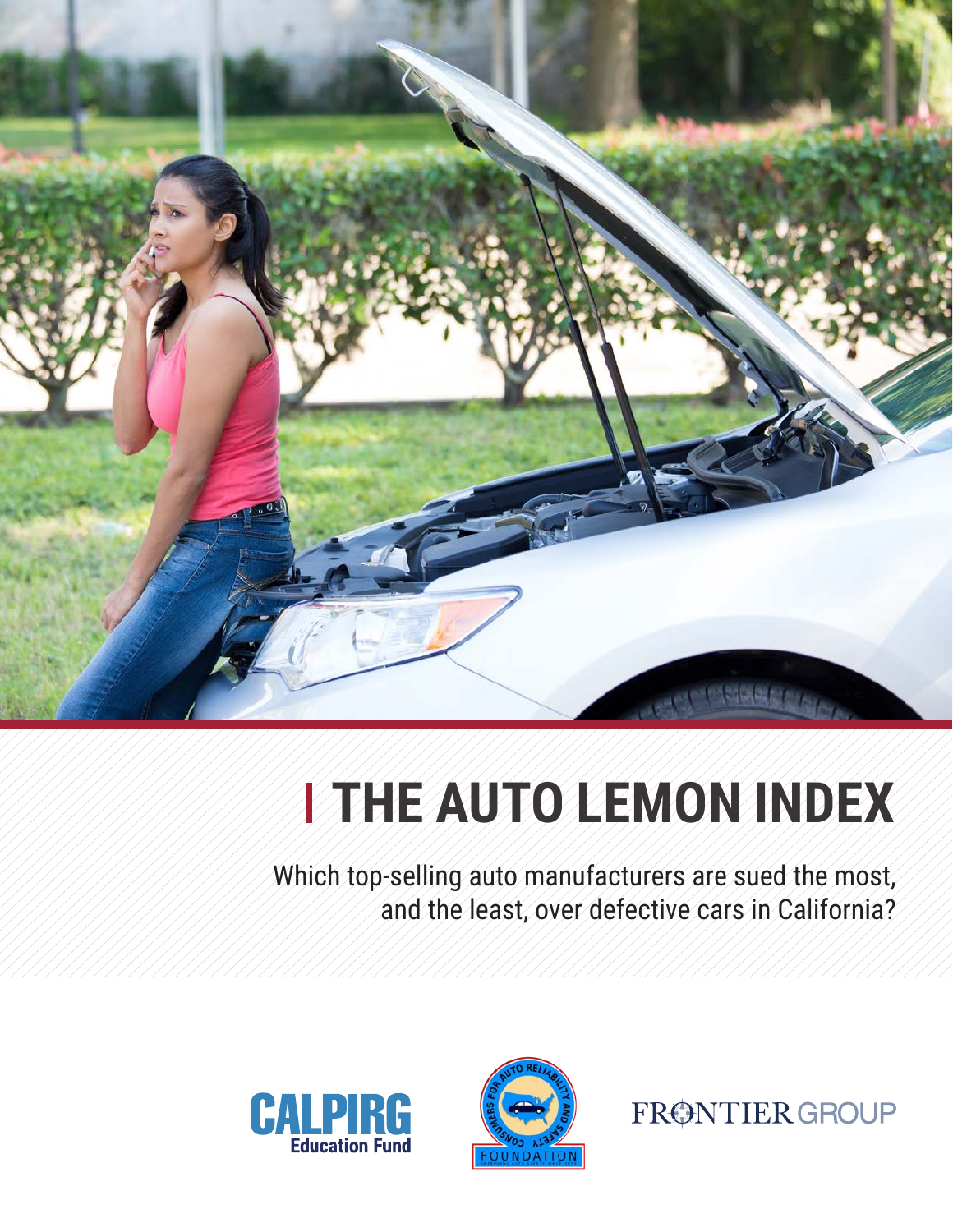# **THE AUTO LEMON INDEX**

Which top-selling auto manufacturers are sued the most, and the least, over defective cars in California?





# FRØNTIER GROUP

# WRITTEN BY: TONY DUTZIK AND R.J. CROSS, FRONTIER GROUP

ROSEMARY SHAHAN, CONSUMERS FOR AUTO RELIABILITY AND SAFETY (CARS) FOUNDATION

JENN ENGSTROM, CALPIRG EDUCATION FUND

**MAY 2022**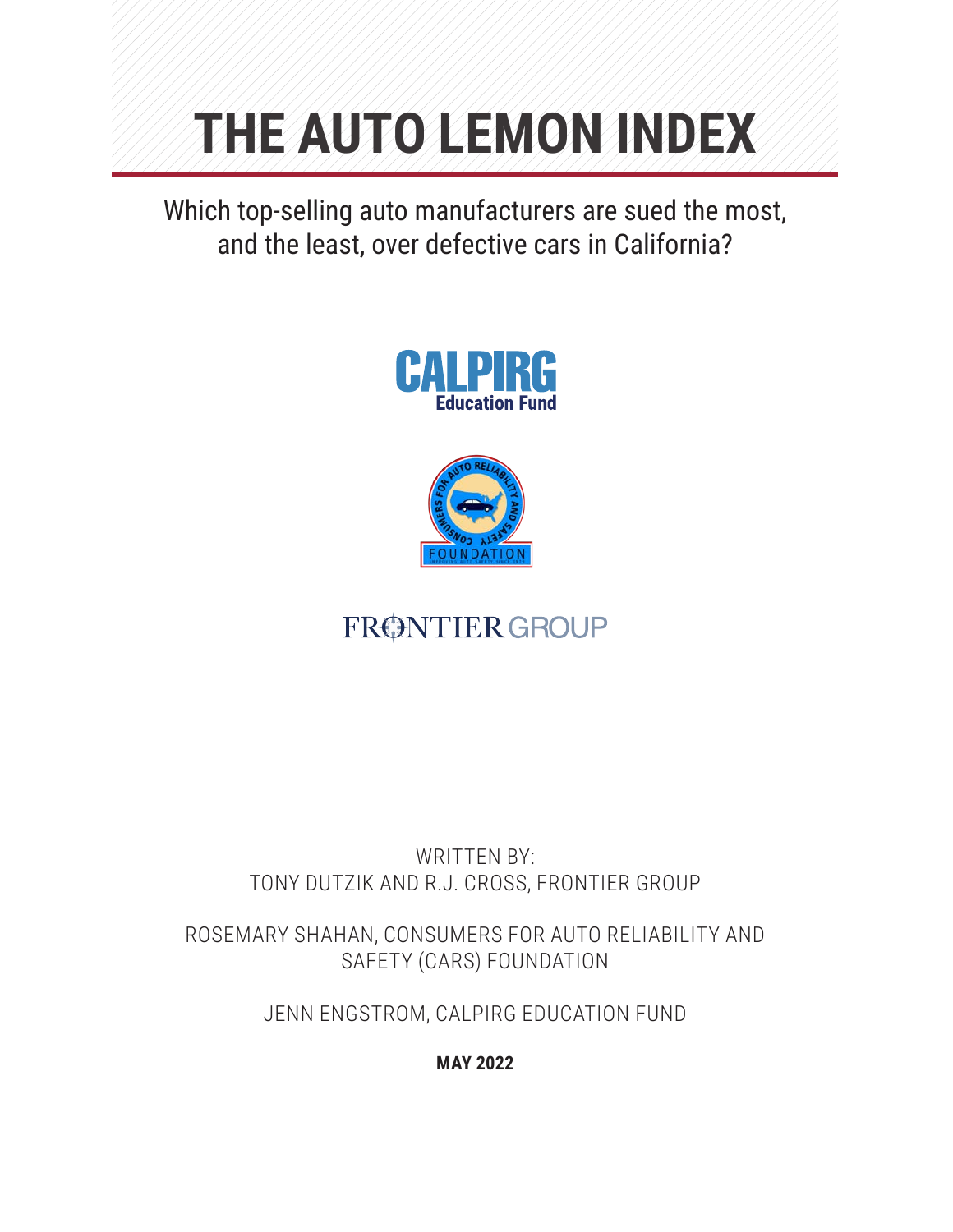## ACKNOWLEDGMENTS

The authors wish to thank all those who reviewed this report or provided insights or suggestions. Thanks to Susan Rakov, Bryn Huxley-Reicher, Elizabeth Ridlington and James Horrox of Frontier Group for editorial support. Thanks also to the owners of lemon vehicles who agreed to share their stories with us.

CALPIRG Education Fund thanks the Consumers for Auto Reliability and Safety (CARS) Foundation for the grant funding that made this report possible.

The authors bear responsibility for any factual errors. Policy recommendations are those of CALPIRG Education Fund and CARS Foundation. The views expressed in this report are those of the authors.

 2022 CALPIRG Education Fund and CARS Foundation. Some Rights Reserved. This work is licensed under a Creative Commons Attribution 4.0 International license. To view the terms of this license, visit creativecommons.org/licenses/by/4.0/.

*Disclaimer: Nothing in this report is intended as legal advice. If you think you may have a lemon vehicle, contact a Lemon Law attorney who is experienced in using California's auto Lemon Law and other consumer protection statutes. The National Association of Consumer Advocates offers a "Find an Attorney" feature, listing consumer attorneys by state and area of expertise.*

With public debate around important issues often dominated by special interests pursuing their own narrow agendas, CALPIRG Education Fund offers an independent voice that works on behalf of the public interest. CALPIRG Education Fund works to protect consumers and promote good government. We investigate problems, craft solutions, educate the public, and offer meaningful opportunities for civic participation. For more information about CALPIRG Education Fund, please visit www.calpirgedfund.org.

The CARS Foundation is a non-profit, tax-exempt organization founded in 1979 that prevents motor vehicle-related fatalities, injuries, and economic losses through education, outreach, aid to victims, and related activities. For more information about the CARS Foundation, please visit https://www.carsfoundation.org/.

Frontier Group provides information and ideas to build a healthier, more sustainable America. We focus on problems that arise from our nation's material and technological wealth – the problems of abundance. We deliver timely research and analysis that is accessible to the public, applying insights gleaned from diverse fields of knowledge to arrive at new paths forward. For more information about Frontier Group, please visit www.frontiergroup.org.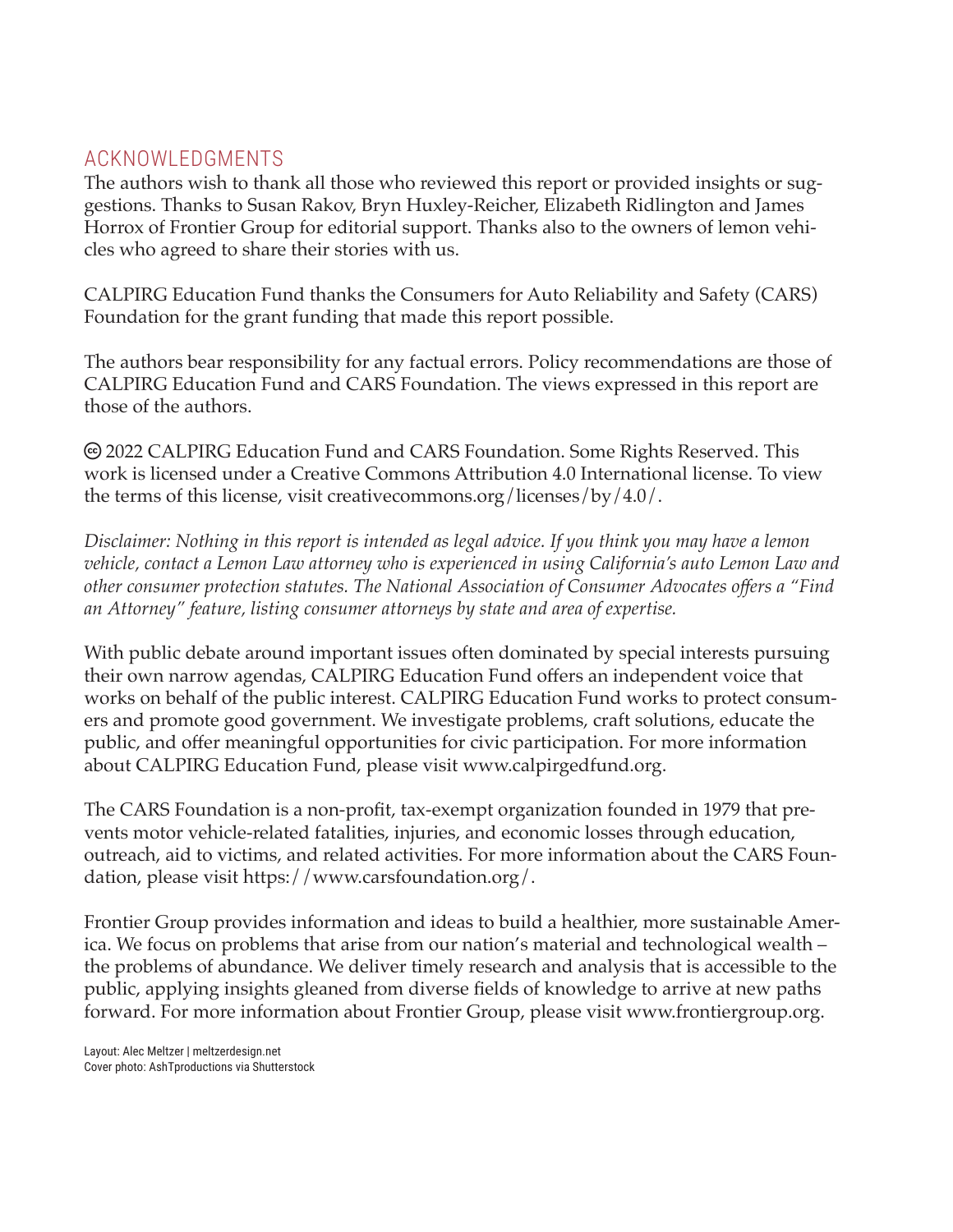# **ICONTENTS**

| LEMON LAWS PROTECT CONSUMERS FROM DANGEROUS AND DEFECTIVE CARS  6                                                                 |  |
|-----------------------------------------------------------------------------------------------------------------------------------|--|
| FOR 40 YEARS, CALIFORNIA'S LEMON LAW HAS BEEN A LEADER NATIONWIDE  9                                                              |  |
| PROBLEMS WITH DEFECTIVE VEHICLES ARE WIDESPREAD, BUT ONLY                                                                         |  |
| TOYOTA VEHICLES ARE THE LEAST FREQUENT TARGETS OF CALIFORNIA<br>LEMON LAW CASES; GENERAL MOTORS VEHICLES ARE THE MOST FREQUENT 14 |  |
| CONSUMERS FILING LEMON LAW LITIGATION REPORT A WIDE ARRAY OF                                                                      |  |
|                                                                                                                                   |  |
|                                                                                                                                   |  |
|                                                                                                                                   |  |
|                                                                                                                                   |  |
|                                                                                                                                   |  |
|                                                                                                                                   |  |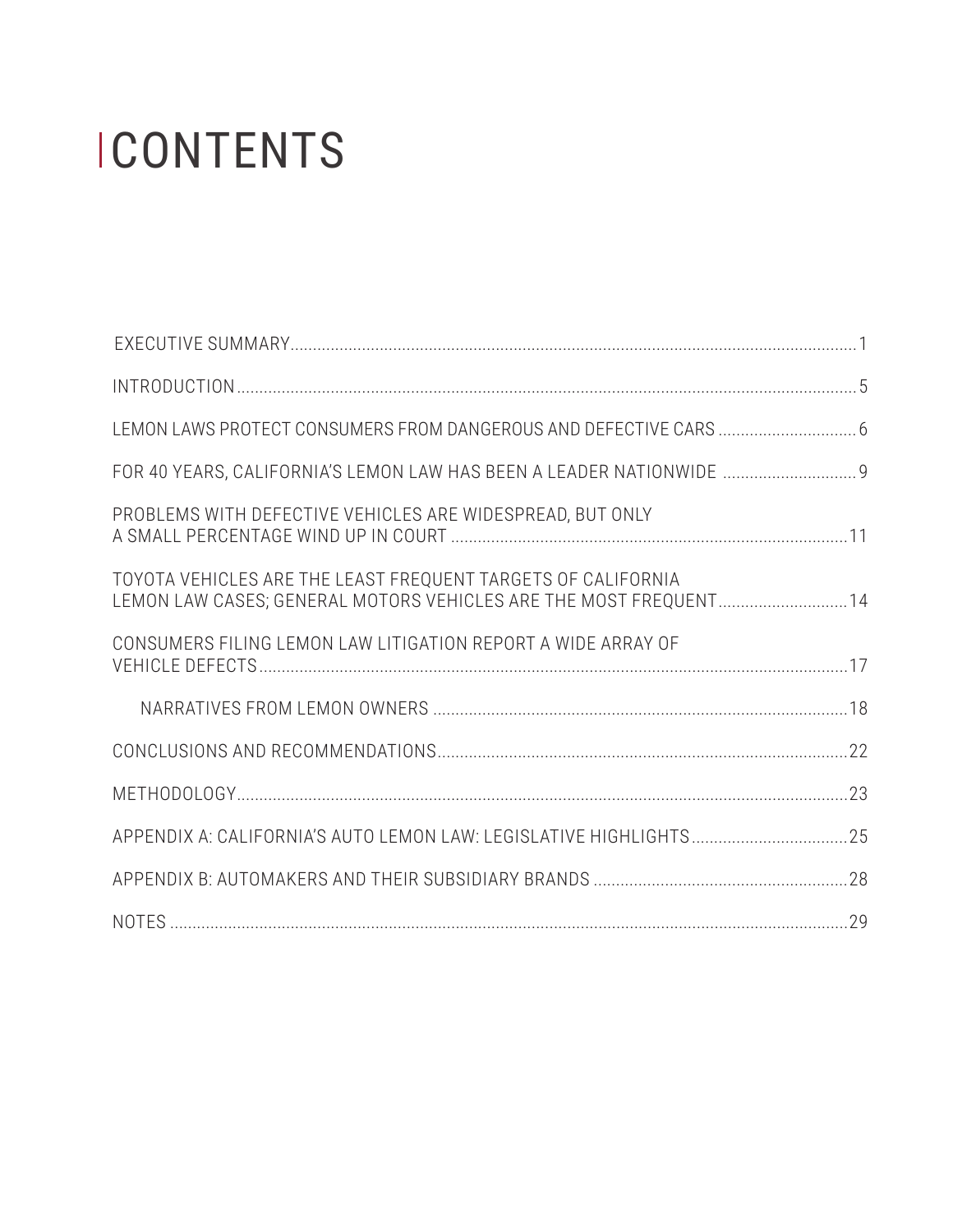# <span id="page-4-0"></span> EXECUTIVE SUMMARY

FOR 40 YEARS, CALIFORNIA'S LANDMARK

auto Lemon Law has offered protection and legal recourse to consumers who purchase seriously defective vehicles.<sup>1</sup> The law, which became a model for similar state legislation across the country, continues to be one of the nation's strongest recipes for automotive "lemon-aid," and continues to make California roads safer today.<sup>2</sup> Since its enactment in 1982, it has also been expanded to provide protections for small business owners, individual entrepreneurs, and members of the U.S. Armed Forces stationed in, or deployed from, California.3

The Lemon Law requires auto manufacturers to provide vehicle owners with refunds or replacement vehicles when the manufacturers fail to fix major problems that arise at any time while under the manufacturer's warranty.<sup>4</sup>

Research into California state electronic court filings provides an unprecedented view into how likely California consumers are to wind up in court after purchasing a car, SUV or light truck from different auto manufacturers. **Only a small share of defective vehicles end up in court under the Lemon Law. But there are huge variations among manufacturers** in the frequency with which consumers file suit over defective vehicles, with Toyota the least-often sued, and General Motors the most-often sued, under the Lemon Law relative to their California market share from 2018 through 2021.<sup>5</sup>

**Few problems with defective vehicles wind up in court.** Nearly all complaints about defective or dangerous vehicles are handled outside of the court system. In some cases, automakers and dealers make repairs, issue refunds, or provide replacement vehicles without being taken to court. In many other cases, consumers with defective vehicles never get as far as speaking with a lawyer. Many give up and sell their defective vehicles back to dealerships at a substantial loss.

- Among the more than 7 million new vehicles registered in California from 2018 through 2021, only 34,397 – less than one-half of one percent – resulted in a lawsuit filed in state courts.6 (See Figure ES-1, next page.)
- Further, the number of Lemon Law cases in 2021 amounted to a fraction of 1 percent of the more than 6 million vehicles in the state with serious safety defects subject to a federally mandated safety recall.<sup>7</sup>

**There is wide variation in the frequency with which manufacturers are taken to court under the Lemon Law.**

**• Toyota was taken to court under the Lemon Law only once for every 2,029 new Toyota vehicles registered in the state from 2018 through 2021.** On the other end of the spectrum, **General Motors became the subject of lemon litigation once for every 78 new GM**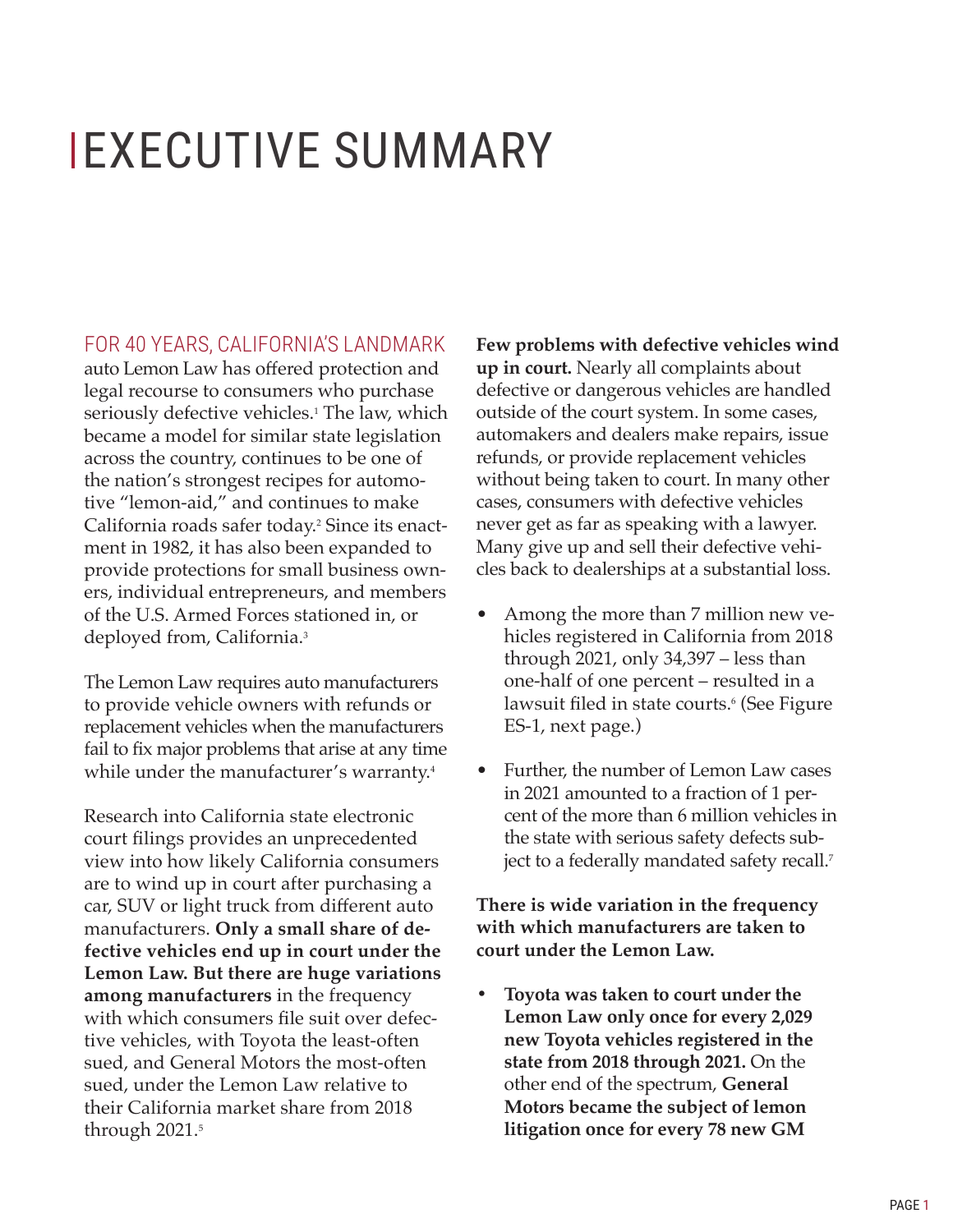## FIGURE ES-1. CALIFORNIA LEMON LAW CASES FILED IN COURT, AS A PERCENTAGE OF TOTAL NEW CAR REGISTRATIONS, 2018 - 20218



**vehicles registered in California.** Consumers who purchased GM vehicles were approximately 26 times as likely to file a lemon lawsuit as consumers who purchased Toyotas.

There are a number of factors that contribute to how often a manufacturer is sued over Lemon Law violations. Vehicle quality is likely a large factor; other factors include how promptly and effectively the brand's dealerships handle problems raised by consumers; and the length of the warranty the manufacturer offers on its cars. Another contributing factor is how well a particular manufacturer addresses the severe shortage of qualified automotive technicians and software engineers for troubleshooting defects, and develops or implements fixes that actually work to remedy problems that arise in today's highly computerized vehicles.<sup>10</sup>

**Consumers who pursued auto lemon litigation in California from 2018 through 2021 complained that they experienced a wide range of defects, including brake, steering, engine, transmission and electrical failures.** Consumers often experienced multiple problems with their cars by the time they pursued litigation.

Lemon vehicles are often dangerous, threatening the safety of the driver, passengers and people sharing the roads with defective cars. According to the vehicle history report provider Carfax, in 2021 there were 6.3 million vehicles with unrepaired safety recall defects being driven on California roads.11 These vehicles are so unsafe that the manufacturers have issued a federally mandated safety recall, and it would be a violation of federal law for any car dealer to sell them as "new" vehicles. Typical safety recall defects include catching on fire, faulty brakes, loss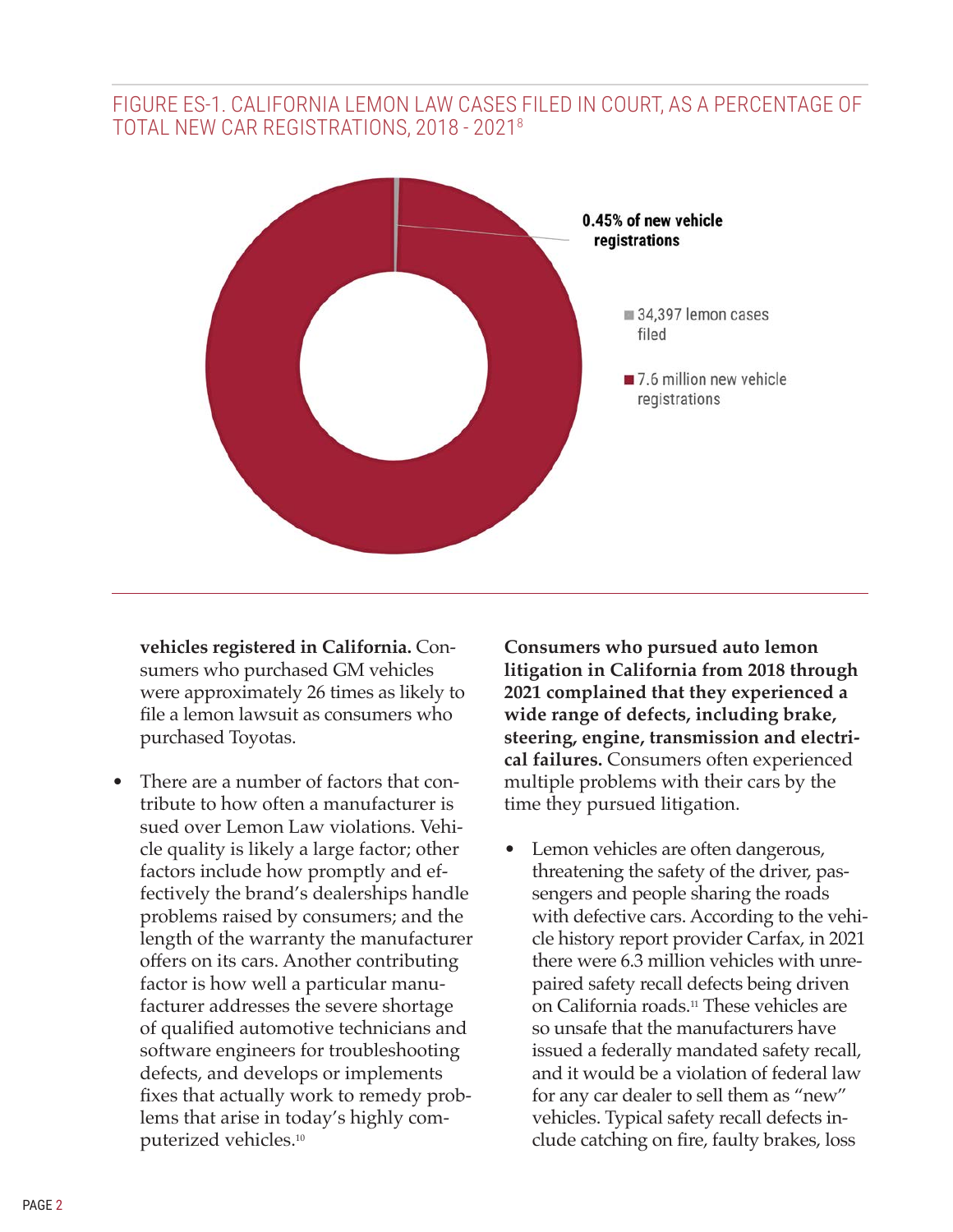

# FIGURE ES-2. CARS SOLD PER LEMON LAW CASE, 2018 - 20219

*Notes: Total excludes 261 cases filed against smaller vehicle manufacturers. Porsche and Maserati are part of larger automakers (Volkswagen and Fiat Chrysler, respectively) and cases listed here are only those for which the subsidiary brands are listed as defendants. Tesla Motors primarily sells vehicles directly to consumers and its case numbers may be affected by its use of arbitration, see page 21. Fiat Chrysler became part of Stellantis in 2021.* 

of steering, axles that fall apart, hoods that fly up in traffic and obscure the driver's vision, seat belts that fail in a crash, and exploding Takata airbags that shoot metal shrapnel into the faces and torsos of drivers and passengers, causing devastating injuries or death.<sup>12</sup>

• Some owners of hazardous recalled vehicles experienced lengthy delays – sometimes lasting for many months – in obtaining recall repairs and were able to use California's auto Lemon Law to obtain refunds or safer replacement vehicles.<sup>13</sup>

In addition to defects that threaten the safety of drivers and the people around them, lemons also often represent **an unexpected financial and time burden for consumers and small business owners.** Even though repairs are covered by the manufacturer's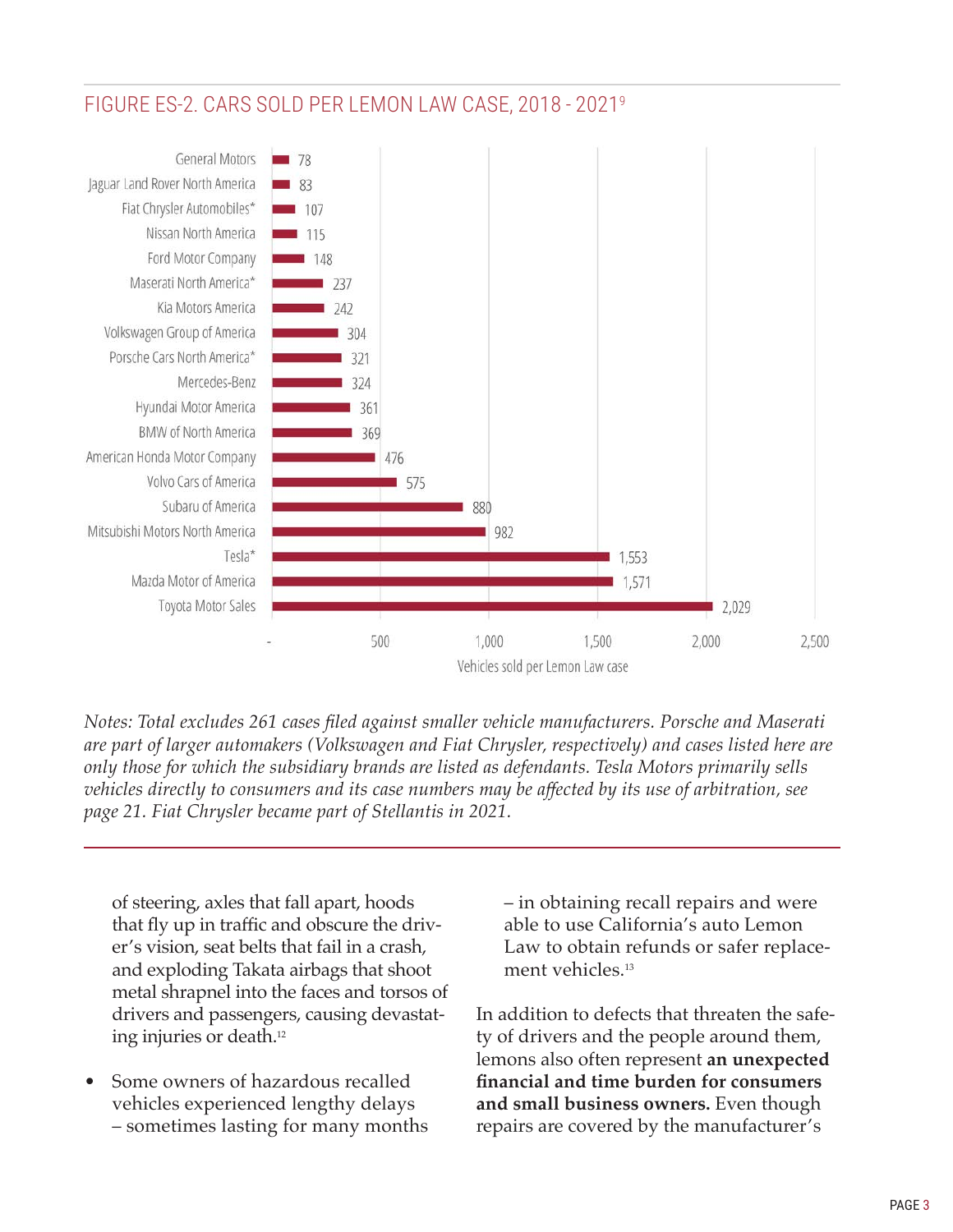warranty, lemons are usually very unreliable, and may also be unsafe. This can create hardship when owners must have vehicles towed to the dealership for repairs, are left stranded by the side of the road, or lose their only means of transportation to work, school, medical care and other necessities of modern life for extended periods while their lemon is in the repair shop.

Before state Lemon Laws were enacted, auto dealers and manufacturers insisted that their only obligation was to "attempt" warranty repairs, leaving angry and frustrated lemon owners with faulty, unreliable,

often dangerous vehicles.14 Lemon Laws have helped change this, allowing consumers to protect themselves from both physical and financial harm when it comes to buying defective cars. The Lemon Law was an important addition to California's consumer protection landscape 40 years ago, and it continues to be an important safeguard today. **California's landmark auto Lemon Law's strong recipe for automotive "lemon-aid" should be preserved for consumers – including members of the U.S. Armed Forces and their families – and for individual entrepreneurs and small businesses, now and in the future.**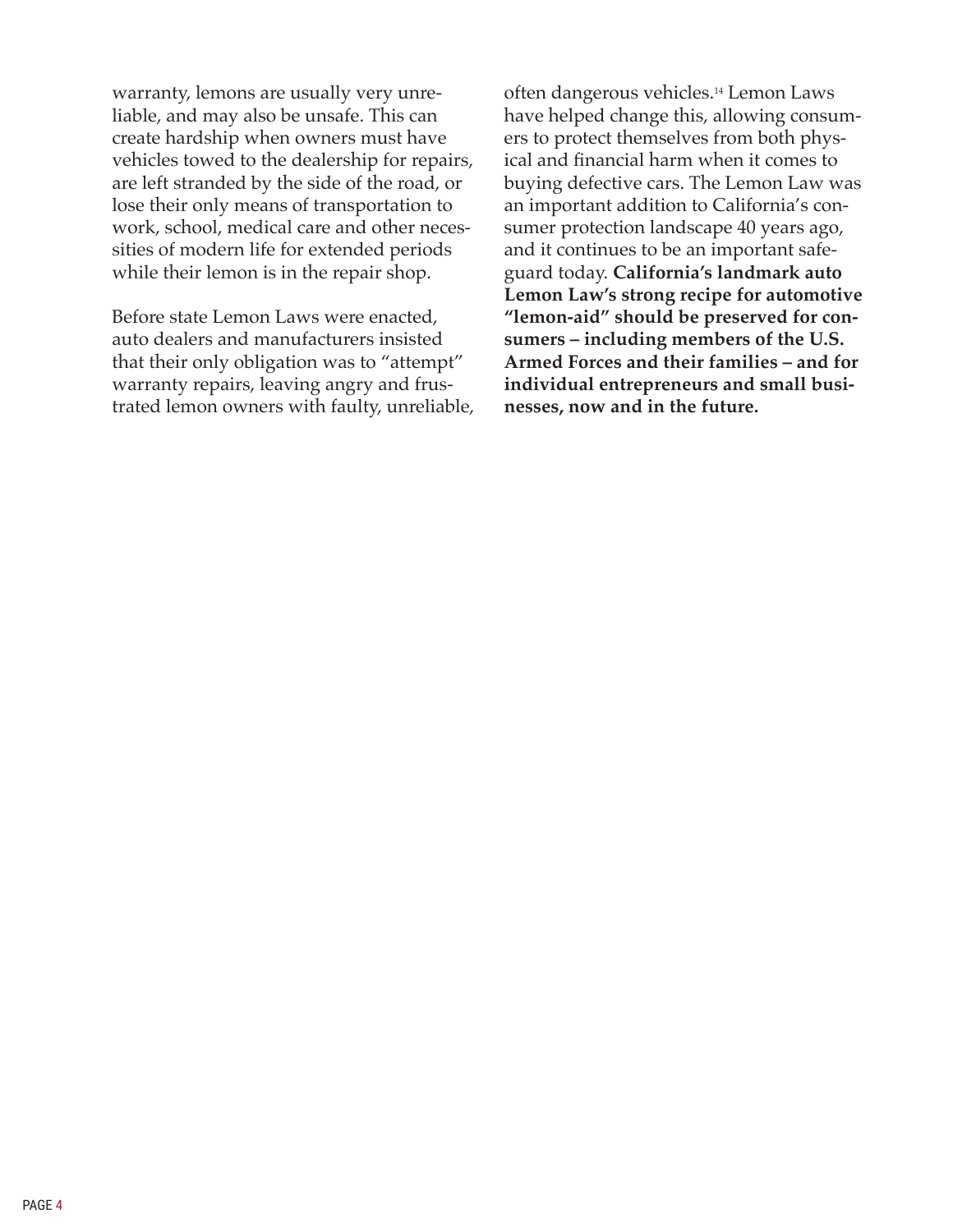# <span id="page-8-0"></span>**Introduction**

# PAUL BLOUNT, A HUSBAND AND FATHER

of three children, works as a Licensed Clinical Social Worker and lives in Los Angeles. Over the years, he bought several Jeeps and was happy with their performance. In 2017, he purchased a brand new 2017 Jeep Renegade. But unlike the other Jeeps he had owned, it was a nightmare.<sup>15</sup>

Sometimes, Blount said, it wouldn't start. At other times, it surged without warning when he needed to stop and lurched forward, nearly causing him to crash into the cars ahead, or hesitated when he needed to speed up, such as when he was trying to merge onto a freeway.

He took the Jeep to the dealership for repairs. But, according to Blount, the dealer denied there was anything wrong and refused to even try to fix it. Blount also reached out to Fiat Chrysler directly but received no response at all. After experiencing near-crashes, he refused to put his children in the Jeep. His wife was afraid to drive it. He drove it as little as possible and had to borrow his wife's car to drive his kids to and from school and do other activities. "Bottom line, that Jeep was a deathtrap," he said.

He repeatedly asked Chrysler for help, to no avail. Finally, he hired a law firm that specializes in representing lemon owners. Instead of resolving the case, Fiat Chrysler fought back and caused lengthy delays. Their attorneys insisted on deposing Blount, and even after hearing about his experiences with the Jeep, it took almost two years of litigation for the case to be finally resolved. Blount says that he will never buy another Chrysler product again.

Blount is one of many Californians who find themselves stuck with an unsafe or unreliable vehicle that the manufacturer fails or refuses to repair or replace. However, thanks to decades of hard-fought improvements to California's consumer protection laws, consumers like Paul Blount, members of the U.S. Armed Forces and their families, and small business owners have a powerful tool to protect their interests: California's Lemon Law.

Over the last 40 years, California's landmark auto Lemon Law has provided vital protections to tens of millions of vehicle owners who bought new or used vehicles with a manufacturer's warranty in effect. California's strong recipe for auto "lemon-aid," widely known as a model for the nation, has incentivized auto manufacturers to live up to their warranties, motivated auto manufacturers to improve the quality of their vehicles, and provided relief for victims of vehicles with serious defects.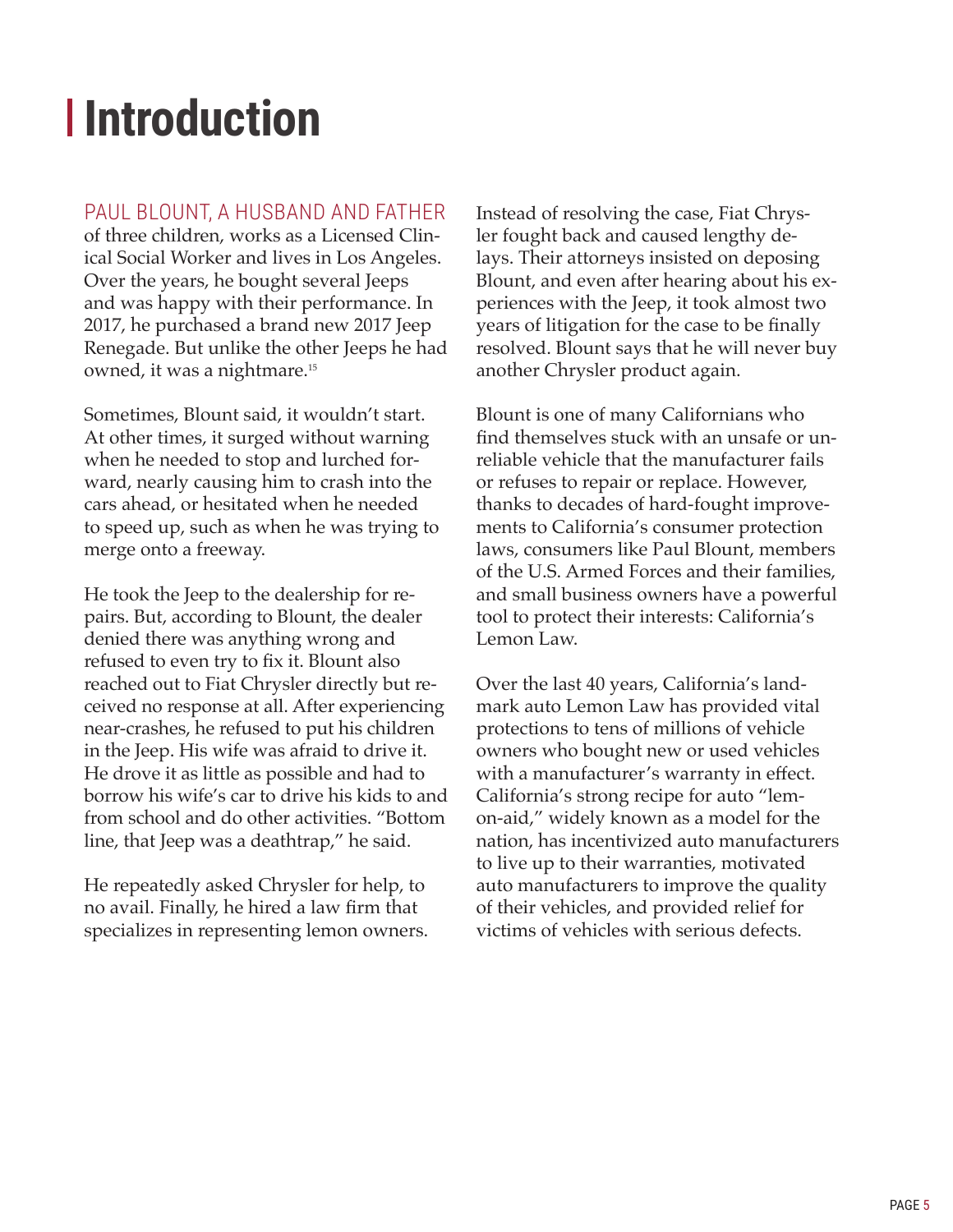# <span id="page-9-0"></span>**Lemon Laws protect consumers from dangerous and defective cars**

#### NO ONE EXPECTS TO DRIVE AWAY FROM

the dealership only to discover their new car comes with serious defects. However, millions of Americans find themselves with seriously defective vehicles that are unable to be driven or unsafe to drive.16 When it happens, state auto Lemon Laws provide a vitally important avenue for recourse.

Lemon Laws require auto manufacturers to give owners of defective cars refunds or a replacement vehicle when the manufacturers fail to fix major problems that arise during the warranty period.17 These laws are designed to help encourage fast action on the part of manufacturers, putting limits on how many times owners of lemon vehicles may be required to take their vehicles in for repairs or wait while their vehicles are in the repair shop before they are entitled to a refund or replacement. Lemon Laws cover defects that "substantially impair" the vehicle's use, value or safety.<sup>18</sup>

### **Lemon cars can be dangerous and put lives at risk**

A faulty car can put people's lives at serious risk. Examples of typical defects leading to Lemon Law litigation include brakes that fail, intermittent stalling in traffic, surging out of control, "phantom" braking in traffic when there's nothing in the road, doors that fail to open, and intermittent malfunctions in electronic systems that control the vehicle's safe operation.19 These defects put not only a car owner's safety at risk, but they also jeopardize the safety of their families, other passengers, and those around them.

Lemon Laws have helped put pressure on auto manufacturers to make cars safer and to deal with problems before cars hit the market. But while the overall safety of vehicles on the market has improved since the passage of California's Lemon Law in 1982 – due in large part to mandatory federal Motor Vehicle Safety Standards for airbags, better seat belts, and pro-active crash avoidance systems – modern cars are far from defect-free, and California's Lemon Law remains as important as ever.<sup>21</sup>

New technologies have often created new problems for car buyers. Manufacturers have shifted to electronics for controlling virtually all major systems in their vehicles, and cars now operate thanks to millions of lines of computer code. As a result, the potential for software-related malfunctions has increased exponentially. This is especially true in high-tech vehicles, which, according to a recent article about *Consumer Reports'* auto reliability ratings, "tend to have touchscreen controls for climate, seat controls and other devices that once were mechanical, leading to problems."22

Millions of vehicles, meanwhile, continue to be sold with defects serious enough to result in mandatory federal safety recalls. From 2010 to 2019, the number of auto safety recalls issued in the U.S. increased by 82%.23 One factor contributing to increasing recalls is changes in supply chains and auto manufacturing processes in recent decades. Increasingly, multiple models of cars use common parts from the same supplier, spreading a defective component or piece of software across a large number of vehicles, and even across different automakers.<sup>24</sup> For example, the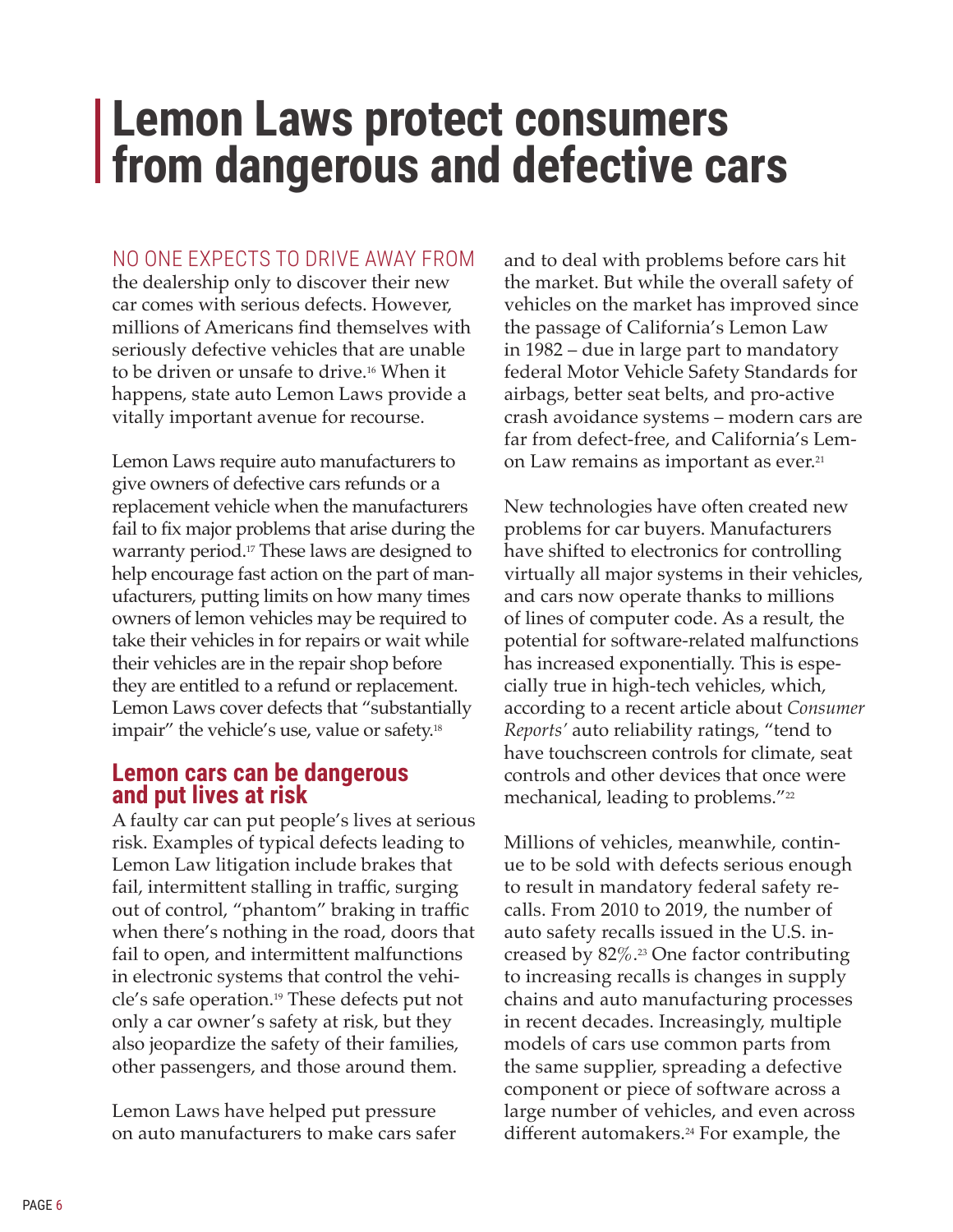# UNREPAIRED MECHANICAL PROBLEMS ALLEGEDLY LEAD TO CRASH AND INJURIES

In September 2017, Alvin Ruis, a resident of Chula Vista, purchased a new 2017 GMC Sierra 1500 with a warranty from General Motors that lasted for five years / 60,000 miles.<sup>20</sup>

During the warranty period, he repeatedly experienced major problems with the transmission banging violently into gear and with the brake system, and he received alert warnings related to the truck's traction control functions.

Worried about his safety, and the safety of others, he took the truck to a GM dealership multiple times for repairs, but the problems persisted. He also repeatedly contacted GM directly and sought help, including asking for a refund or replacement vehicle, but GM refused.

With the safety defects unrepaired and GM refusing to buy back the truck pursuant to the Lemon Law, he hired a law firm that specializes in representing owners of lemon vehicles, and in February 2021, the firm filed a lawsuit against GM on his behalf. In response, GM filed an answer, denying that his truck qualified for a repurchase under the Lemon Law.

Approximately two months later, while Ruis was driving on a gravel road at moderate speed, he alleges that the still-unrepaired defects caused him to lose control of the truck. It rolled several times, and he lost consciousness. He was hospitalized and later learned that he had suffered two broken vertebrae in his back and an injured shoulder.

His attorney immediately notified GM about the incident when it happened, but GM nonetheless took no action and refused to offer a refund or replacement vehicle. His case is still pending in court.



*Alvin Ruis alleges that GM failed to repair or buy back his GMC Sierra 1500. He was later injured in a rollover crash. Photo courtesy of Alvin Ruis*

largest auto safety recall in U.S. history – regarding defective Takata airbags that explode with excessive force and shoot metal shrapnel into drivers' and passengers' faces and torsos, causing blindness, brain injury, and blood loss leading to death – was spread across more than 30 different car brands, including multiple models of vehicles produced by GM, Ford, Fiat Chrysler, Toyota, Mercedes, Nissan,

Honda, BMW and Subaru, spanning more than 10 model years.<sup>25</sup>

Dangerous cars are not a thing of the past, and strong protections are still needed in a changing car market to help ensure that the cars sold to consumers and small businesses are safe, and that lemon owners are able to seek recourse when they purchase a defective vehicle.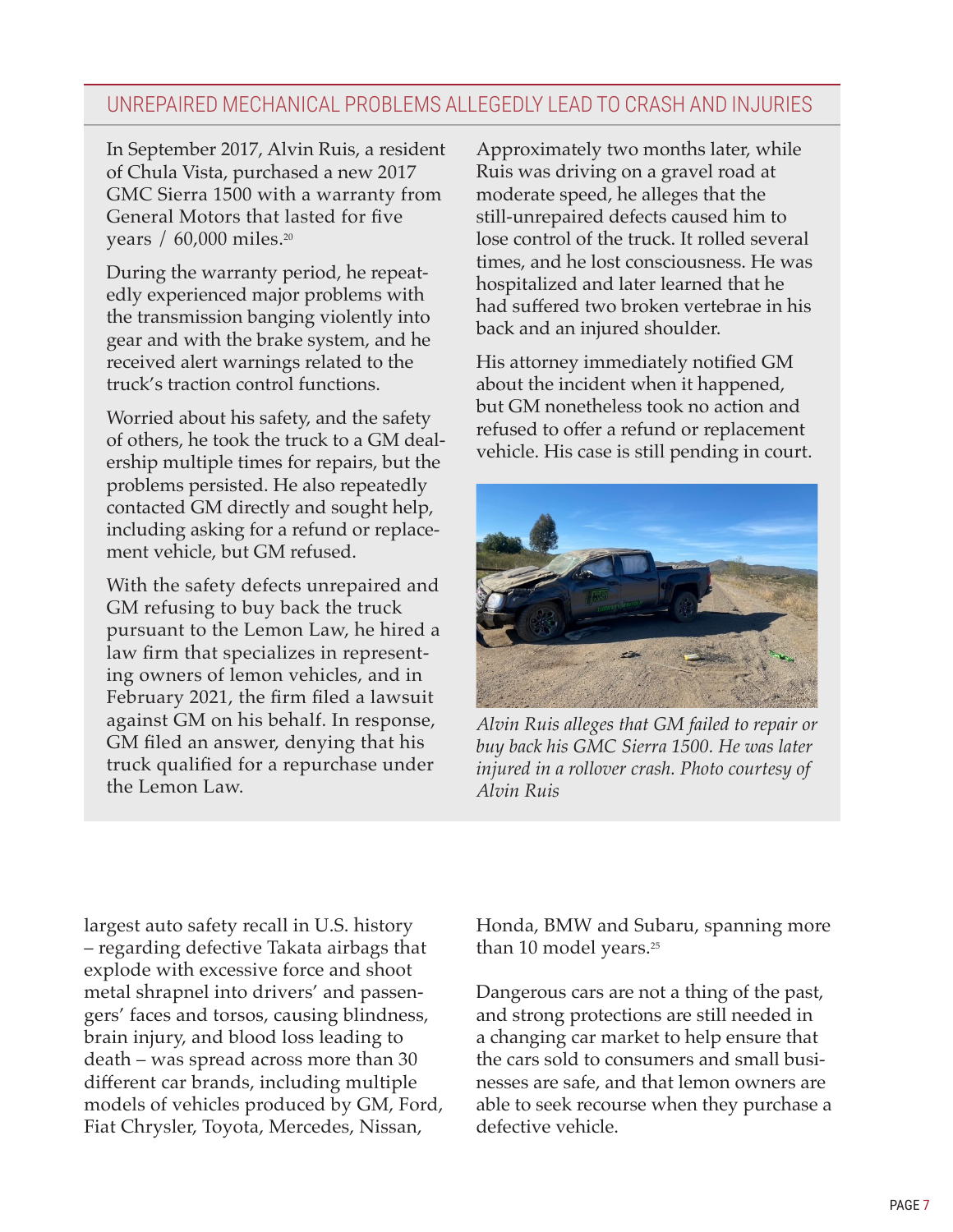# **Lemon cars can be a costly and time-consuming burden**

In addition to defects that threaten the safety of drivers and the people around them, lemons also represent an unexpected financial and time burden for consumers. In much of the country, and in California in particular, many people live in areas where access to a car is a prerequisite for being able to keep afloat – having transportation for getting to work, school, doctor's appointments or the grocery store. For these individuals, dealing with a defective car can be highly disruptive, requiring time spent to get a faulty car to a shop and arrange alternative transportation, or doing without their vehicle for prolonged periods.

Many consumers are not in a position to pour more money into unexpected repairs after purchasing a new or recent used vehicle with a manufacturer's warranty. A car is one of the largest purchases most consumers make in their lifetimes, often sinking them deep into debt.26 In the fourth quarter of 2021, the average loan Americans took out for the purchase of a new vehicle was \$39,721.27

New car prices skyrocketed in 2021. Recent years have seen rapidly increasing car prices, triggered in part by chip shortages and exorbitant pricing by car dealers, which have driven the average new-car price to all-time highs.<sup>28</sup> Some franchised car dealers have

charged \$10,000 or more over the manufacturer's suggested retail price (MSRP) for popular models, especially electric vehicles. According to figures from the market research firm Edmunds, as quoted in the *Washington Post*, "more than 80 percent of U.S. car buyers paid above MSRP in January [2022]."<sup>29</sup>

With the significant cost burden that vehicle ownership imposes even in the best cases, consumers and small businesses shouldn't have to wonder if their car purchase may require additional repair costs to fix major latent manufacturing defects, or whether they will have to deal with the hassle of not having their car, SUV, van or truck available for an extended period of time.

Before state Lemon Laws were enacted, auto manufacturers insisted that their only obligation was to "attempt" warranty repairs, leaving angry and frustrated owners of lemon vehicles with faulty, unreliable vehicles that caused tremendous hardship and were often unsafe.<sup>30</sup> Lemon Laws have helped change this, allowing consumers to protect themselves from both physical and financial harm when it comes to buying defective cars covered by the manufacturer's express warranty. Lemon Laws were an important addition to the consumer protection landscape 40 years ago, and they continue to be an important safeguard today.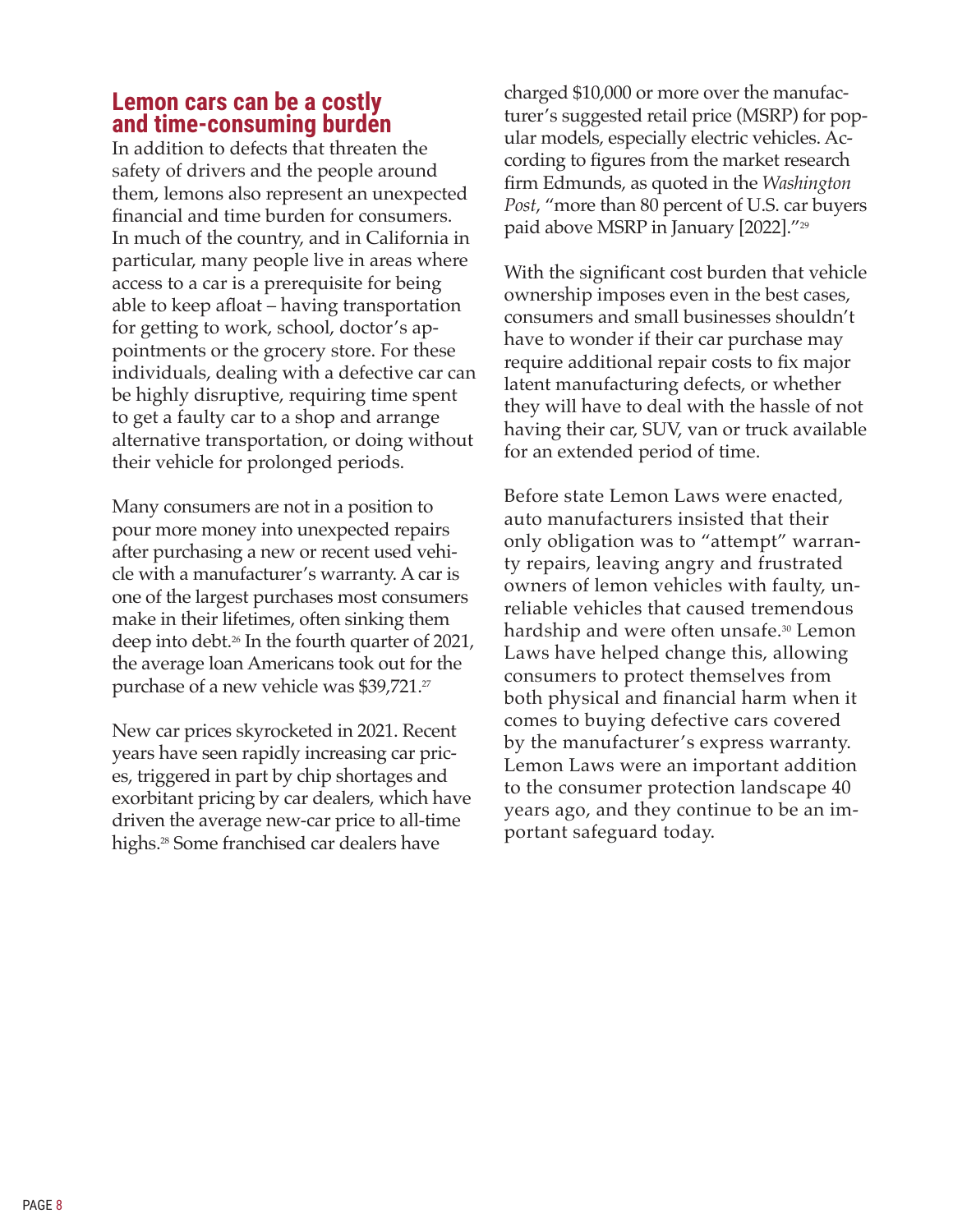# <span id="page-12-0"></span>**For 40 years, California's Lemon Law has been a leader nationwide**

#### CALIFORNIA'S LANDMARK AUTO LEMON LAW,

enacted in 1982, became the model for similar laws enacted in every state in America. All 50 states now have some kind of Lemon Law on the books, though the level of protection afforded to consumers varies.<sup>31</sup>

California's Lemon Law, later named the Tanner Consumer Protection Act in honor of the author, Assemblymember Sally Tanner, and signed into law by Governor Jerry Brown, amended the Song-Beverly Consumer Warranty Act, resulting in what Lemon Law experts widely considered to be the best recipe for automotive "lemon-aid" in the country. The impetus for the law came from frustrated, irate lemon owners activated by San Diego resident Rosemary Shahan, who called for enactment of a "Lemon Law" while picketing for five months at a car dealership in Lemon Grove.32 (For a more detailed description of the legislative history of the Lemon Law, see Appendix A.)

The Lemon Law created a legal presumption that if an auto manufacturer or its agent for performing repairs (usually a franchised car dealership) tries four times to fix a major problem, or if the vehicle is out of service for 30 days during the (then-typical) warranty period of 12 months / 12,000 miles, the vehicle qualifies as a "lemon," triggering the manufacturer's obligation to buy back the lemon and provide a refund or replacement vehicle.33 **Before the Lemon Law was enacted, auto manufacturers like Ford claimed that** *30 trips* **to the repair shop might be required to fix a serious problem that arose under the warranty.**<sup>34</sup>

For decades, the non-profit Consumers for Auto Reliability and Safety (CARS), founded by Shahan, also spearheaded passage of laws to expand and strengthen California's Lemon Law, including the following:

- A 1998 law unique to California to prohibit auto manufacturers from being able to silence lemon owners regarding the defects they experienced and how they were treated by the manufacturer.
- A 2000 expansion of the law to cover up to five vehicles purchased for business use and improve protections against lemons with life-threatening safety defects.<sup>35</sup>
- The 2007 expansion of the law to cover military personnel stationed in or deployed from California, regardless of where they bought their lemons.<sup>36</sup>

In all, California's Lemon Law offers protections to millions of consumers and small businesses, including:

- About 2 million new car, truck and SUV buyers or lessees each year;
- Millions of used car buyers and owners of older vehicles covered by the manufacturer's warranty;
- More than 157,000 active-duty U.S. military servicemembers and their families; 37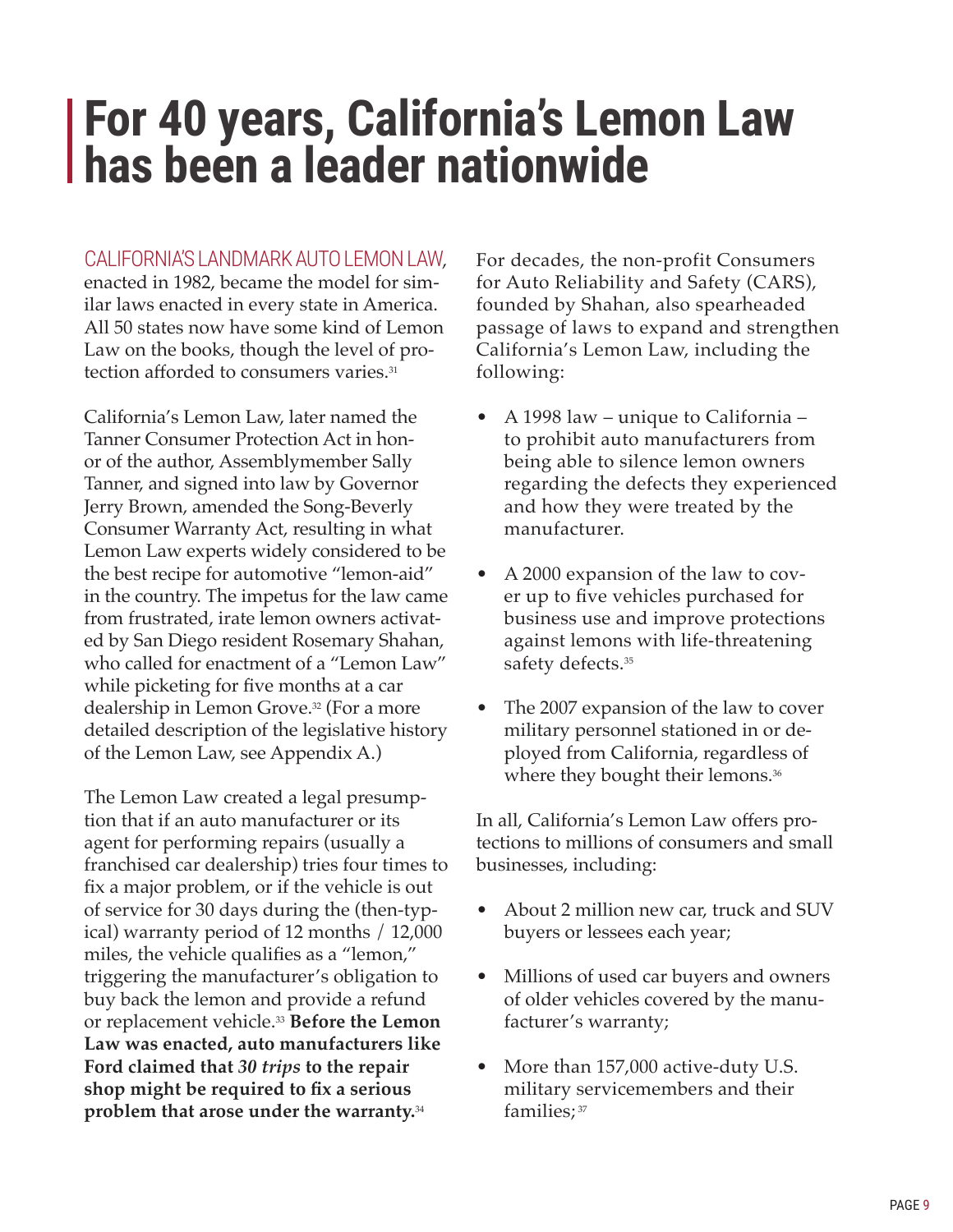- Many millions of small businesses and individual entrepreneurs, including landscapers, florist shops, carpet cleaners, real estate agents, and other businesses with five or fewer vehicles that weigh 10,000 pounds or less;<sup>38</sup> and,
- Over 27 million licensed vehicle owners who share the roads with them, along with bicyclists and pedestrians.<sup>39</sup>

For a detailed look at the history of the Lemon Law in California, see Appendix A on page 25.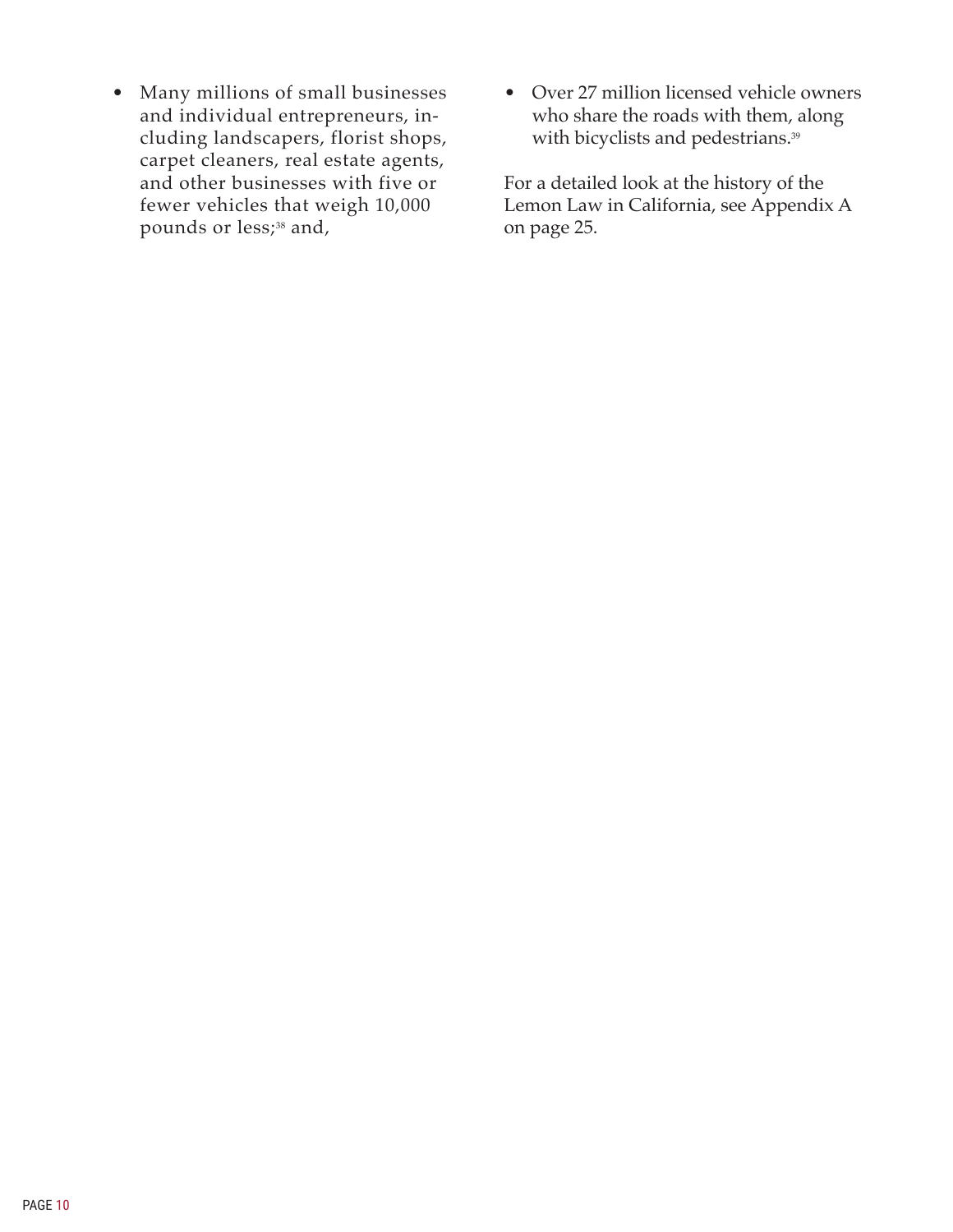# <span id="page-14-0"></span>**Problems with defective vehicles are widespread, but only a small percentage wind up in court**

## CALIFORNIA'S LANDMARK AUTO LEMON LAW

provides vitally important protections for consumers and small businesses, providing recourse for car buyers when they are saddled with faulty vehicles under warranty that automakers fail to repair. However, a Lemon Law court case is typically a last resort for lemon owners, meaning that problems with defective and dangerous cars are enormously more widespread than the figures presented in this report may suggest. The vast scope of problems with auto reliability and safety makes the protections of California's Lemon Law more important than ever.

Each year, the number of Lemon Law cases filed in California courts represents a small fraction of the state's total car sales. From 2018 through 2021, for example, Californians registered nearly 7.6 million new passenger cars, SUVs and light trucks, but they filed only 34,397 lemon cases in state courts. That is less than half a percent (0.45%) of new vehicles registered during the same period.40 (See Figure 1.)

While California's Lemon Law is a boon for consumers, not everyone who purchases a lemon ends up filing a lawsuit.



FIGURE 1. CALIFORNIA LEMON LAW CASES FILED IN COURT, AS A PERCENTAGE OF TOTAL NEW CAR REGISTRATIONS, 2018 - 202141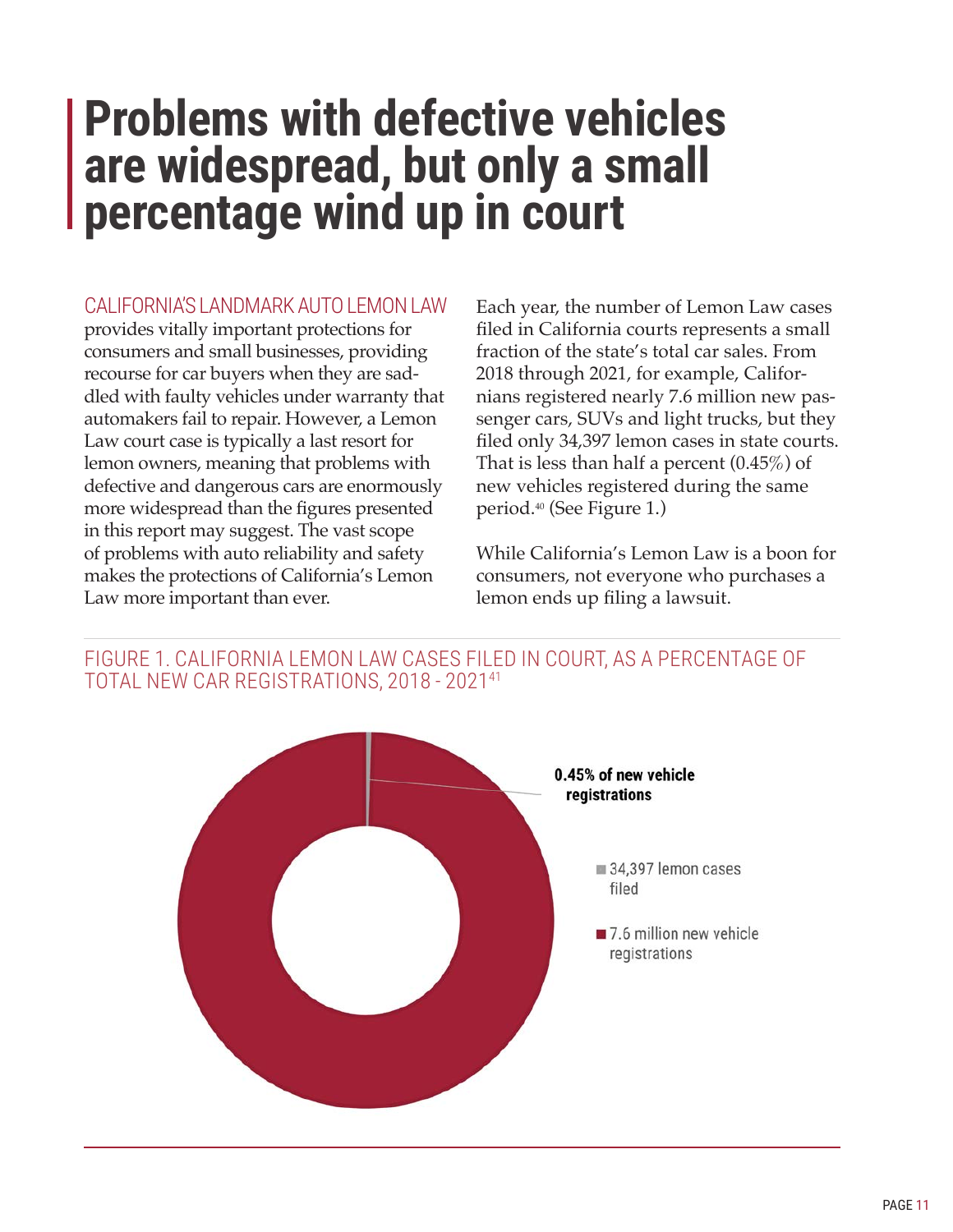Some automakers produce fewer seriously faulty vehicles and are more responsible in undertaking repair or replacement of lemon vehicles or offering refunds than others. Auto manufacturers that produce safer, more reliable vehicles, as well as those that promptly fix problems that arise during the warranty and satisfy their customers are less likely to end up in court.<sup>42</sup> The existence of strong Lemon Laws provides an incentive for automakers to produce higher quality vehicles and address problems quickly, benefiting even those consumers who never avail themselves of the law's protections by pursuing litigation.

The length of warranties that auto manufacturers offer can also affect the amount of legal exposure they face under California's auto Lemon Law. When the Tanner Act became law in 1982, the typical new vehicle warranty was 12 months / 12,000 miles.43 But in order to entice car buyers to spend an average of \$47,000 on a product that depreciates drastically as soon as it leaves the car lot, auto manufacturers now offer warranties that last for five, six, or even 10 years.<sup>44</sup> The longer the warranty, the longer the window for legal action under the Lemon Law.

In addition, many Lemon Law cases are resolved through arbitration – complaints handled outside of the court system. (See "Arbitration affects lemon litigation case numbers, particularly regarding Tesla" on page 21.)

Another reason serious problems with vehicles may not make their way to court under the Lemon Law is that some of them are addressed through mandatory federal safety recalls. Federal law requires auto manufacturers to issue safety recalls and remedy dangerously defective vehicles that fail to comply with federal Motor Vehicle Safety Standards or pose an "unreasonable

risk" to safety.45 According to the National Highway Traffic Safety Administration, "all recalls are serious" and many defects that led to safety recalls have caused devastating injuries and/or fatalities.46

According to Carfax data, California had 6.3 million vehicles on the roads with unrepaired safety recall defects in 2021 – the most of any state in the nation.<sup>47</sup> Typical safety recalls include faulty brakes, steering wheels that come off in the driver's hands, engines or batteries that catch on fire, seat belts that fail to work in a crash, hoods that fly up in traffic and obscure the driver's vision, intermittent stalling in traffic, axles that break, transmissions that slip out of gear and cause crashes, and exploding metal Takata airbag housings that shatter into fragments of shrapnel and cause devastating injuries including blindness and blood loss leading to death.<sup>48</sup> The mandatory recall process is intended to provide a means for consumers to get safety problems quickly repaired, but some lemon owners whose vehicles were recalled by the manufacturer, and who experienced long delays – sometimes many months – in obtaining recall repairs have used California's Lemon Law to obtain refunds or safer replacement vehicles.<sup>49</sup>

Finally, consumers or business owners who purchase seriously defective vehicles may never talk to an attorney or file a case, even while their vehicle is under the factory warranty. Instead, these consumers put up with the headaches that come with buying a defective car, typically either paying for repairs out of pocket, or trading in their vehicles, usually at a significant loss.

California's Lemon Law is an important tool to protect consumers and the motoring public against faulty vehicles, but the stories of all but a tiny percentage of Californians struggling with dangerous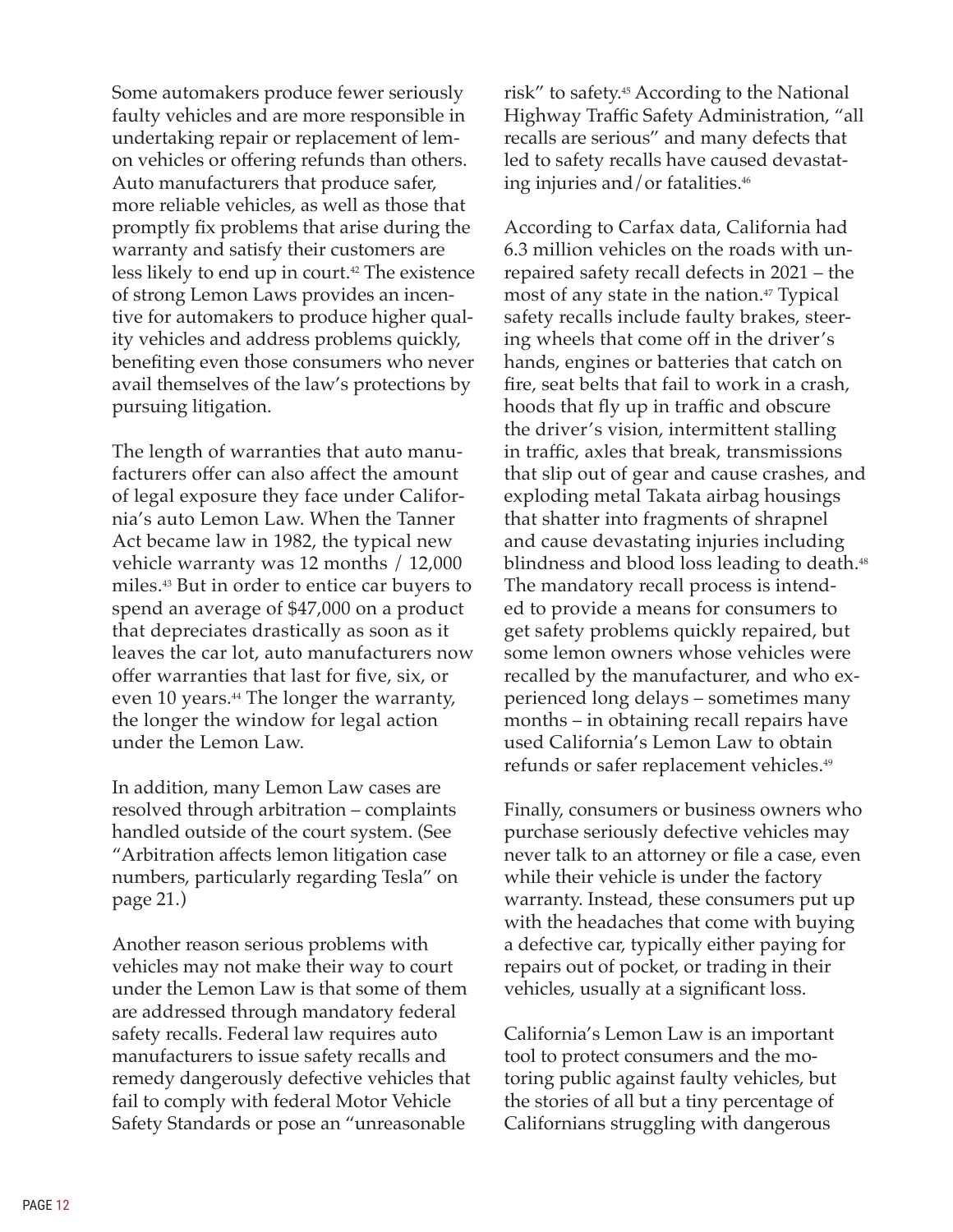and costly defective cars are not captured by court records. Despite the millions of defective vehicles on the road, consumers went to court over the purchase of a lemon

just 10,707 times in 2021.<sup>50</sup> That number is dwarfed by the 6.3 million vehicles on California's roads with unrepaired safety recall defects.51 (See Figure 2.)

### FIGURE 2. LEMON LAW CASES FILED IN CALIFORNIA COURTS VERSUS CARS WITH UNREPAIRED SAFETY RECALL DEFECTS ON CALIFORNIA ROADS, 202152

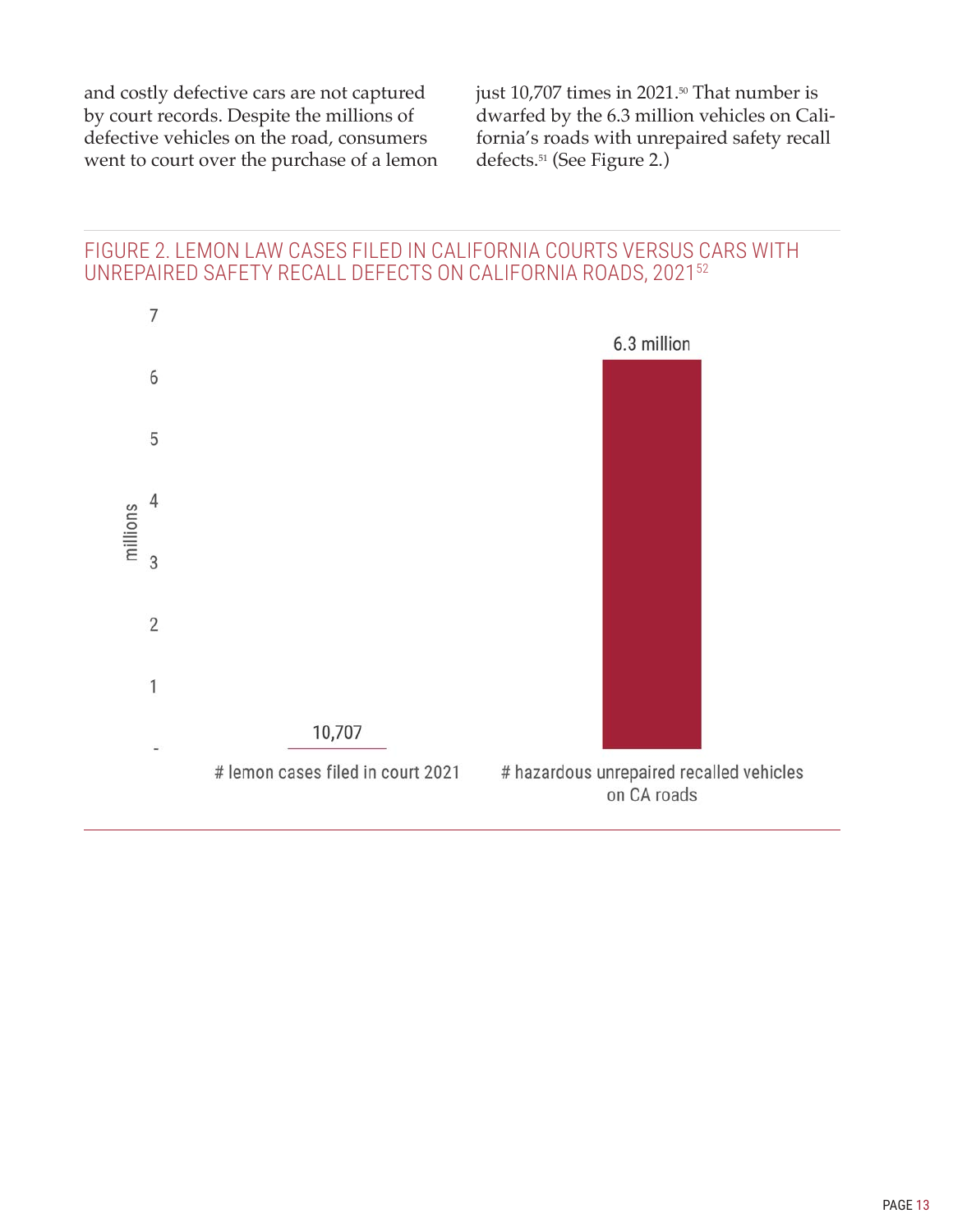# <span id="page-17-0"></span>**Toyota vehicles are the least frequent targets of California Lemon Law cases; General Motors vehicles are the most frequent**

### RESEARCH INTO CALIFORNIA STATE

electronic court filings provides an unprecedented view into how likely California consumers are to wind up in court after purchasing a car, SUV or light truck from different auto manufacturers. Not every complaint about defective vehicles winds

up in court, and nearly all Lemon Law cases that are filed are settled out of court.<sup>53</sup> But court filings show big differences among automakers in the frequency with which consumers file suit against the manufacturers for producing and failing to promptly fix lemon cars.



# FIGURE 3. CARS SOLD PER LEMON LAW CASE, 2018 - 202155

*\* See notes for Table 1, next page.*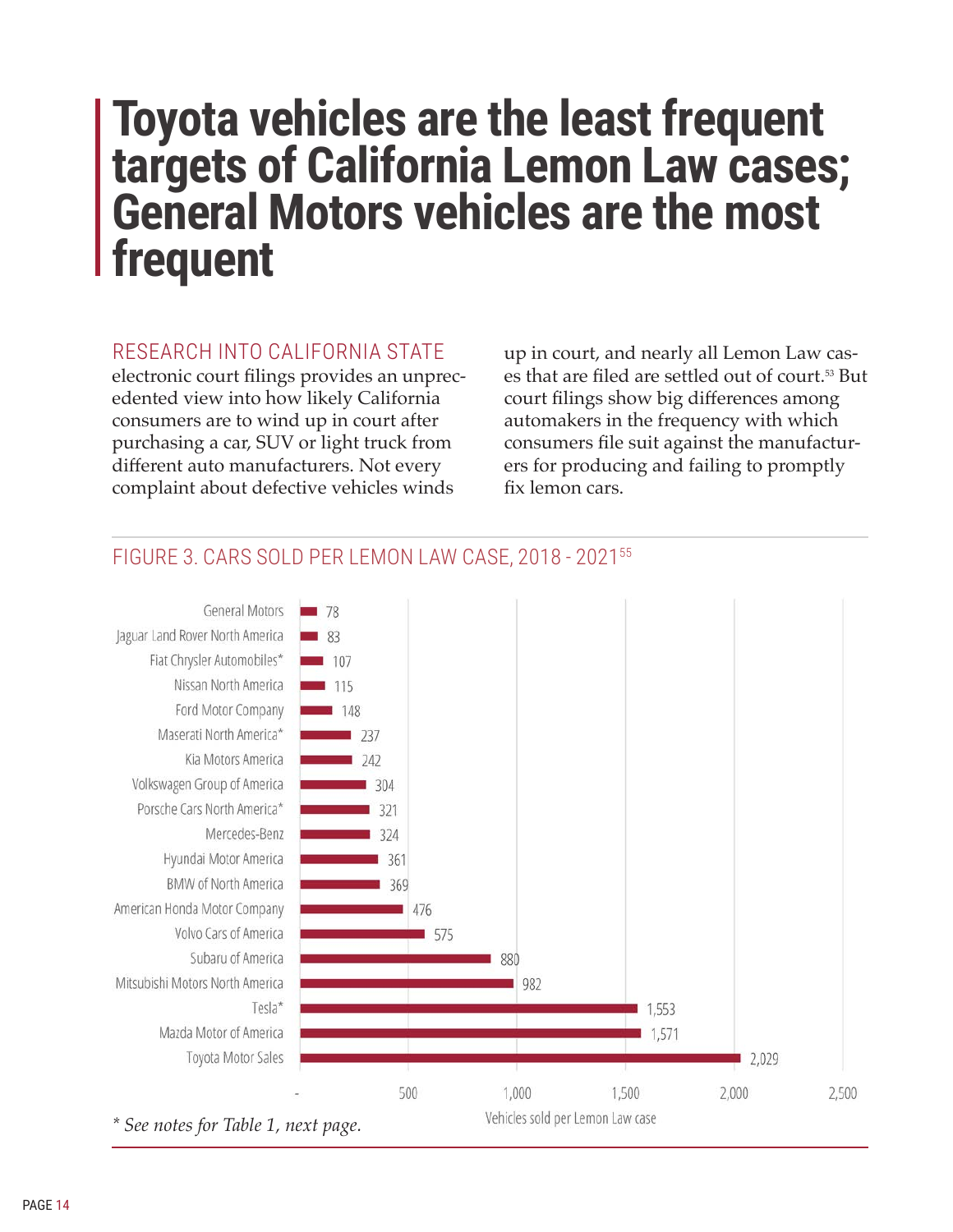# TABLE 1. SUITS AGAINST AUTO MANUFACTURERS UNDER CALIFORNIA LEMON LAW, 2018 - 202156

| <b>Parent company</b>           | Cars sold per<br>lemon case | <b>Total vehicle</b><br>registrations,<br>2018-2021 | <b>Total lemon</b><br>cases filed | % of lemon cases filed |
|---------------------------------|-----------------------------|-----------------------------------------------------|-----------------------------------|------------------------|
| <b>General Motors</b>           | 78                          | 771,809                                             | 9,892                             | 29.0%                  |
| Jaguar Land Rover North America | 83                          | 85,087                                              | 1,021                             | 3.0%                   |
| Fiat Chrysler Automobiles*      | 107                         | 618,355                                             | 5,798                             | 17.0%                  |
| Nissan North America            | 115                         | 493,957                                             | 4,308                             | 12.6%                  |
| Ford Motor Company              | 148                         | 686,045                                             | 4,621                             | 13.5%                  |
| Maserati North America*         | 237                         | 6,860                                               | 29                                | 0.1%                   |
| Kia Motors America              | 242                         | 276,403                                             | 1,144                             | 3.4%                   |
| Volkswagen Group of America     | 304                         | 331,614                                             | 1,091                             | 3.2%                   |
| Porsche Cars North America*     | 321                         | 58,814                                              | 183                               | 0.5%                   |
| Mercedes-Benz                   | 324                         | 300,175                                             | 927                               | 2.7%                   |
| Hyundai Motor America           | 361                         | 274,144                                             | 760                               | 2.2%                   |
| <b>BMW of North America</b>     | 369                         | 295,953                                             | 803                               | 2.4%                   |
| American Honda Motor Company    | 476                         | 963,390                                             | 2,026                             | 5.9%                   |
| Volvo Cars of America           | 575                         | 51,758                                              | 90                                | 0.3%                   |
| Subaru of America               | 880                         | 290,557                                             | 330                               | 1.0%                   |
| Mitsubishi Motors North America | 982                         | 30,435                                              | 31                                | 0.1%                   |
| Tesla*                          | 1,553                       | 337,077                                             | 217                               | 0.6%                   |
| Mazda Motor of America          | 1,571                       | 175,930                                             | 112                               | 0.3%                   |
| Toyota Motor Sales              | 2,029                       | 1,527,887                                           | 753                               | 2.2%                   |
| Total*                          | 222                         | 7,576,250                                           | 34,136                            |                        |

*Notes: Total excludes 261 cases filed against smaller vehicle manufacturers. Porsche and Maserati are part of larger automakers (Volkswagen and Fiat Chrysler, respectively) and cases listed here are only those for which the subsidiary brands are listed as defendants. Tesla Motors primarily sells vehicles directly to consumers and its case numbers may be affected by its use of arbitration, see page 21. Fiat Chrysler became part of Stellantis in 2021.*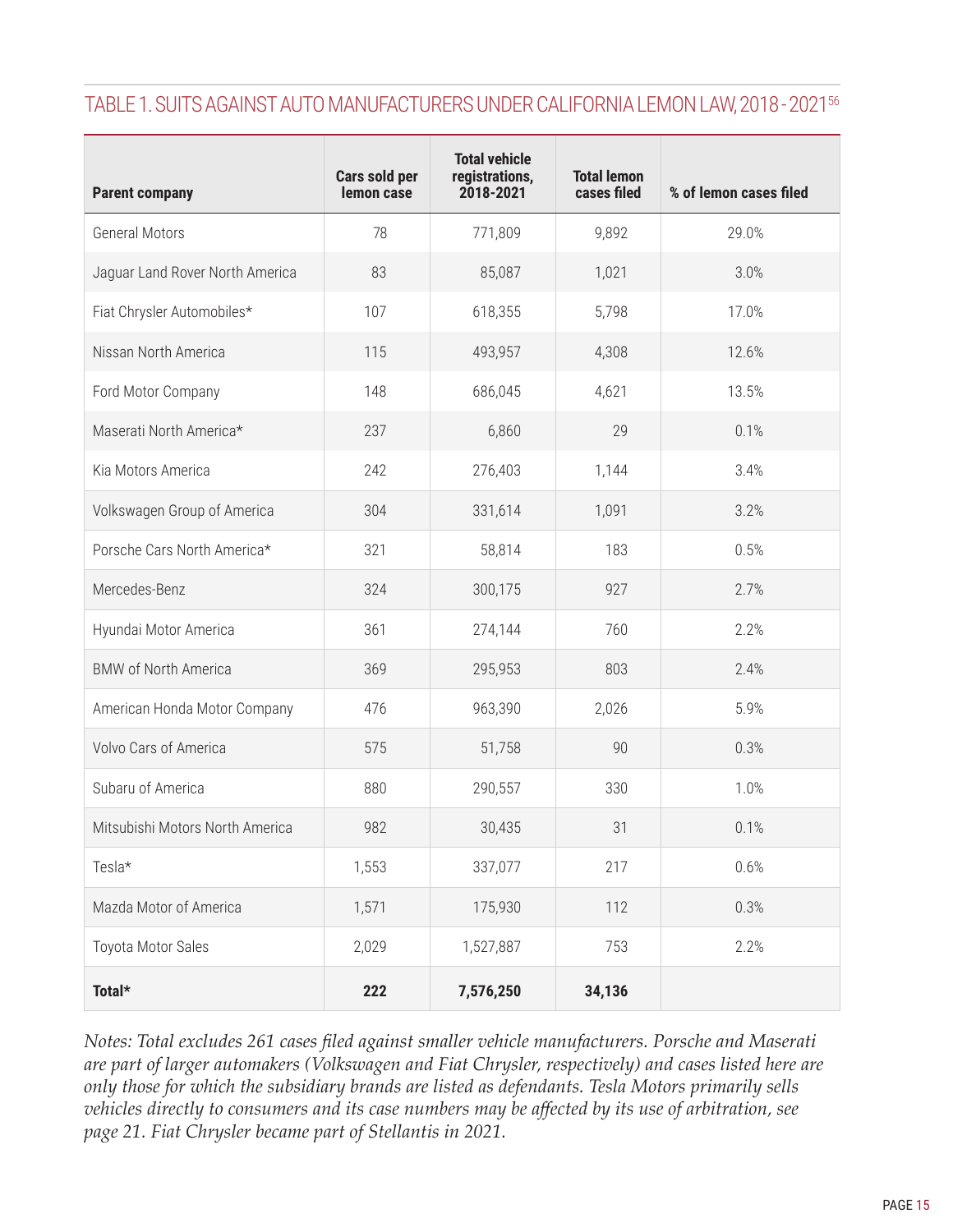From 2018 through 2021, Toyota was taken to court the least often – and General Motors the most often – relative to their market share for allegedly producing and failing to repair or provide refunds or replacements for lemon vehicles.54 A review of 34,397 lemon lawsuits filed in California state courts from 2018 through 2021 reveals that **Toyota was taken to court under the Lemon Law only once for every 2,029 new Toyota vehicles registered in the state.** On the other end of the spectrum, **General Motors became the subject of lemon litigation once for every 78 new GM vehicles registered in California.** Consumers who purchased GM vehicles were approximately 26 times as likely to file a lemon lawsuit as consumers who purchased Toyotas.

Toyota's ranking for the lowest number of Lemon Law cases per vehicle sold may be a reflection of its longstanding reputation for

quality. Toyota and its luxury Lexus brand regularly rank near the top of J.D. Power's annual vehicle dependability study.<sup>57</sup> According to *Consumer Reports*, "Toyota builds solid, efficient and reliable vehicles … Overall reliability for the brand continues to be superb."<sup>58</sup>

Lemon cases filed in California and included in this analysis represent both consumer and commercial litigation, cases regarding both new cars and used cars still under warranty, and leases. Some defendants are alleged to have refused to repair the defective car in question, while others refused to refund the purchase price after attempting to fix the vehicle and failing to do so in a timely manner, as required by the Lemon Law. Lemon litigation is sometimes combined with fraud or misrepresentation charges in cases where a vehicle was knowingly sold with serious defects that weren't disclosed to the buyer.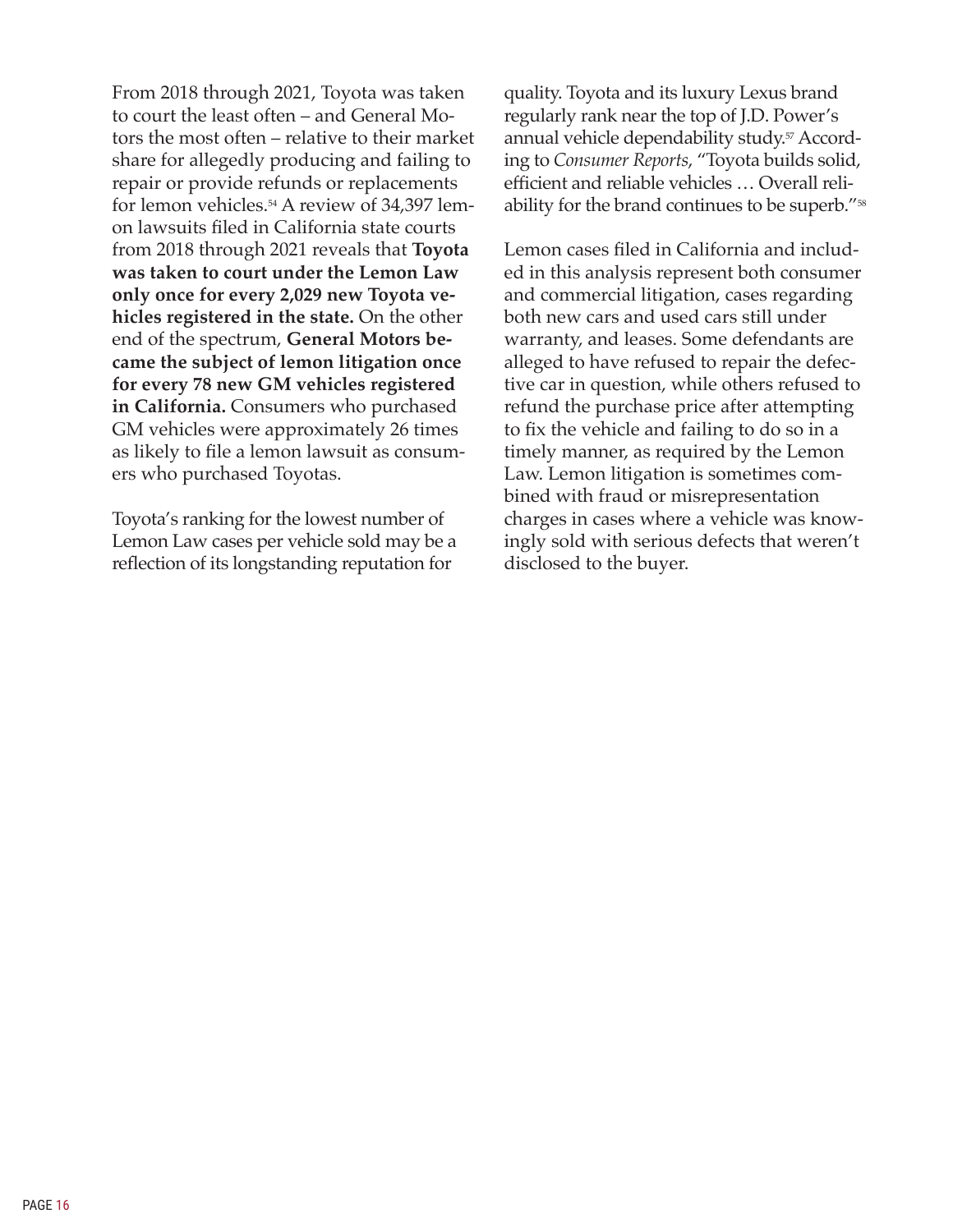# <span id="page-20-0"></span>**Consumers filing Lemon Law litigation report a wide array of vehicle defects**

### CONSUMERS WHO PURSUED LEMON

litigation in California for a defective car from 2018 through 2021 experienced a variety of issues, ranging from defects such as an information screen that displays everything upside down to loss of power while being driven in traffic. In some cases, cars were sold with unrepaired safety recalls, including batteries prone to catching fire if fully charged, and exploding Takata airbags. Often, consumers faced multiple problems with their cars by the time they

pursued litigation. For example, one case filed in 2021 pertained to a subcompact sport utility vehicle with "shaking, power loss, cylinder misfiring … excessive oil consumption and check engine light illumination defects."59 Another case involved a 2018 compact car that contained defects with the "engine, air filter, [and] wrench light illumination" as well as "a thump sound from the vehicle while driving … loss of power while driving, smoke emitting from the vehicle, and stalling."<sup>60</sup>

#### Air conditioner / HVAC system Back up camera Front radar collision sensor Lane change assist Navigation software Odometer Seat belts Windshield wiper fluid system ◉ Battery Clutch Coolant system Engine control module ◉ EVAP purge solenoid valve Fuel filter Fuel injectors Front engine mount O2 (oxygen) sensor Power control module Throttle chamber Adaptive cruise control Timing cover with oil pump assembly All-wheel drive Transmission range control module Brakes Valve timing actuator Emergency brake system Left strut assembly ◉ Power steering system Tire pressure monitoring system

## FIGURE 4. SAMPLE OF DEFECTIVE PARTS CALIFORNIANS WENT TO COURT OVER IN 2021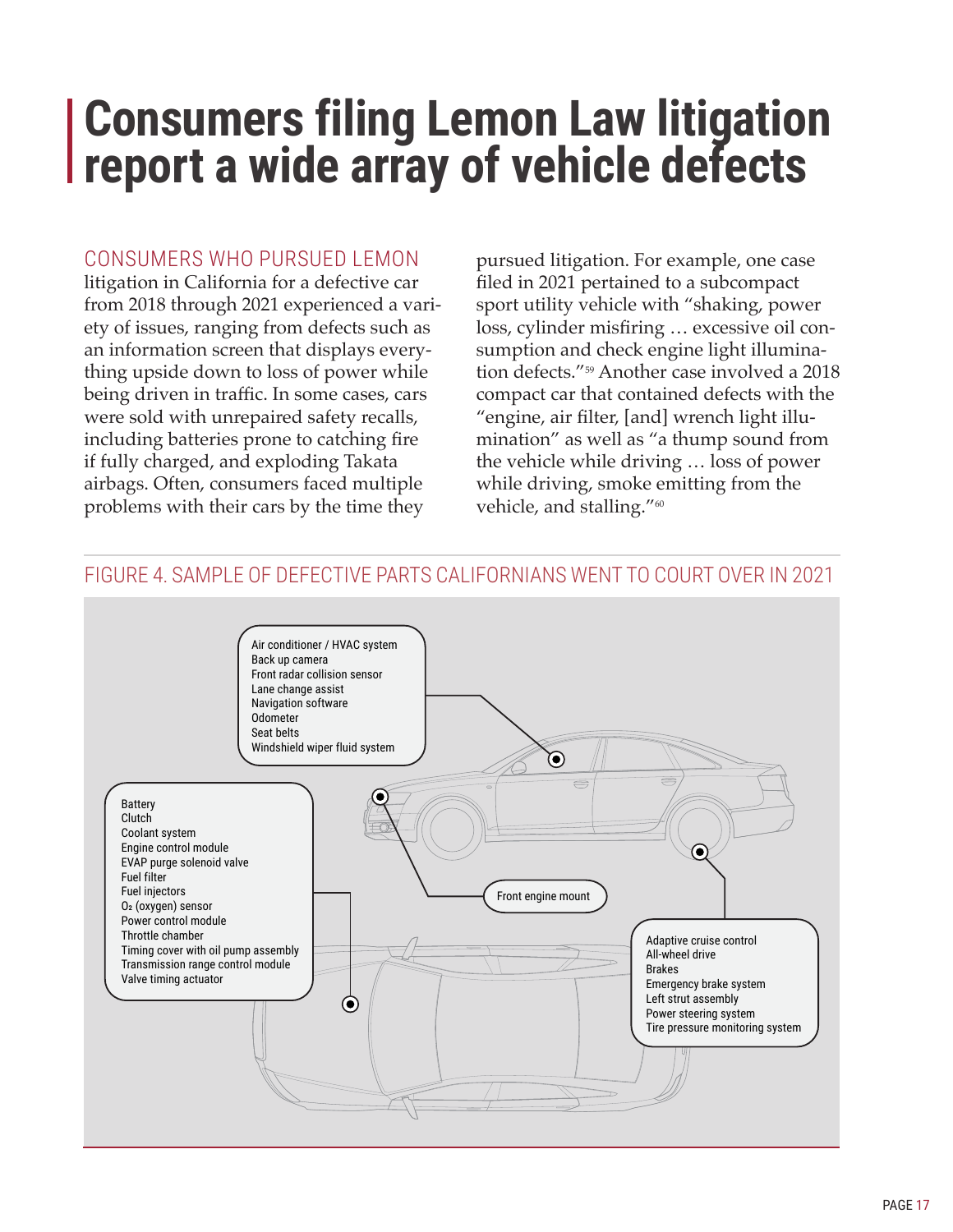# <span id="page-21-0"></span>**Narratives from lemon owners**

The following narratives are about real Californians who used the Lemon Law to protect themselves from defective cars.<sup>61</sup>

### **Failed backup camera on a new 2020 Ford Edge FWD SEL**

On March 27, 2020, Lawrence and Bonnie Shanahan leased a new 2020 Ford Edge FWD SEL from Fiesta Ford in Riverside County. The price of the lease included Ford's 3-year 36,000 mile "bumper-tobumper" warranty as well as a 5-year, 60,000-mile powertrain warranty.

When there were only 3,416 miles on the odometer, the federally mandated backup camera, which is supposed to help prevent low-speed collisions by allowing drivers to see small children and objects otherwise obscured by the vehicle itself, failed. The screen went totally blank.

At the time, Mr. Shanahan was backing up slowly in his residential community. When the camera failed, he backed into a metal bar protruding from a truck behind the driveway, which easily would have been visible with a functioning backup camera.

Until that incident, Mr. Shanahan had a spotless driving record. Despite the failure of the backup camera, Ford refused to pay for the repairs to fix the damage to the vehicle. The Shanahans had to pay a \$2,000 deductible and their insurance rates went up.

Three weeks after they got the vehicle back from Fiesta Ford for warranty repairs, and from Fiesta Ford's body shop for the collision damage repairs, the Shanahans received a safety recall notice from Ford that said:

Compliance Recall Notice 20C19 / NHTSA Recall 20V-576 … Ford Motor Company has determined that your vehicle … fails to conform to

# PROBLEMS REPORTED IN LEMON LAW LITIGATION IN 2021 (PARTIAL LIST)

"Jerking"

"Loss of power"

"Rear hatch does not open or close with kick feature"

"Severe vibration and shuddering during idle"

"Harsh shifting"

"Hesitation defects causing the vehicle to lurch between gears"

"Vehicle shuts off randomly"

Federal Motor Vehicle Safety Standard (FMVSS) number 111 – Rear Visibility. … On your vehicle, the rear view camera could intermittently display a blank or distorted image. [This defect] may reduce the driver's view of what is behind the vehicle, increasing the risk of a crash.

The federal requirement for auto manufacturers to install backup cameras was in response to years of heartbreaking tragedies involving parents who inadvertently backed up over their own toddlers, who were not visible to a parent in the driver's seat without the addition of that simple lifesaving technology.

The Shanahans took the vehicle back to Fiesta Ford for the safety recall repairs, which Ford was required by federal law to provide at no cost to the Shanahans. They were assured that the problem was fixed. But nine days later, the backup camera failed again. Warning lights began lighting up on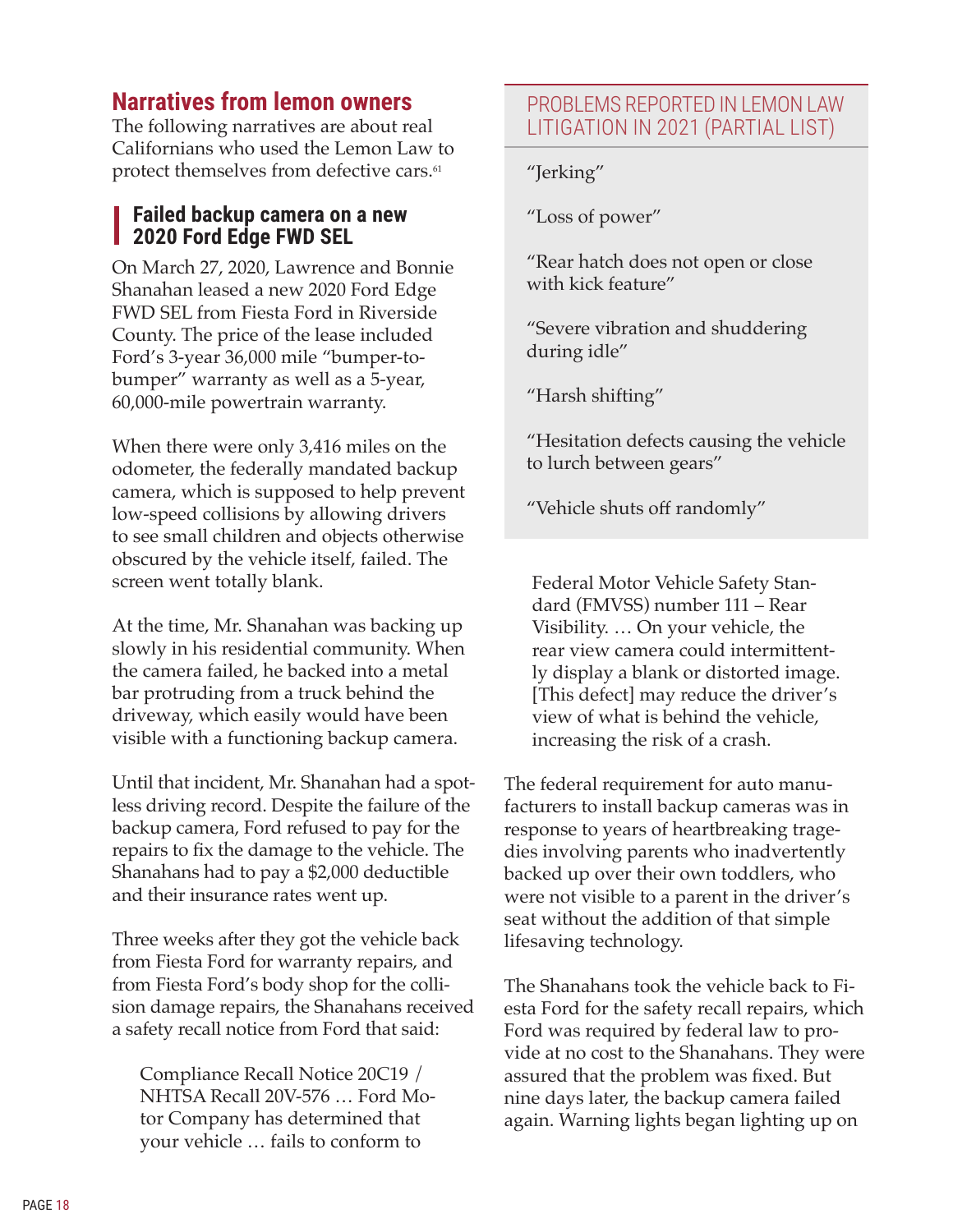the dashboard. Other electrical problems surfaced. The dealership replaced a blown fuse and three fuse harnesses. But intermittent electrical defects continued to occur.

During the first year of their lease, the Shanahans returned the Edge to Fiesta Ford at least five times for repairs to fix the safety defects, and the vehicle was in the repair shop for a total of more than 48 days.

Finally, in early February 2021, the Shanahans lost confidence in the car and stored it in a garage. They notified Ford that they wanted a refund or replacement, but Ford refused. They finally hired a law firm that specializes in Lemon Law litigation.

Mr. Shanahan is elderly and has serious health concerns stemming from cancer treatments. Under California law, elderly people and those with serious health complications may request an expedited trial schedule, to speed up the legal process. When Mr. Shanahan made the request, Ford refused to agree, forcing his attorneys to have to file a motion to avoid prolonged litigation. Ford also continued to stonewall until the eve of when a trial was scheduled, when they finally offered the couple a refund for their unsafe lemon car.

### **Faulty electronics in a Chrysler minivan**

In October 2019, Michael Farro, who lives in Los Angeles, purchased a new 2019 Chrysler Pacifica minivan for his family's use that came with an express warranty from Fiat Chrysler that lasted for 36 months or 36,000 miles.

The very same day he bought the car, it experienced major electrical problems. In fact, the battery needed to be repaired before Farro could drive the minivan off the lot. He took the faulty vehicle back to the authorized dealership for repairs at

least seven times, and it was out of service for at least 43 days. Six of these visits occurred during the "Lemon Law presumption" period of 18 months / 18,000 miles.<sup>62</sup>

But the problems persisted, affecting vital systems, such as the auto stop-start, the brakes, and the battery, which continued to be unreliable. Ultimately, the minivan was never properly repaired and was unsafe to drive.

Farro repeatedly contacted Fiat Chrysler for help, and requested a refund or replacement vehicle, but Fiat Chrysler refused. After years of being stuck with a grossly unreliable lemon, Mr. Farro hired a law firm that specializes in representing owners of lemon vehicles. He submitted his case to the dispute resolution program that Fiat Chrysler funds to handle Lemon Law complaints. At a November 16, 2021, hearing, the arbitrator examined the evidence, and heard statements from him and the attorneys for both sides. Shortly afterward, the program issued a decision in favor of Farro, agreeing that the minivan was a lemon, and ordering Fiat Chrysler to provide a refund within 30 days. The next day, Farro accepted the decision, in writing.

Under the rules that govern Lemon Law dispute resolution programs, whenever a lemon owner accepts the decision, auto manufacturers are required to comply within 30 days. But more than a month later, Fiat Chrysler had still failed to comply. On December 27, 2021, Farro's attorneys filed a lawsuit under California's auto Lemon Law seeking to enforce his Lemon Law rights. It took almost another month after the lawsuit was filed until Fiat Chrysler finally complied with the decision rendered by its own dispute settlement program.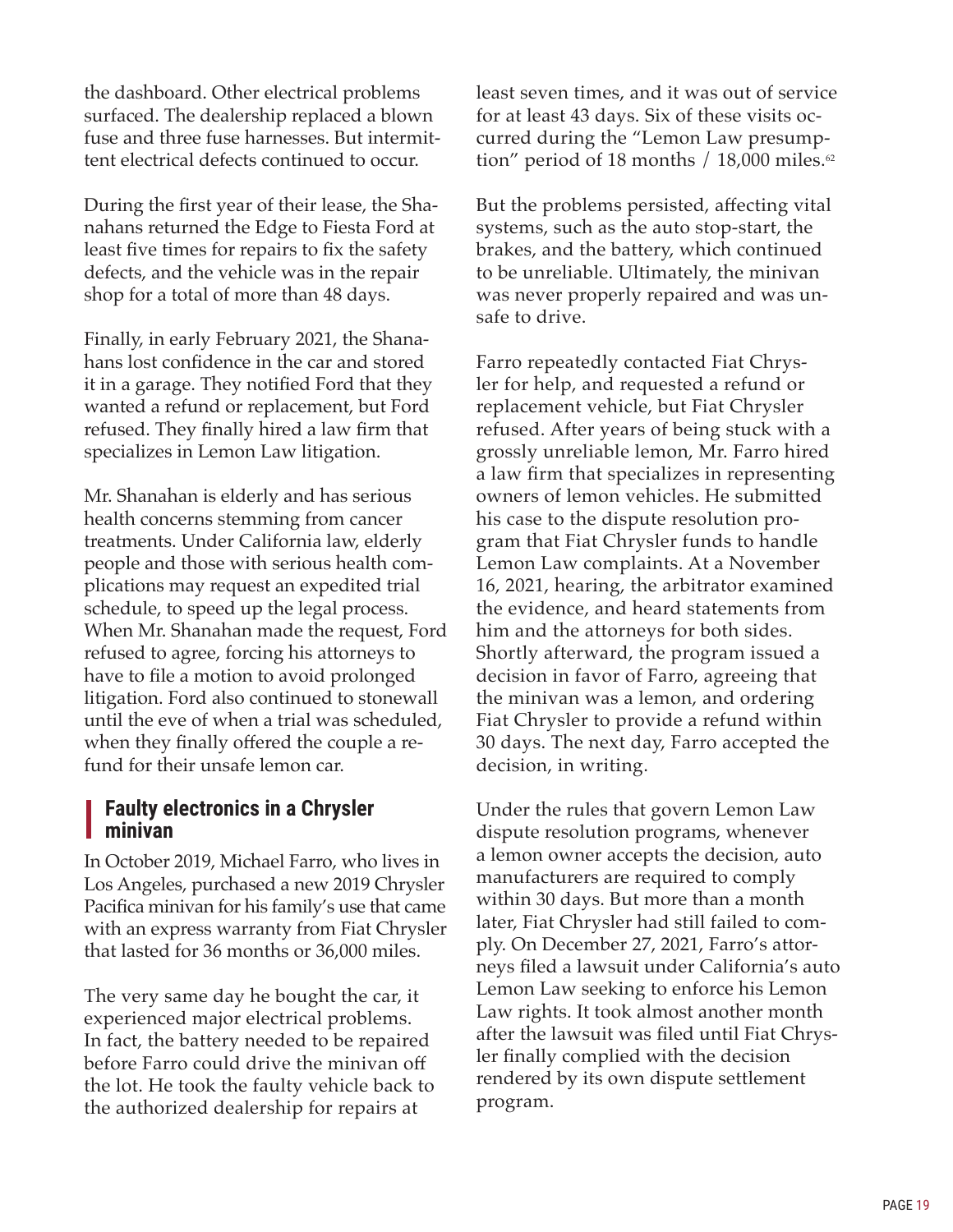## **Tesla "falcon wing" door problems l** lead to prolonged repair fight

On June 29, 2017, Alicia Rebuelta, who lives in the Bay Area, purchased a brand new 2017 Tesla Model X, for a purchase price of \$118,469. Soon afterward, she and her husband, who also drove the car, began to experience serious defects, including malfunctioning "falcon wing" doors, windows that failed to open or close, and intermittent problems with the computer systems that control major aspects of the car's performance.

Other purchasers of Teslas with "falcon wing" doors have complained bitterly about them online, posted videos, and claimed to have filed warranty complaints with Tesla. $\omega$  According to one report on the auto website *Motor Biscuit*:

Tesla marketed its rear-passenger falcon-wing doors as an easy way to get family members situated inside the vehicle. The doors open upward instead of outward, providing better access to the rear rows. However, some owners have discovered that the doors can't even open all the way. And sometimes, the doors seem to have minds of their own, closing and opening randomly. One door might close properly, while the other remains open.<sup>64</sup>

The Rebueltas took their Model X back to Tesla on at least five occasions, seeking repairs under Tesla's warranty. However, the repair attempts failed to fix the problems, which persist to this day.

The Rebueltas are very unhappy with their car and concerned about its safety. Frustrated by Tesla's failure to fix the problems, they requested a refund from Tesla, but Tesla refused. Finally, they hired a law firm that specializes in representing lemon owners against auto manufacturers. On July 30, 2018, the law firm filed a lawsuit on their behalf, seeking a refund and a civil penalty of up to double their damages.

Tesla responded by filing a motion to have their lawsuit moved out of the public court system, where judges are sworn to uphold the law, to a privatized arbitration system that typically doesn't include many of the safeguards built into the court system, hides its rulings from public scrutiny, and in which the deck is usually stacked against consumers. Plus, consumers who lose cannot file an appeal.<sup>65</sup>

It has now been more than three and a half years since their lawsuit was filed, and so far, their case hasn't even been heard, so their case remains unresolved.<sup>66</sup>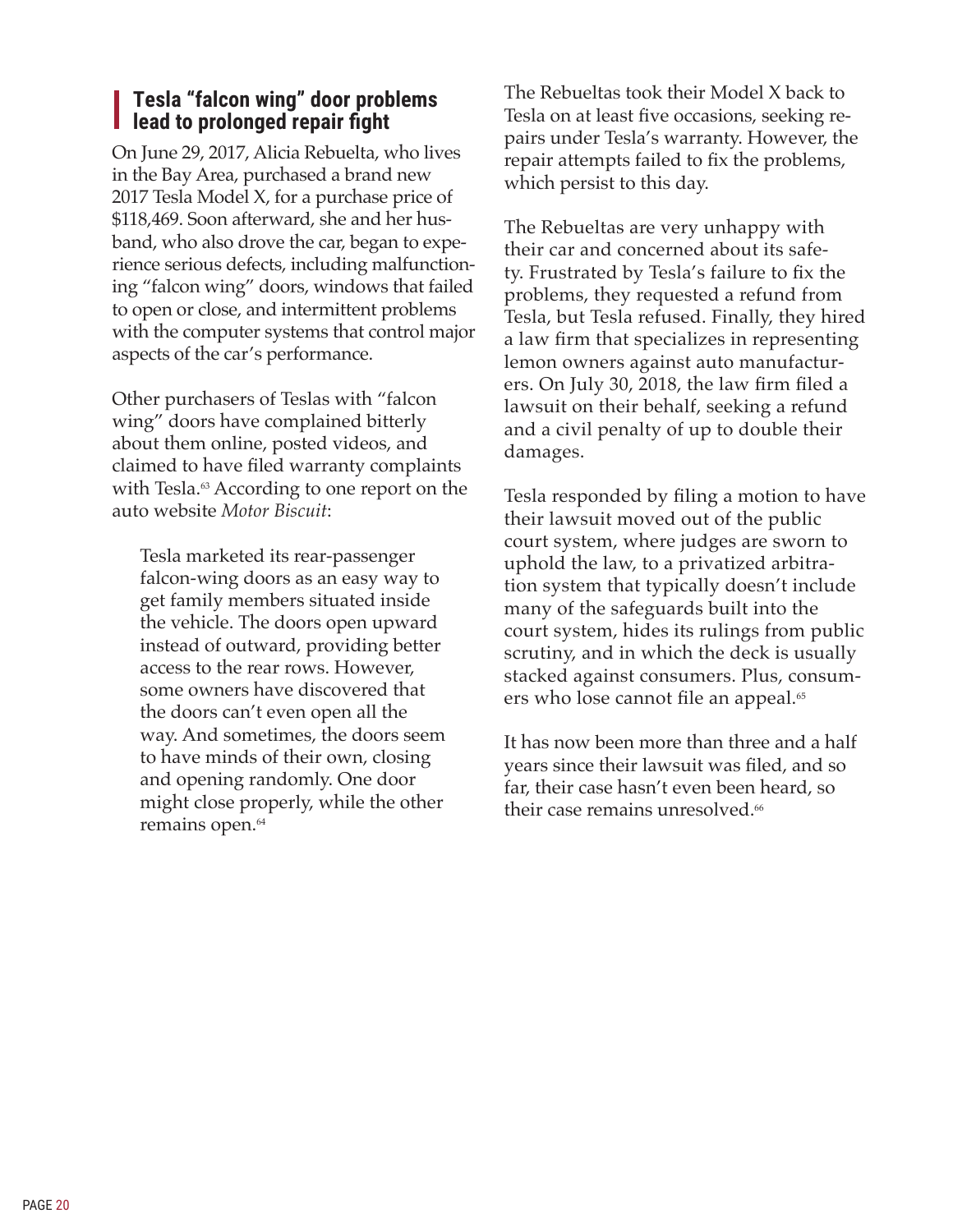# ARBITRATION AFFECTS LEMON LITIGATION CASE NUMBERS, PARTICULARLY REGARDING TESLA

As explained above, the number of lawsuits filed under the Lemon Law is far lower than the number of lemon vehicles sold to California consumers. There are millions more seriously defective vehicles being driven on California's freeways than court records capture. Another important reason for this gap is the use of a rigged, privatized system called "arbitration" that allows automakers to avoid accountability under consumer protection laws.<sup> $\sigma$ </sup> Differences in the frequency with which lemon disputes find their way to arbitration may be one factor in variations in Lemon Law cases across manufacturers, particularly for Tesla.

Arbitration clauses appear in many kinds of consumer contracts and deny consumers their constitutional right to have their case heard in an open, public court of law by requiring them to submit future disputes to an arbitration process paid for by the company that harmed them. Instead of these cases being heard by a judge who is sworn to uphold the law, or a jury of citizens who are instructed to uphold the law, they are instead heard by a private arbitrator or panel of arbitrators who often rule in favor of the company that pays for the process. Usually, consumers also lose their right to appeal a bad decision.<sup>68</sup>

Many state Lemon Laws require lemon owners to submit their disputes to biased arbitration programs that have an obvious conflict of interest, since the auto manufacturers pay for the process. But in California, thanks to decades of hard-fought battles by consumer groups, lemon owners generally remain free to choose to file a legal case in a public court of law.

The role of arbitration is particularly important to understand regarding Tesla. Because Tesla doesn't have franchised car dealerships and sells vehicles directly to consumers and small business owners, Tesla is in a unique position to impose arbitration to contend with lemon disputes. Tesla exploits this advantage by including arbitration clauses in its sales contracts, affecting its numbers in this report's analysis. Any consumer purchasing a Tesla must sign a Motor Vehicle Order Agreement, which includes an "agreement to arbitrate" clause.<sup>69</sup> This clause states that, unless consumers opt out of arbitration by mailing Tesla a letter within 30 days of purchasing the vehicle, the consumer agrees to using arbitration – instead of being able to use the Lemon Law in court – to reach a resolution.<sup>70</sup> Chances are that very few Tesla owners take the formal step of opting out of arbitration, especially not in time to preserve their access to court.

Some Lemon Law cases are still filed against Tesla in California courts, as the analysis in this report shows. This is in part because consumers who have completed the process to opt out are able to take Tesla to court for Lemon Law violations. Other cases may be a result of Tesla having failed to meet a deadline within the arbitration process, allowing a consumer to then pursue their Lemon Law rights in court. Nevertheless, because the company is uniquely able to avoid Lemon Law litigation by imposing arbitration on its customers, the relatively low number of lemon cases filed in relation to Tesla's market share should not necessarily be taken as an indicator of superior vehicle quality.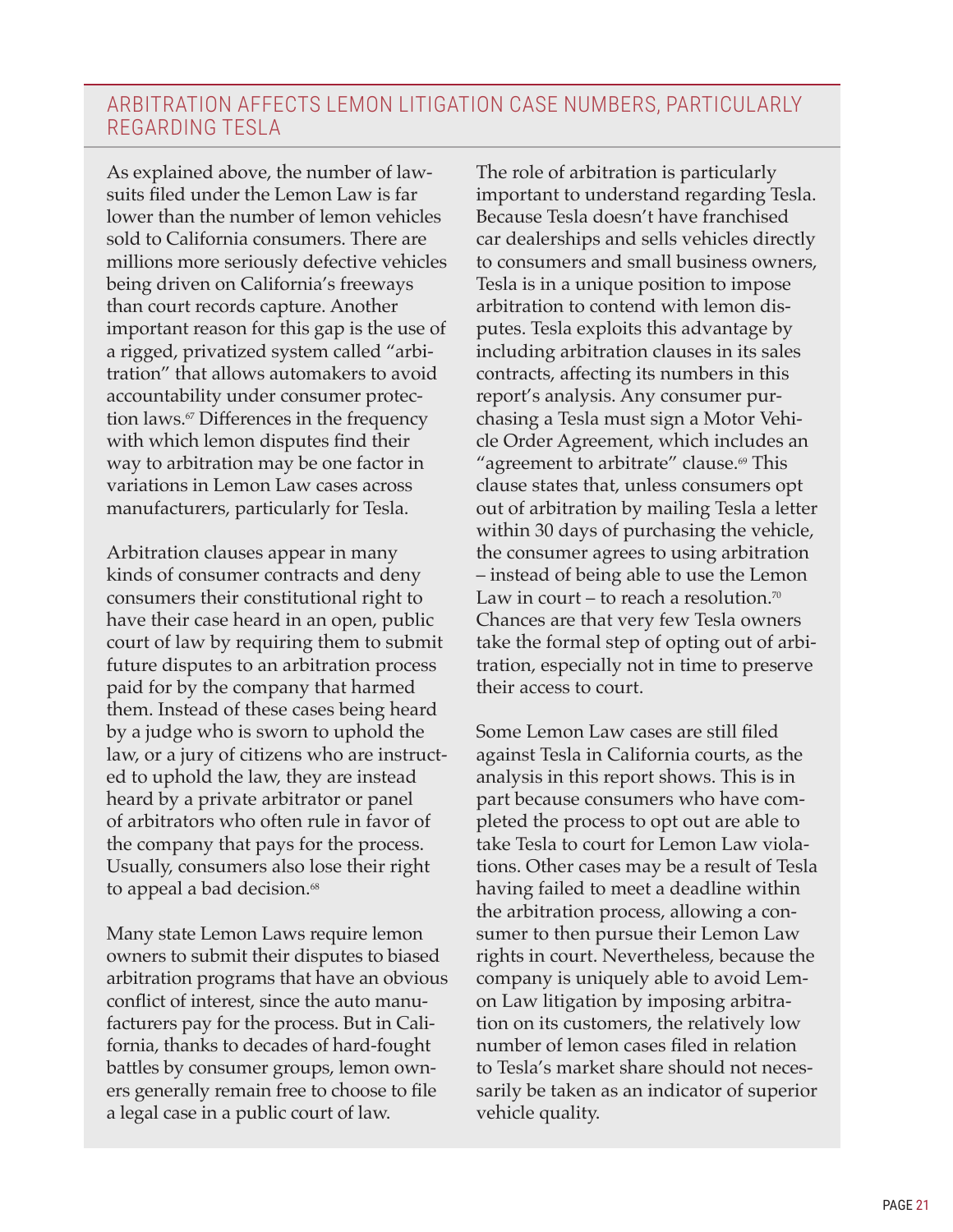# <span id="page-25-0"></span>**Conclusions and recommendations**

## A CONSUMER WHO BUYS A CAR AND

pays for a warranty issued by the manufacturer expects it to be safe and functional, not riddled with defects that are expensive and time-consuming to fix, or worse, downright dangerous. Lemon Laws provide these consumers with valuable protections, ensuring that no consumer buying a defective car that is covered by the manufacturer's warranty is left without an avenue for recourse.

A review of lemon litigation cases filed in California state courts from 2018 through 2021 found that Toyota was the least likely to be taken to court for violating the Lemon Law relative to its share of the automobile market, while General Motors was the most likely. Consumers shopping for vehicles may want to be aware of their likelihood of ending up in court over a lemon car when making purchase decisions.

California's Lemon Law is a historic piece of legislation, setting an example emulated by many states. The landmark auto Lemon Law provides vital protections for millions of consumers, small businesses, individual entrepreneurs, military personnel and their families, and others with whom they share the roads. The Lemon Law also helps provide good-paying jobs for thousands of skilled automotive technicians and software engineers, workers who produce replacement parts, employees who work at parts distribution centers, and others in the supply chain. **Attempts to weaken the law should be rejected, and the law should be preserved.**

Dangerous cars can cost lives. While most cars have gotten safer over time, particularly with the adoption of newer safety features, the Lemon Law remains a crucial part of the consumer protection landscape.<sup>71</sup> Defective cars are still an unfortunate fact of life, making California's Lemon Law just as essential as it was when it was enacted 40 years ago.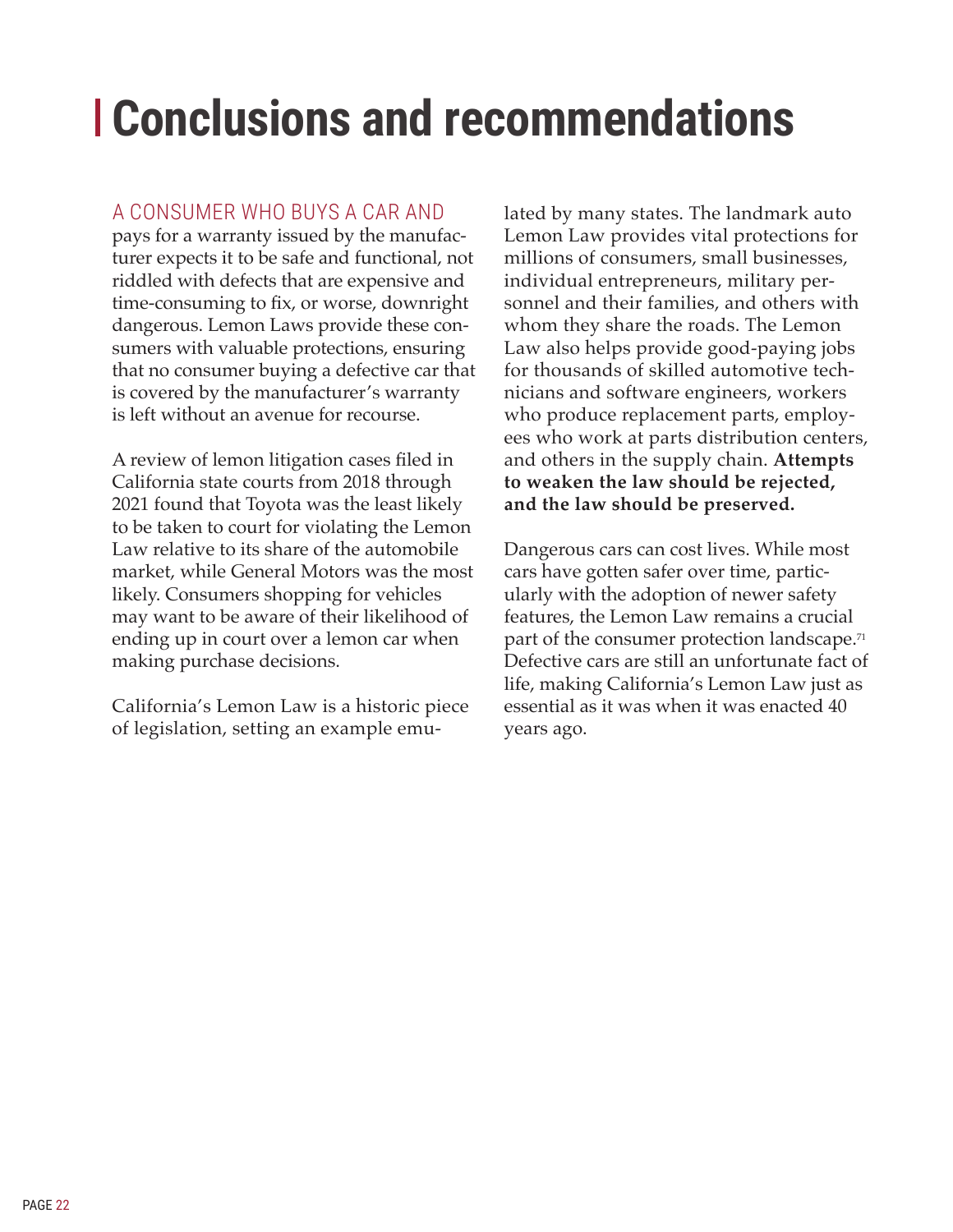# <span id="page-26-0"></span>**Methodology**

# THE DATA FOR THIS REPORT'S ANALYSIS

consists of two parts: records of Lemon Law litigation cases filed in California state courts, and new vehicle registrations in California. The time period covered in the data of both sources is four years, from 2018 through 2021.

New vehicle registration data can be found in *California Auto Outlook*, published by the California New Car Dealers Association (CNCDA).72 Annual new vehicle registrations for 2018 were pulled from Volume 16, Number 1 of *California Auto Outlook*, which was published in February 2020. Annual new vehicle registrations for 2019 and 2020 were pulled from Volume 17, Number 1, released February 2021. Annual new vehicle registrations for 2021 were pulled from Volume 18, Number 1, released February 2022. New vehicle registrations were used as the closest approximation to sales numbers that researchers were able to access. It's likely some small percent of registrations are captured in the data as having happened in a different year than the purchase of the car, as registrations for new car purchases can take as many as 40 days to process.<sup>73</sup> However, using registrations as an approximation for sales data still allows for a useful analysis.

Data for the analysis of Lemon Law litigation cases comes from Courthouse News Service's CasePortal database. Searches were limited to cases filed between 2018 and 2021, and the search results were downloaded as CSV files. Cases were selected from the database if they related to "Lemon Law," warranty cases, or failure to make repairs in which the names of automakers were listed as defendants.

From there, unrelated and duplicate cases were removed from the dataset, including:

- Cases unrelated to motor vehicles.
- Cases that did not include a manufacturer as a defendant. (This includes cases in which car dealerships or automakers' financing arms were listed as defendants without a manufacturer listed.)
- All federal cases.

The following records were flagged as duplicates and the duplicate cases removed:

- Cases with identical case numbers.
- Cases transferred within the California court system.
- Cases that involved the same plaintiffs, the same defendants and the same lawyers were assumed to be duplicates, unless there was an indication that the two cases related to different vehicles.

Due to the limitations of the data cleaning methods used, a small number of duplicate or inappropriate records may remain. (For example, it was impossible to identify duplicates involving variations in the spelling of plaintiffs' names.) In addition, it is possible that the method for identifying duplicates described above may have captured a small number of non-duplicate records.

The new vehicle registration data were presented by brand, whereas the defendants in Lemon Law cases accessed through the CasePortal are typically parent companies (e.g., "Acura" vs. "American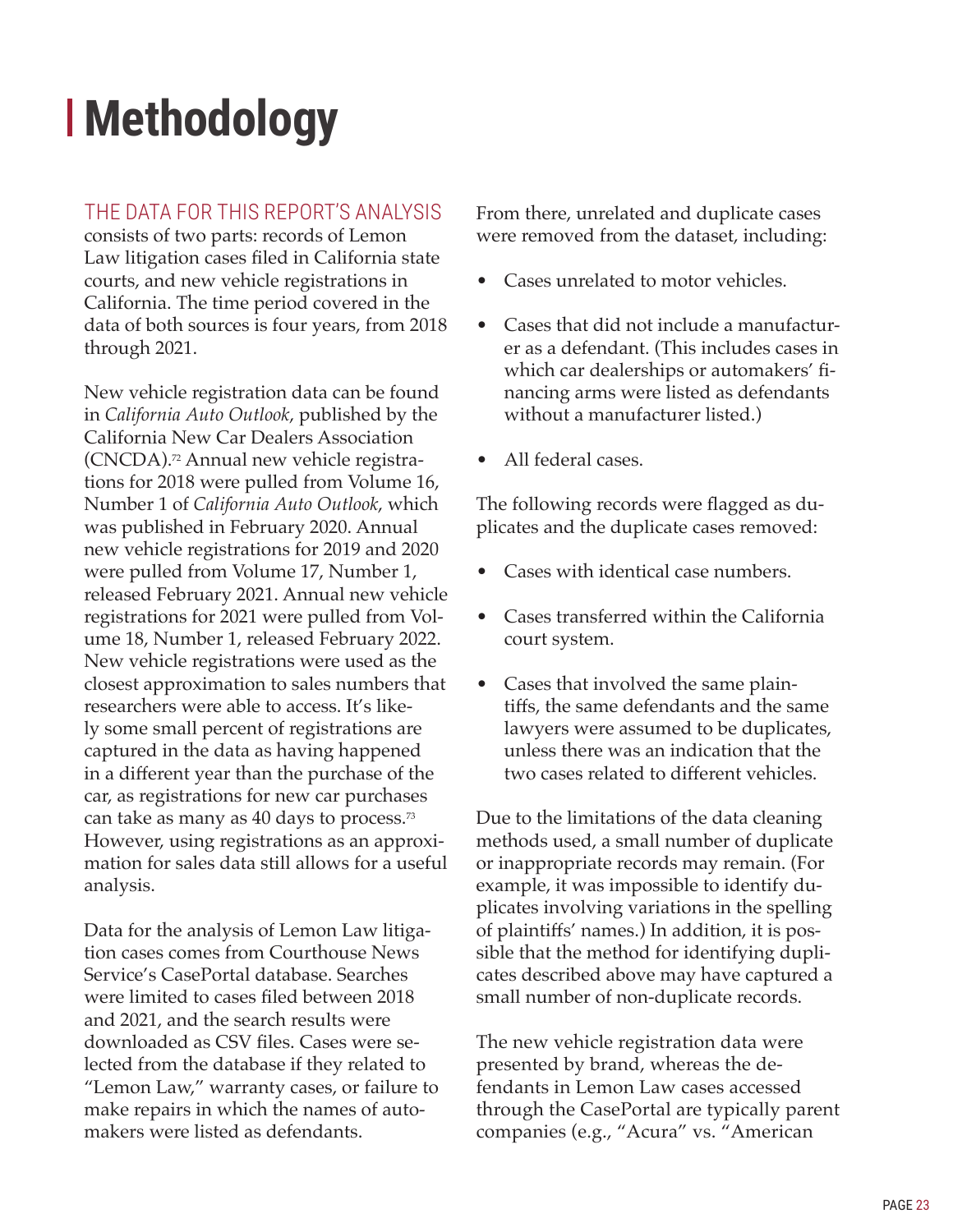Honda Motor Company.") To allow for the calculation of lemon cases by market share, brands were associated with parent company automakers as shown in Appendix B. Note that some subsidiary firms (e.g., Porsche and Maserati), were named as defendants in a significant number of lemon cases and are listed individually in this report. However, there may be other cases related to vehicles made by these manufacturers that are included in the totals for their parent companies.

### **"Other" lemon litigation cases**

Of the 34,397 total number of lemon cases presented in this report for 2018-2021, 261 cases are excluded from Table 1 ("Suits against auto manufacturers under California Lemon Law, 2018-2021"). These represent cases where the defendant was a smaller auto manufacturer for which no registration data was available in the CNC-DA data (such as Suzuki, Aston Martin and Rolls Royce), or represented other types of vehicles covered by California's Lemon Law that were also not available in CNCDA data (such as motorcycles made by Harley Davidson or Kawasaki, or RVs like those manufactured by Winnebago).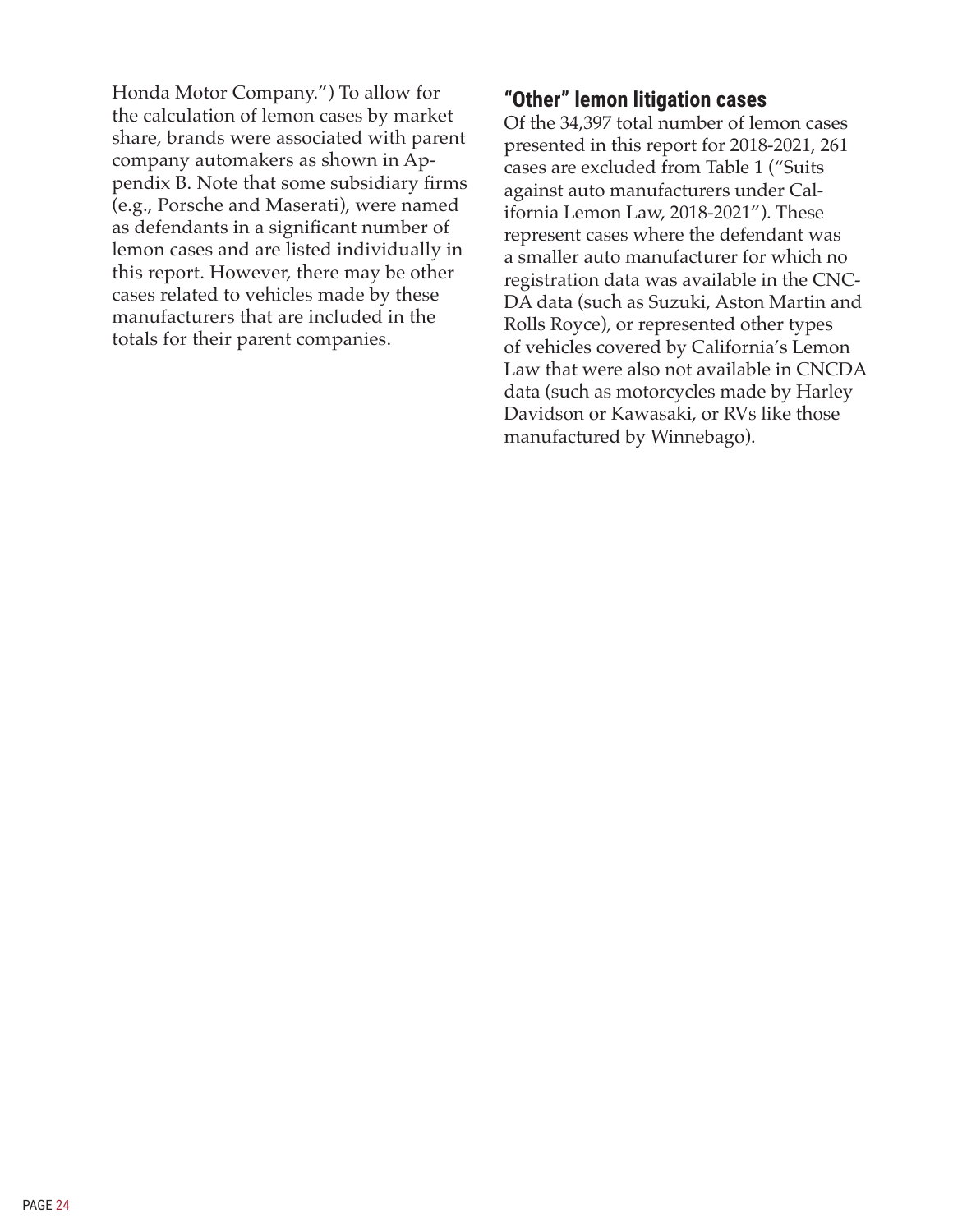# <span id="page-28-0"></span>**Appendix A: California's auto Lemon Law: Legislative highlights**

## CALIFORNIA'S LANDMARK AUTO

Lemon Law, enacted in 1982, became the model for similar laws enacted in every state in America. The Lemon Law amended an earlier warranty law that was seldom used in court.

**1970:** Governor Ronald Reagan signs the Song-Beverly Consumer Warranty Act.<sup>74</sup> The Act requires manufacturers of all consumer products purchased or leased in California and "used or bought for use primarily for personal, family, or household purposes" to do the following:

- Honor their express warranties, for as long as those warranties last, regardless of whether the product is purchased "new" or "used";
- Provide adequate repair parts and facilities for making the repairs necessary in order to live up to their warranties;
- "Promptly" provide refunds if they fail to fix major problems after a "reasonable number" of repair attempts;
- Pay reasonable attorney fees for wronged consumers who use Song-Beverly and prevail.

The Song-Beverly Act also provides for a discretionary civil penalty of up to double the wronged consumer's damages for willful violations, creating an important incentive for manufacturers to comply with the law. However, lemon owners rarely used the law, largely due to uncertainty over what qualifies as a "reasonable number" of repair attempts.

**1979:** While picketing for five months at a car dealership near San Diego, after the dealership failed to repair her damaged car for three months and threatened to put bad parts in her car if she complained, Rosemary Shahan hears horror stories from irate, frustrated lemon owners stuck with faulty, often dangerous, cars. She decides the law needs to be changed and passes out fliers and organizes media events, calling for passage of a "Lemon Law" and urging frustrated lemon owners to write to Assemblymember Bill Lockyer, Chair of the Assembly Committee on Consumer Protection. Lockyer responds that he's receiving a "great deal of mail from San Diego in support of a 'lemon' law," and schedules a legislative hearing in San Diego.<sup>75</sup>

At the hearing, legislators ask auto manufacturers what they consider to be a "reasonable number" of repair attempts. A representative for Ford Motor Company shocks the audience when he testifies that "there are times when 30 visits [to the repair shop] may be required to solve the problem."<sup>76</sup> Soon after hearing this revealing testimony, Assemblymember Sally Tanner introduces legislation to create a legal presumption that "reasonable" is four tries or a total of 30 days out of service during the typical 12 month / 12,000-mile warranty period.

Shahan settles with the car dealership that failed to fix her car and founds the non-profit organization Motor Voters (later re-named the Consumers for Auto Reliability and Safety Foundation), enlisting San Diego area consumer advocates who volunteer to serve as board members. For the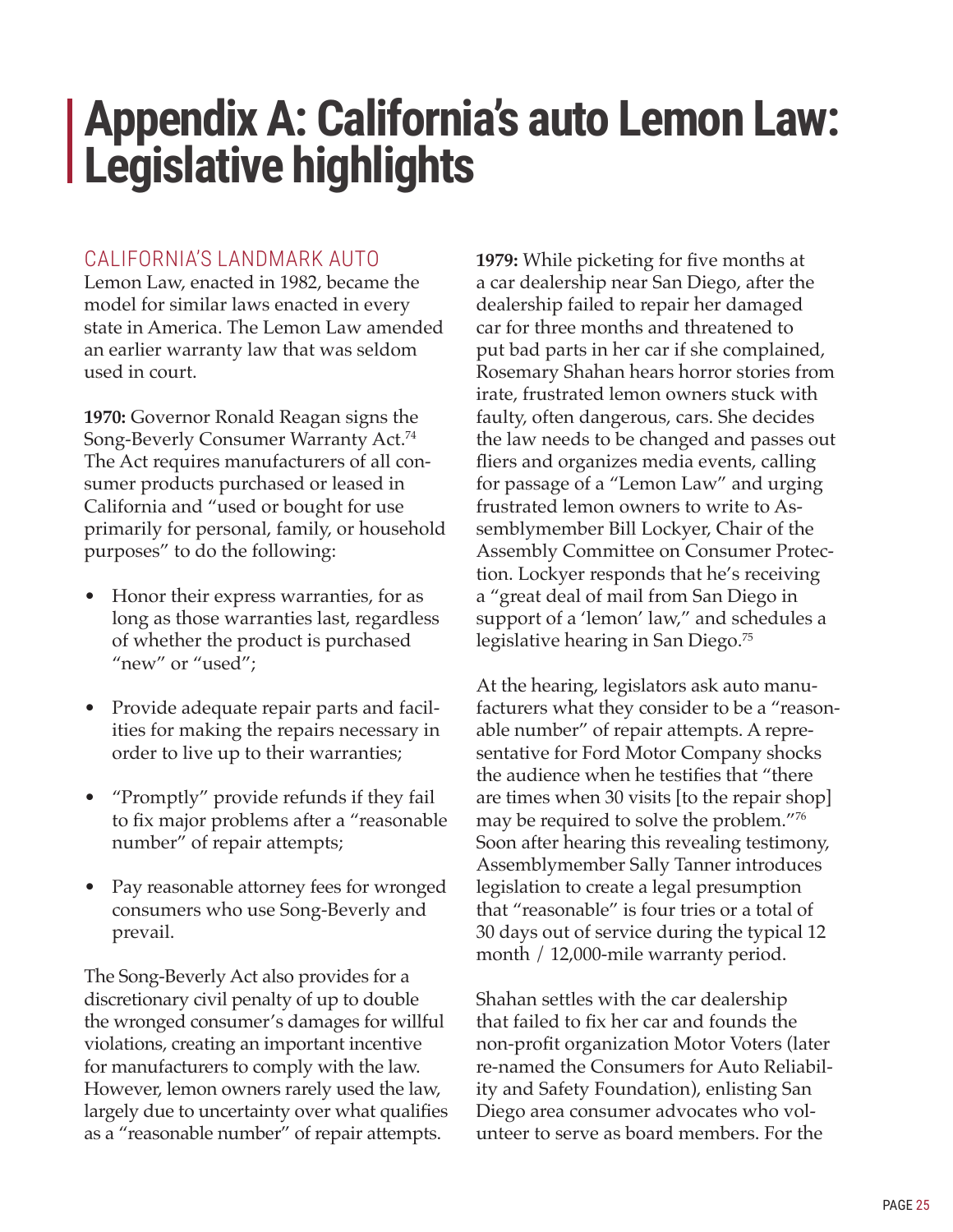next three years, Shahan and Motor Voters work with Tanner and her excellent staff for passage of the law, building coalitions, mobilizing support, generating news coverage to amplify lemon owners' voices, helping draft amendments, testifying in Sacramento at legislative hearings, and working to overcome auto manufacturers' opposition.

**1982:** On July 7, after three years of legislative battles, Governor Jerry Brown signs California's landmark auto Lemon Law, AB 1787, hosting a signing ceremony where he pours "lemon-aid" for attendees, including the proud author, Assemblymember Sally Tanner, and Shahan, as well as key staffers and other supporters. Years later, the law is named the "Tanner Consumer Protection Act," in honor of its leading legislative champion, who worked tirelessly for its passage.<sup>77</sup>

**Early 1990s:** Auto manufacturers and motor home manufacturers attempt to weaken California's recipe for automotive lemon-aid. One bill, authored by Assemblymember Jackie Speier and backed by the auto industry, would have eliminated the discretionary double civil penalty for willful violations of the Lemon Law.<sup>78</sup> Speier also authored another bill, backed by auto dealers and manufacturers, to create loopholes for engaging in "lemon laundering" – deceptively marketing repurchased lemons to used car buyers without repairing the defects.79 Shahan fights back and mobilizes opposition, including dumping 800 pounds of lemons at the Capitol in Sacramento to protest the attacks on California's Lemon Law. The anti-consumer bills are either defeated or amended so as to actually improve the law.

**1998:** Consumers for Auto Reliability and Safety (CARS), a non-profit auto safety and consumer advocacy organization founded by Shahan, leads passage of first-in-thenation legislation (AB 2410), authored by

Assemblymember Kevin Shelley, to prohibit auto manufacturers from forcing lemon owners to sign confidentiality agreements (except regarding the terms of any settlement) as a condition of repurchasing their lemon vehicles.<sup>80</sup> The law preserves lemon owners' First Amendment rights to tell the truth about their experiences, including what defects existed in their lemons and how they were treated by the manufacturer and dealer. This helps preserve the Lemon Law and also makes important information available to subsequent owners of the same lemon vehicles, helping discourage "lemon laundering" of repurchased lemon cars.<sup>81</sup>

**1998:** Assemblymember Susan Davis authors legislation (AB 1848) to expand California's Lemon Law protections to include small businesses and individual entrepreneurs who own up to five vehicles and use them for both personal and business purposes ("mixed" use).<sup>82</sup> CARS and other consumer groups join in supporting passage.

**1998:** Legislation (AB 2277) would have drastically reduced the amount owners of lemon motor homes could receive as refunds, doubled the amount of time for repairs from 30 days to 60 days out of service for the Lemon Law presumption to apply, and also would have required them to submit to a "final repair attempt" that could be in another state.<sup>83</sup> The bill was defeated.

**1999:** Assemblymember Susan Davis authors legislation (AB 1290), sponsored by California's attorney general, to change the lemon law "presumption" period from 12 months / 12,000 miles to 18 months / 18,000 miles.<sup>84</sup>

**2000:** CARS leads passage of legislation, authored by Senator Byron Sher (SB 1718) to expand California's Lemon Law protections to include small businesses and individual entrepreneurs who own up to five vehicles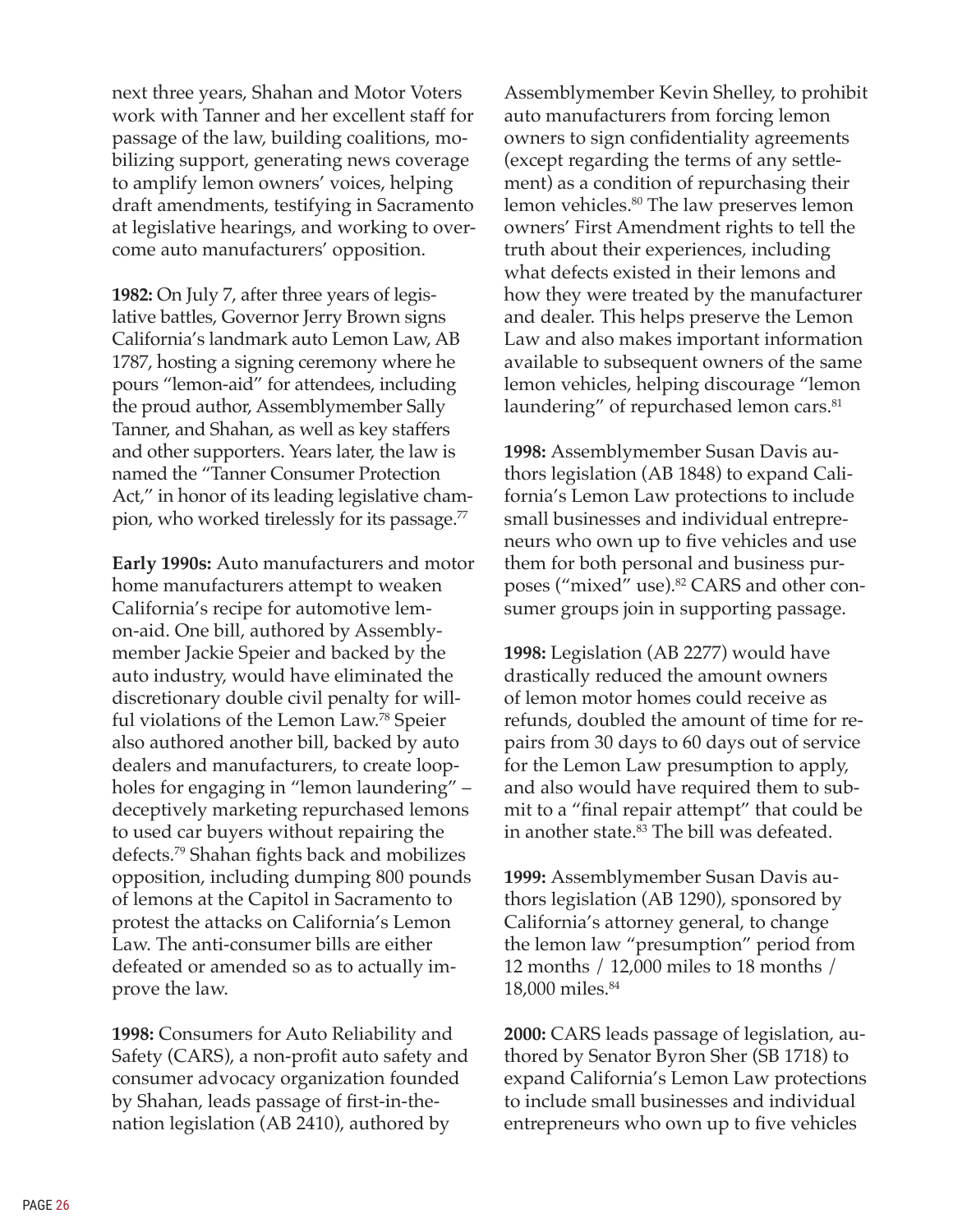weighing less than 10,000 pounds and used primarily for business purposes.<sup>85</sup> The new law also provides owners of vehicles with life-threatening safety defects better protection, by creating a legal presumption they are entitled to a refund or replacement after two failed repair attempts, instead of four.<sup>86</sup>

**2002:** California celebrates the 20<sup>th</sup> anniversary of Governor Jerry Brown's signing of the Lemon Law / Tanner Consumer Protection Act. Former Assemblymember Sally Tanner, retired and living in Ferndale, celebrates with Shahan, former staffers, other legislators and supporters at public events at the Capitol in Sacramento hosted by the California Department of Consumer Affairs. Staff who oversee the Department's Lemon Law Arbitration Certification Program hand out bright yellow "stress balls" in the shape of lemons commemorating the anniversary.

**2007:** CARS leads the successful fight to expand California's Lemon Law to protect members of the military serving in the U.S. Armed Forces and stationed in, or deployed from, California – regardless of where they purchased their lemon car. The legislation (SB 234), authored by Senator Ellen Corbett, passes unanimously and is signed into law by Governor Arnold Schwarzenegger, despite behind-the-scenes opposition from auto manufacturers.<sup>87</sup>

**2007 – today:** Some auto manufacturers continue to attempt to weaken California's Lemon Law, attacking the law in the legislature and the courts. So far, CARS and coalition allies have been successful in fending off their attacks in the legislature, and have won numerous court battles, including before the California Supreme Court.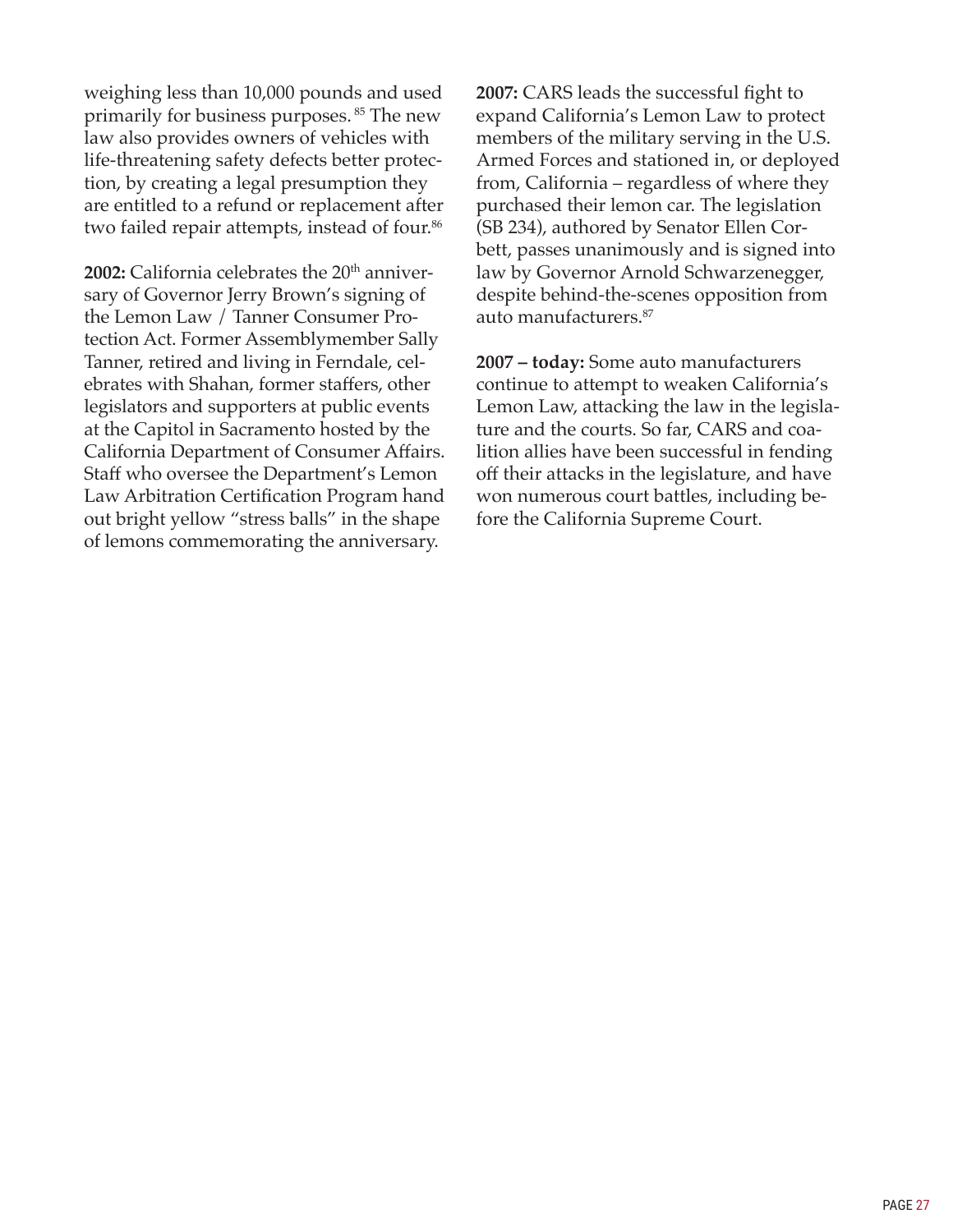# <span id="page-31-0"></span>**Appendix B: Automakers and their subsidiary brands**

# TABLE B-1. AUTOMAKERS AND THEIR SUBSIDIARY BRANDS<sup>88</sup>

| <b>American parent company</b>  | Subsidiary brands included in analysis       |
|---------------------------------|----------------------------------------------|
| American Honda Motor Company    | Acura, Honda                                 |
| <b>BMW of North America</b>     | BMW, MINI                                    |
| Fiat Chrysler Automobiles       | Alfa Romeo, Chrysler, Dodge, FIAT, Jeep, Ram |
| Ford Motor Company              | Ford, Lincoln                                |
| <b>General Motors</b>           | Buick, Cadillac, Chevrolet, GMC              |
| Hyundai Motor America           | Genesis, Hyundai                             |
| Jaguar Land Rover North America | Jaguar, Land Rover                           |
| Kia Motors America              | Kia                                          |
| Maserati North America          | Maserati                                     |
| Mazda Motor of America          | Mazda                                        |
| Mercedes-Benz                   | Mercedes                                     |
| Mitsubishi Motors North America | Mitsubishi                                   |
| Nissan North America            | Infiniti, Nissan                             |
| Porsche Cars North America      | Porsche                                      |
| Subaru of America               | Subaru                                       |
| Tesla                           | Tesla                                        |
| Toyota Motor Sales              | Lexus, Toyota                                |
| Volkswagen Group of America     | Audi, Volkswagen                             |
| Volvo Cars of America           | Volvo                                        |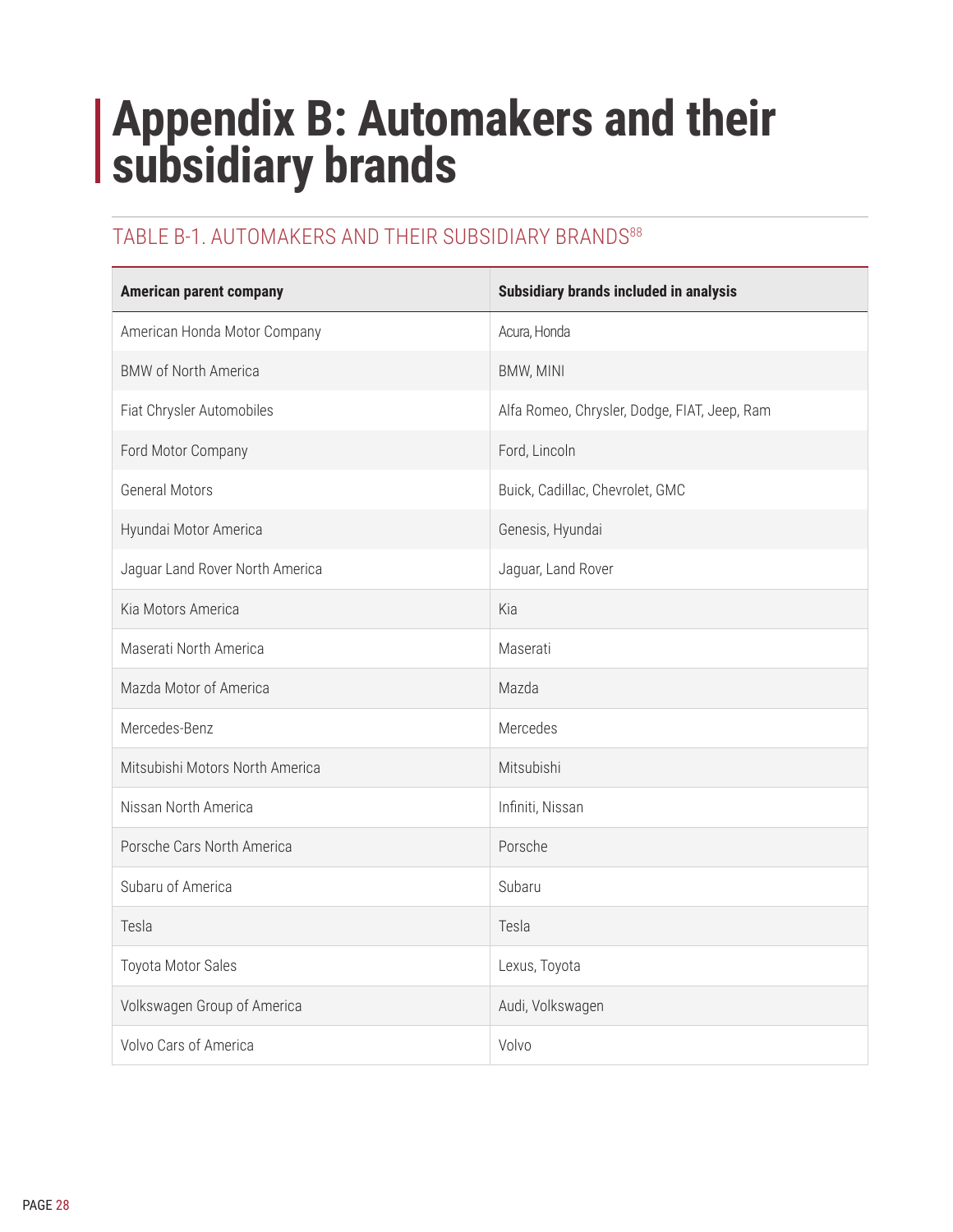# <span id="page-32-0"></span>**Notes**

1 California Civil Code Section 1793.22 through 1793.26.

2 Model: Connecticut and California adopted the nation's first Lemon Laws in 1982, which subsequently became models for other state legislation: Elizabeth Vollmar, "Lemon laws: Putting the squeeze on automobile manufacturers," *Washington University Law Review*, 61(4): 1125-1163, January 1984, note 119, archived at [https://web.](https://web.archive.org/web/20220428140014/https://openscholarship.wustl.edu/cgi/viewcontent.cgi?referer=&httpsredir=1&article=2331&context=law_lawreview) [archive.org/web/20220428140014/https://open](https://web.archive.org/web/20220428140014/https://openscholarship.wustl.edu/cgi/viewcontent.cgi?referer=&httpsredir=1&article=2331&context=law_lawreview)[scholarship.wustl.edu/cgi/viewcontent.cgi?refer](https://web.archive.org/web/20220428140014/https://openscholarship.wustl.edu/cgi/viewcontent.cgi?referer=&httpsredir=1&article=2331&context=law_lawreview)[er=&httpsredir=1&article=2331&context=law\\_law](https://web.archive.org/web/20220428140014/https://openscholarship.wustl.edu/cgi/viewcontent.cgi?referer=&httpsredir=1&article=2331&context=law_lawreview)[review](https://web.archive.org/web/20220428140014/https://openscholarship.wustl.edu/cgi/viewcontent.cgi?referer=&httpsredir=1&article=2331&context=law_lawreview).

3 See Appendix A for a legislative history of the Lemon Law.

4 A recent appellate court decision (*Rodriguez v. Fiat Chrysler*) found that some used vehicles sold with a manufacturer's warranty may not be covered by the Lemon Law. However, longstanding legal precedents hold otherwise, and the attorneys for Mr. Rodriguez are seeking review by the California Supreme Court.

5 See methodology for sources and description of analysis.

6 See methodology for sources.

7 6 million: Carfax, "CARFAX numbers show one in five vehicles on the road has an open safety recall" (press release), *PR Newswire*, 27 April 2021, available at [https://www.prnewswire.com/](https://www.prnewswire.com/news-releases/carfax-numbers-show-one-in-five-vehicles-on-the-road-has-an-open-safety-recall-301278088.html) [news-releases/carfax-numbers-show-one-in](https://www.prnewswire.com/news-releases/carfax-numbers-show-one-in-five-vehicles-on-the-road-has-an-open-safety-recall-301278088.html)[five-vehicles-on-the-road-has-an-open-safety-re](https://www.prnewswire.com/news-releases/carfax-numbers-show-one-in-five-vehicles-on-the-road-has-an-open-safety-recall-301278088.html)[call-301278088.html](https://www.prnewswire.com/news-releases/carfax-numbers-show-one-in-five-vehicles-on-the-road-has-an-open-safety-recall-301278088.html).

8 See methodology.

9 See methodology.

10 Severe shortage of qualified technicians: TechForce Foundation, *TechForce Report Reveals Demand for Vehicle Technicians Continues to Outpace Supply by Nearly 3 to 1*, press release, 31 August 2020,

11 See note 7.

12 See Jonathan Sundby, Adam Garber and Rosemary Shahan, CARS Foundation, U.S. PIRG Education Fund and Frontier Group, *Unsafe Used Cars for Sale: Unrepaired Recalled Vehicles at AutoNation Dealerships*, October 2019; Justin Owen, "The deadliest car recalls in history,"*SlashGear*, 19 January 2022, archived at [https://web.archive.org/](https://web.archive.org/web/20220315134601/https://www.slashgear.com/the-deadliest-car-recalls-in-history-17707543) [web/20220315134601/https://www.slashgear.](https://web.archive.org/web/20220315134601/https://www.slashgear.com/the-deadliest-car-recalls-in-history-17707543) [com/the-deadliest-car-recalls-in-history-17707543](https://web.archive.org/web/20220315134601/https://www.slashgear.com/the-deadliest-car-recalls-in-history-17707543); Joseph Rhee and Brian Ross, "Father killed in crash of Windstar van after Ford resisted safety recall," *ABC News*, 21 December 2010, accessed at [https://](https://abcnews.go.com/Blotter/defect-ford-windstar-van-fatal-crash-500000-vans/story?id=12452339) [abcnews.go.com/Blotter/defect-ford-windstar-van](https://abcnews.go.com/Blotter/defect-ford-windstar-van-fatal-crash-500000-vans/story?id=12452339)[fatal-crash-500000-vans/story?id=12452339](https://abcnews.go.com/Blotter/defect-ford-windstar-van-fatal-crash-500000-vans/story?id=12452339).

13 For example, some owners of recalled Honda and Ford vehicles with Takata airbags and some owners of recalled Chevrolet Bolts obtained refunds after they experienced lengthy delays in obtaining repairs, due to severe shortages of replacement airbags or replacement batteries. See Brittany Levine Beckman, "Chevy paid me \$33,000 after it recalled my Bolt EV. Here's how I got my money back," *Mashable*, 20 August 2021, archived at [https://web.archive.](https://web.archive.org/web/20220428182304/https://mashable.com/article/chevrolet-bolt-recall-buyback-msrp-swap) [org/web/20220428182304/https://mashable.com/](https://web.archive.org/web/20220428182304/https://mashable.com/article/chevrolet-bolt-recall-buyback-msrp-swap) [article/chevrolet-bolt-recall-buyback-msrp-swap.](https://web.archive.org/web/20220428182304/https://mashable.com/article/chevrolet-bolt-recall-buyback-msrp-swap)

14 "Insist": Elizabeth Vollmar, "Lemon laws: Putting the squeeze on automobile manufacturers," *Washington University Law Review*, 61(4): 1125-1163, January 1984, note 12, archived at [https://web.](https://web.archive.org/web/20220428140014/https://openscholarship.wustl.edu/cgi/viewcontent.cgi?referer=&httpsredir=1&article=2331&context=law_lawreview) [archive.org/web/20220428140014/https://open](https://web.archive.org/web/20220428140014/https://openscholarship.wustl.edu/cgi/viewcontent.cgi?referer=&httpsredir=1&article=2331&context=law_lawreview)[scholarship.wustl.edu/cgi/viewcontent.cgi?refer](https://web.archive.org/web/20220428140014/https://openscholarship.wustl.edu/cgi/viewcontent.cgi?referer=&httpsredir=1&article=2331&context=law_lawreview)[er=&httpsredir=1&article=2331&context=law\\_law](https://web.archive.org/web/20220428140014/https://openscholarship.wustl.edu/cgi/viewcontent.cgi?referer=&httpsredir=1&article=2331&context=law_lawreview)[review](https://web.archive.org/web/20220428140014/https://openscholarship.wustl.edu/cgi/viewcontent.cgi?referer=&httpsredir=1&article=2331&context=law_lawreview).

15 The consumer narratives in this report are based on information provided by attorneys for the consumers, derived from legal documents filed in court, and approved by the consumers themselves.

16 Consumers for Auto Reliability and Safety, *Stop the Attack on California's Auto Lemon Law*, accessed on 10 November 2021, accessed at [https://www.](https://www.carconsumers.org/lemonlaw.htm) [carconsumers.org/lemonlaw.htm](https://www.carconsumers.org/lemonlaw.htm); National Highway Traffic Safety Administration, *Vehicle Safety Recalls Week*, accessed 15 March 2022, archived at [https://](https://web.archive.org/web/20220315125634/https://www.nhtsa.gov/recalls/vehicle-safety-recalls-week) [web.archive.org/web/20220315125634/https://](https://web.archive.org/web/20220315125634/https://www.nhtsa.gov/recalls/vehicle-safety-recalls-week) [www.nhtsa.gov/recalls/vehicle-safety-recalls-week](https://web.archive.org/web/20220315125634/https://www.nhtsa.gov/recalls/vehicle-safety-recalls-week).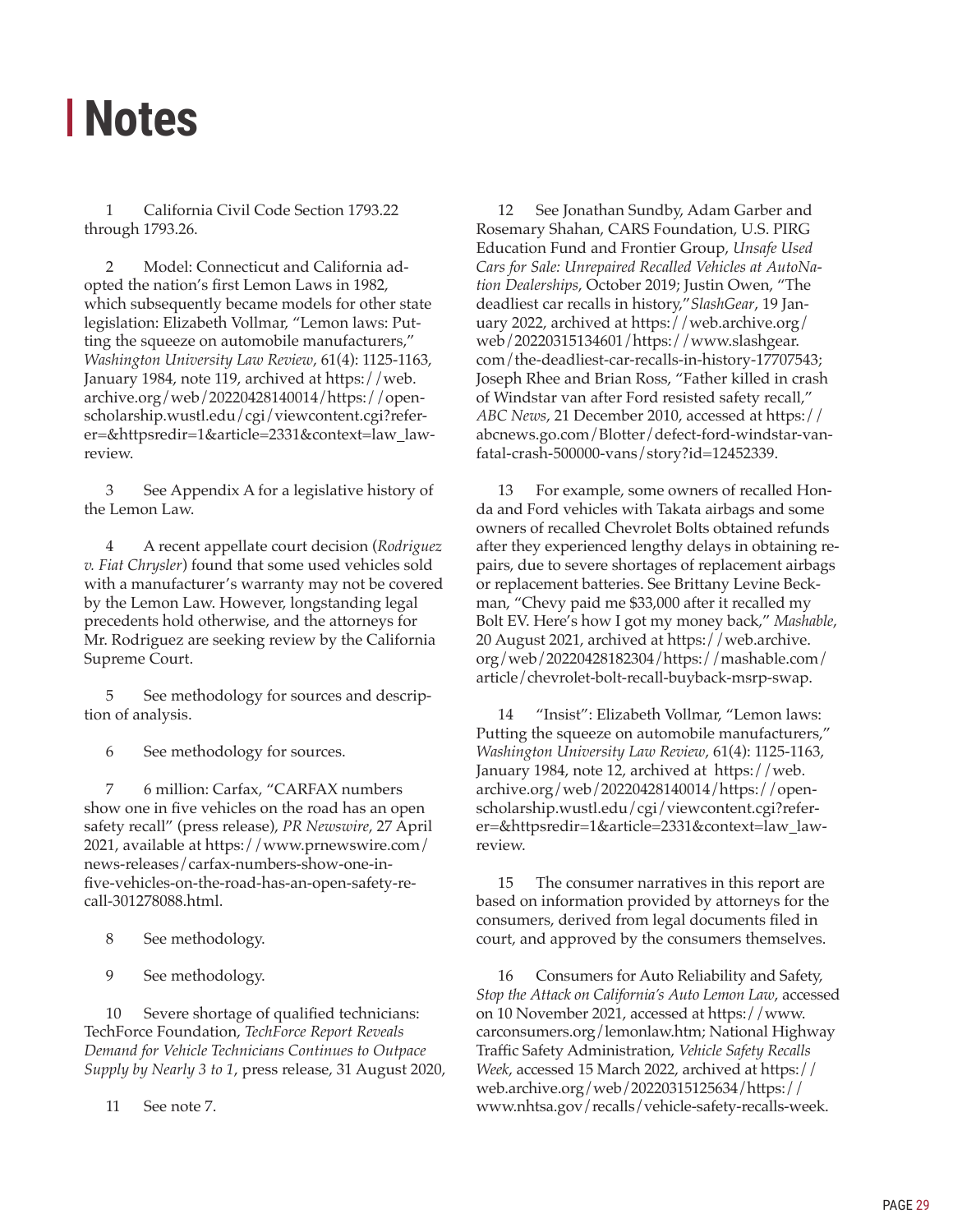17 California Department of Justice, *Buying and Maintaining a Car*, undated, archived 28 April 2022 at [https://web.archive.org/web/20220428141051/](https://web.archive.org/web/20220428141051/https://oag.ca.gov/consumers/general/cars) [https://oag.ca.gov/consumers/general/cars.](https://web.archive.org/web/20220428141051/https://oag.ca.gov/consumers/general/cars)

18 See Vachon Law Firm, *Defects Covered by California's Lemon Law*, accessed at [https://www.](https://www.thelemonlawcalifornia.com/lemon-law-2/defects-covered/) [thelemonlawcalifornia.com/lemon-law-2/de](https://www.thelemonlawcalifornia.com/lemon-law-2/defects-covered/)[fects-covered/](https://www.thelemonlawcalifornia.com/lemon-law-2/defects-covered/), 28 February 2022.

19 Examples taken from Lemon Law cases filed in 2021, sourced as described in the methodology.

20 See note 15.

21 "Safety has improved": See dramatic improvement in vehicle safety from 2000 to 2008 in National Highway Traffic Safety Administration, *An Analysis of Recent Improvements to Vehicle Safety*, June 2012, archived at [https://web.archive.org/](https://web.archive.org/web/20220423084136/https://crashstats.nhtsa.dot.gov/Api/Public/ViewPublication/811572) [web/20220423084136/https://crashstats.nhtsa.dot.](https://web.archive.org/web/20220423084136/https://crashstats.nhtsa.dot.gov/Api/Public/ViewPublication/811572) [gov/Api/Public/ViewPublication/811572](https://web.archive.org/web/20220423084136/https://crashstats.nhtsa.dot.gov/Api/Public/ViewPublication/811572); role of Motor Vehicle Safety Standards in improved safety: Charles J. Kahane, *Lives Saved by Vehicle Safety Technologies and Associated Federal Motor Vehicle Safety Standards, 1960 to 2012 – Passenger Cars and LTVs*, National Highway Traffic Safety Administration, undated, archived at [https://web.archive.org/](https://web.archive.org/web/20220120170550/https://www-esv.nhtsa.dot.gov/Proceedings/24/files/24ESV-000291.PDF) [web/20220120170550/https://www-esv.nhtsa.dot.](https://web.archive.org/web/20220120170550/https://www-esv.nhtsa.dot.gov/Proceedings/24/files/24ESV-000291.PDF) [gov/Proceedings/24/files/24ESV-000291.PDF](https://web.archive.org/web/20220120170550/https://www-esv.nhtsa.dot.gov/Proceedings/24/files/24ESV-000291.PDF).

22 David Welch, "Electric Vehicles Rank Low in *Consumer Reports* Reliability Study," *Bloomberg*, 18 November 2021, accessed at [https://www.bloomberg.](https://www.bloomberg.com/news/articles/2021-11-18/electric-vehicles-rank-low-in-consumer-reports-reliability-study) [com/news/articles/2021-11-18/electric-vehi](https://www.bloomberg.com/news/articles/2021-11-18/electric-vehicles-rank-low-in-consumer-reports-reliability-study)[cles-rank-low-in-consumer-reports-reliability-study.](https://www.bloomberg.com/news/articles/2021-11-18/electric-vehicles-rank-low-in-consumer-reports-reliability-study)

23 Michael Wayland, "Recalls and corruption probes reshaped the auto industry heading into 2020s," *CNBC,* 28 December 2019, available at [https://](https://www.cnbc.com/2019/12/27/recalls-probes-reshape-auto-industry-heading-into-2020s.html) [www.cnbc.com/2019/12/27/recalls-probes-re](https://www.cnbc.com/2019/12/27/recalls-probes-reshape-auto-industry-heading-into-2020s.html)[shape-auto-industry-heading-into-2020s.html.](https://www.cnbc.com/2019/12/27/recalls-probes-reshape-auto-industry-heading-into-2020s.html)

24 Peter Gareffa, "Why are so many cars being recalled?" *Edmunds,* 25 August 2017, accessed at [https://www.edmunds.com/car-safety/why-are](https://www.edmunds.com/car-safety/why-are-so-many-cars-being-recalled.html)[so-many-cars-being-recalled.html.](https://www.edmunds.com/car-safety/why-are-so-many-cars-being-recalled.html)

25 Takata descriptor: Jonathan Sundby, Adam Garber and Rosemary Shahan, CARS Foundation, U.S. PIRG Education Fund and Frontier Group, *Unsafe Used Cars for Sale: Unrepaired Recalled Vehicles at AutoNation Dealerships*, October 2019, [https://](https://frontiergroup.org/sites/default/files/reports/USP%20AutoNation%20Report%20Oct15.pdf) [frontiergroup.org/sites/default/files/reports/](https://frontiergroup.org/sites/default/files/reports/USP%20AutoNation%20Report%20Oct15.pdf) [USP%20AutoNation%20Report%20Oct15.pdf](https://frontiergroup.org/sites/default/files/reports/USP%20AutoNation%20Report%20Oct15.pdf); 30 different car brands: Clifford Atiyeh and Rusty Blackwell, "Massive Takata airbag recall: Everything you need to know, including full list of affected vehicles," *Car and Driver*, 21 April 2021, [https://www.](https://www.caranddriver.com/news/a14499263/massive-takata-airbag-recall-everything-you-need-to-know-including-full-list-of-affected-vehicles/#list) [caranddriver.com/news/a14499263/massive-takata](https://www.caranddriver.com/news/a14499263/massive-takata-airbag-recall-everything-you-need-to-know-including-full-list-of-affected-vehicles/#list)[airbag-recall-everything-you-need-to-know-includ](https://www.caranddriver.com/news/a14499263/massive-takata-airbag-recall-everything-you-need-to-know-including-full-list-of-affected-vehicles/#list)[ing-full-list-of-affected-vehicles/#list](https://www.caranddriver.com/news/a14499263/massive-takata-airbag-recall-everything-you-need-to-know-including-full-list-of-affected-vehicles/#list); largest recall: Matt Vasilgambros, "The largest auto safety recall in U.S. history," *The Atlantic*, 4 May 2016, archived at [https://web.archive.org/web/20220428144105/](https://web.archive.org/web/20220428144105/https://www.theatlantic.com/national/archive/2016/05/largest-auto-safety-recall/481281/) [https://www.theatlantic.com/national/ar](https://web.archive.org/web/20220428144105/https://www.theatlantic.com/national/archive/2016/05/largest-auto-safety-recall/481281/)[chive/2016/05/largest-auto-safety-recall/481281/](https://web.archive.org/web/20220428144105/https://www.theatlantic.com/national/archive/2016/05/largest-auto-safety-recall/481281/).

26 See R.J. Cross and Tony Dutzik, Frontier Group, Ed Mierzwinski and Matt Casale, U.S. PIRG Education Fund, *Driving into Debt: The Hidden Costs of Risky Auto Loans to Consumers and Our Communities*, 13 February 2019, accessed at [https://frontier](https://frontiergroup.org/reports/fg/driving-debt)[group.org/reports/fg/driving-debt.](https://frontiergroup.org/reports/fg/driving-debt)

27 Experian, *Auto Finance Insights: State of the Automotive Finance Market, Q4 2021*, undated, archived at [https://web.archive.org/](https://web.archive.org/web/20220325134327/https://www.experian.com/content/dam/noindex/na/us/automotive/finance-trends/2021/q4-2021-experian-state-of-auto-finance.pdf) [web/20220325134327/https://www.experian.](https://web.archive.org/web/20220325134327/https://www.experian.com/content/dam/noindex/na/us/automotive/finance-trends/2021/q4-2021-experian-state-of-auto-finance.pdf) [com/content/dam/noindex/na/us/automotive/](https://web.archive.org/web/20220325134327/https://www.experian.com/content/dam/noindex/na/us/automotive/finance-trends/2021/q4-2021-experian-state-of-auto-finance.pdf) [finance-trends/2021/q4-2021-experian-state-of-auto](https://web.archive.org/web/20220325134327/https://www.experian.com/content/dam/noindex/na/us/automotive/finance-trends/2021/q4-2021-experian-state-of-auto-finance.pdf)[finance.pdf,](https://web.archive.org/web/20220325134327/https://www.experian.com/content/dam/noindex/na/us/automotive/finance-trends/2021/q4-2021-experian-state-of-auto-finance.pdf) 15 April 2022.

28 Three years: Sebastian Blanco, "New car price keeps climbing, with average now at almost \$47,100," *Car and Driver,* 12 January 2022, available at [https://www.caranddriver.com/news/a38748092/](https://www.caranddriver.com/news/a38748092/new-car-average-sale-prices-47100/) [new-car-average-sale-prices-47100/](https://www.caranddriver.com/news/a38748092/new-car-average-sale-prices-47100/); All-time highs: Benjamin Preston and Jeff S. Bartlett, "Average newcar price tops \$47,000, an all-time high," *Consumer Reports,* 21 January 2022, available at [https://www.](https://www.consumerreports.org/car-pricing-negotiation/average-new-car-price-all-time-high-a4060089312/) [consumerreports.org/car-pricing-negotiation/aver](https://www.consumerreports.org/car-pricing-negotiation/average-new-car-price-all-time-high-a4060089312/)[age-new-car-price-all-time-high-a4060089312/](https://www.consumerreports.org/car-pricing-negotiation/average-new-car-price-all-time-high-a4060089312/).

29 Jason Bogage and Aaron Gregg, "Car dealers are raising prices. Automakers are pushing back. Consumers are stuck in between," *Washington Post*, 12 February 2022, available at [https://www.](https://www.washingtonpost.com/business/2022/02/12/ford-gm-dealer-markups/) [washingtonpost.com/business/2022/02/12/ford](https://www.washingtonpost.com/business/2022/02/12/ford-gm-dealer-markups/)[gm-dealer-markups/](https://www.washingtonpost.com/business/2022/02/12/ford-gm-dealer-markups/).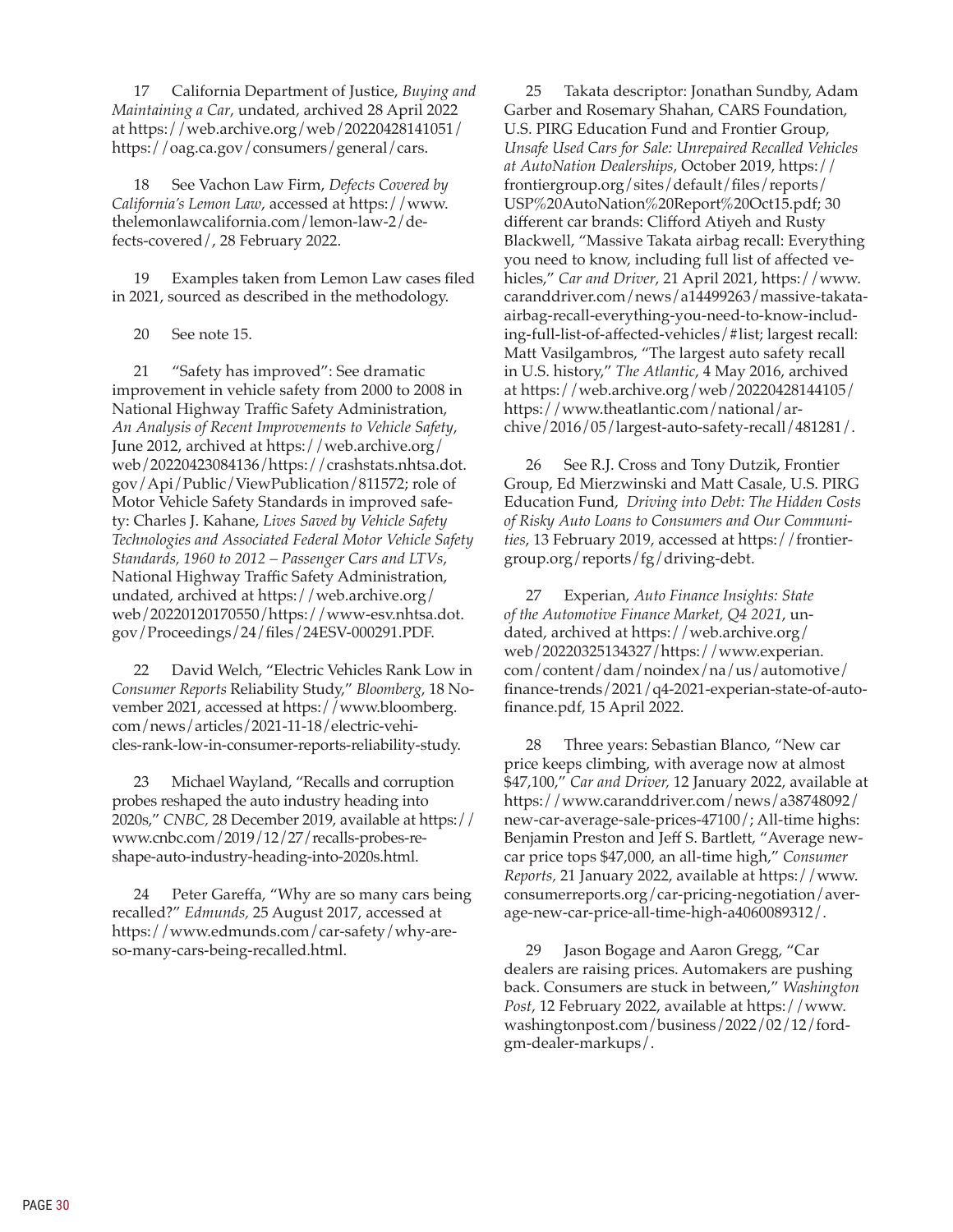30 California State Assembly, *Labor, Employment and Consumer Affairs Committee hearing on Consumer Protection in the Sale of New and Used Cars*, 14-15 December 1979, accessed on CARS site at [https://carconsumers.org/pdf/Lemon-Law\\_](https://carconsumers.org/pdf/Lemon-Law_San-Diego_Hearing_1979.pdf) [San-Diego\\_Hearing\\_1979.pdf](https://carconsumers.org/pdf/Lemon-Law_San-Diego_Hearing_1979.pdf).

31 Edmunds, *Used-Car Lemon Laws*, 5 March 2013, accessed at [https://www.edmunds.com/](https://www.edmunds.com/auto-warranty/my-used-cars-a-lemon-am-i-stuck-with-it.html) [auto-warranty/my-used-cars-a-lemon-am-i-stuck](https://www.edmunds.com/auto-warranty/my-used-cars-a-lemon-am-i-stuck-with-it.html)[with-it.html](https://www.edmunds.com/auto-warranty/my-used-cars-a-lemon-am-i-stuck-with-it.html).

32 Cheryl Yockey, "Originator of 'lemon auto' protest sees it bear fruit," *Los Angeles Times*, 9 July 1982.

33 Michael H. Rosenstein, California Consumer Attorneys, *The (Sally) Tanner Act*, 19 September 2019, archived at [https://web.archive.](https://web.archive.org/web/20220428150307/https://thelemonfirm.com/2019/09/19/the-sally-tanner-act/) [org/web/20220428150307/https://thelemonfirm.](https://web.archive.org/web/20220428150307/https://thelemonfirm.com/2019/09/19/the-sally-tanner-act/) [com/2019/09/19/the-sally-tanner-act/](https://web.archive.org/web/20220428150307/https://thelemonfirm.com/2019/09/19/the-sally-tanner-act/).

34 California State Assembly, *Labor, Employment and Consumer Affairs Committee hearing on Consumer Protection in the Sale of New and Used Cars*, 14-15 December 1979, accessed on CARS site at [https://carconsumers.org/pdf/Lemon-Law\\_](https://carconsumers.org/pdf/Lemon-Law_San-Diego_Hearing_1979.pdf) [San-Diego\\_Hearing\\_1979.pdf](https://carconsumers.org/pdf/Lemon-Law_San-Diego_Hearing_1979.pdf).

35 Law Office of Barry L. Edzant, *California Lemon Law History,* accessed 10 November 2021, available at [https://www.calemonlaw.com/lem](https://www.calemonlaw.com/lemon-law-history/)[on-law-history/](https://www.calemonlaw.com/lemon-law-history/).

36 California State Senate Bill 234, 2007- 2008 Session, as enacted, archived at [https://web.](https://web.archive.org/web/20220418191607/http://leginfo.ca.gov/pub/07-08/bill/sen/sb_0201-0250/sb_234_bill_20070727_chaptered.html) [archive.org/web/20220418191607/http://leginfo.](https://web.archive.org/web/20220418191607/http://leginfo.ca.gov/pub/07-08/bill/sen/sb_0201-0250/sb_234_bill_20070727_chaptered.html) [ca.gov/pub/07-08/bill/sen/sb\\_0201-0250/sb\\_234\\_](https://web.archive.org/web/20220418191607/http://leginfo.ca.gov/pub/07-08/bill/sen/sb_0201-0250/sb_234_bill_20070727_chaptered.html) [bill\\_20070727\\_chaptered.html](https://web.archive.org/web/20220418191607/http://leginfo.ca.gov/pub/07-08/bill/sen/sb_0201-0250/sb_234_bill_20070727_chaptered.html).

37 See note 16.

38 There are more than 4.1 million small businesses in California: California Office of the Governor, *California for All: California Supports Small Business* (fact sheet), accessed 15 March 2022, archived at [https://web.archive.org/web/20220112193042/](https://web.archive.org/web/20220112193042/https://www.gov.ca.gov/wp-content/uploads/2020/09/Small-Business-Fact-Sheet-9.9.20.pdf) [https://www.gov.ca.gov/wp-content/up](https://web.archive.org/web/20220112193042/https://www.gov.ca.gov/wp-content/uploads/2020/09/Small-Business-Fact-Sheet-9.9.20.pdf)[loads/2020/09/Small-Business-Fact-Sheet-9.9.20.pdf](https://web.archive.org/web/20220112193042/https://www.gov.ca.gov/wp-content/uploads/2020/09/Small-Business-Fact-Sheet-9.9.20.pdf).

39 See note 16.

40 See methodology.

41 See methodology.

42 "Satisfy their customers": "Study shows OEMs involved in most Lemon Law cases," *Auto Remarketing*, 19 May 2017, accessed at [https://www.](https://www.autoremarketing.com/trends/study-shows-oems-involved-most-lemon-law-cases) [autoremarketing.com/trends/study-shows-oems-in](https://www.autoremarketing.com/trends/study-shows-oems-involved-most-lemon-law-cases)[volved-most-lemon-law-cases](https://www.autoremarketing.com/trends/study-shows-oems-involved-most-lemon-law-cases).

43 Elizabeth Vollmar, "Lemon laws: Putting the squeeze on automobile manufacturers," *Washington University Law Review*, 61(4): 1125-1163, January 1984, note 3, archived at [https://web.](https://web.archive.org/web/20220428140014/https://openscholarship.wustl.edu/cgi/viewcontent.cgi?referer=&httpsredir=1&article=2331&context=law_lawreview) [archive.org/web/20220428140014/https://open](https://web.archive.org/web/20220428140014/https://openscholarship.wustl.edu/cgi/viewcontent.cgi?referer=&httpsredir=1&article=2331&context=law_lawreview)[scholarship.wustl.edu/cgi/viewcontent.cgi?refer](https://web.archive.org/web/20220428140014/https://openscholarship.wustl.edu/cgi/viewcontent.cgi?referer=&httpsredir=1&article=2331&context=law_lawreview)[er=&httpsredir=1&article=2331&context=law\\_law](https://web.archive.org/web/20220428140014/https://openscholarship.wustl.edu/cgi/viewcontent.cgi?referer=&httpsredir=1&article=2331&context=law_lawreview)[review](https://web.archive.org/web/20220428140014/https://openscholarship.wustl.edu/cgi/viewcontent.cgi?referer=&httpsredir=1&article=2331&context=law_lawreview).

44 Warranties as a sales strategy: Mark Toljagic, "A brief history of automobile warranties," *<Wheels.ca>*, 4 April 2018, archived at [https://web.](https://web.archive.org/web/20220428152432/https://www.wheels.ca/news/a-brief-history-of-automobile-warranties) [archive.org/web/20220428152432/https://www.](https://web.archive.org/web/20220428152432/https://www.wheels.ca/news/a-brief-history-of-automobile-warranties) [wheels.ca/news/a-brief-history-of-automobile-war](https://web.archive.org/web/20220428152432/https://www.wheels.ca/news/a-brief-history-of-automobile-warranties)[ranties;](https://web.archive.org/web/20220428152432/https://www.wheels.ca/news/a-brief-history-of-automobile-warranties) warranty lengths: Carchex, *Manufacturer Warranty: Length, Coverage and More (2022)*, 24 December 2021, archived at [https://web.archive.org/](https://web.archive.org/web/20220428152742/https://www.carchex.com/content/manufacturer-warranty/) [web/20220428152742/https://www.carchex.com/](https://web.archive.org/web/20220428152742/https://www.carchex.com/content/manufacturer-warranty/) [content/manufacturer-warranty/](https://web.archive.org/web/20220428152742/https://www.carchex.com/content/manufacturer-warranty/).

45 National Highway Traffic Safety Administration, *Understanding NHTSA's Regulatory Tools*, undated, p. 2, archived at [https://web.archive.org/](https://web.archive.org/web/20220218180550/https://www.nhtsa.gov/sites/nhtsa.gov/files/documents/understanding_nhtsas_current_regulatory_tools-tag.pdf) [web/20220218180550/https://www.nhtsa.gov/sites/](https://web.archive.org/web/20220218180550/https://www.nhtsa.gov/sites/nhtsa.gov/files/documents/understanding_nhtsas_current_regulatory_tools-tag.pdf) [nhtsa.gov/files/documents/understanding\\_nhtsas\\_](https://web.archive.org/web/20220218180550/https://www.nhtsa.gov/sites/nhtsa.gov/files/documents/understanding_nhtsas_current_regulatory_tools-tag.pdf) [current\\_regulatory\\_tools-tag.pdf,](https://web.archive.org/web/20220218180550/https://www.nhtsa.gov/sites/nhtsa.gov/files/documents/understanding_nhtsas_current_regulatory_tools-tag.pdf) 28 April 2022.

46 "All recalls are serious": National Highway Traffic Safety Administration, *Vehicle Safety Recalls Week, March 7 – March 13, 2022*, undated, archived at [https://web.archive.org/web/20220415182928/](https://web.archive.org/web/20220415182928/https://www.nhtsa.gov/recalls/vehicle-safety-recalls-week) [https://www.nhtsa.gov/recalls/vehicle-safety-re](https://web.archive.org/web/20220415182928/https://www.nhtsa.gov/recalls/vehicle-safety-recalls-week)[calls-week](https://web.archive.org/web/20220415182928/https://www.nhtsa.gov/recalls/vehicle-safety-recalls-week).

47 See note 7.

48 See note 13; National Highway Traffic Safety Administration, *Consumer Alert: GM Expands Recall, All Chevrolet Bolt Vehicles Now Recalled*, 20 August 2021, archived at [https://web.archive.org/](https://web.archive.org/web/20220315193242/https://www.nhtsa.gov/press-releases/recall-all-chevy-bolt-vehicles-fire-risk) [web/20220315193242/https://www.nhtsa.gov/](https://web.archive.org/web/20220315193242/https://www.nhtsa.gov/press-releases/recall-all-chevy-bolt-vehicles-fire-risk) [press-releases/recall-all-chevy-bolt-vehicles-fire-risk](https://web.archive.org/web/20220315193242/https://www.nhtsa.gov/press-releases/recall-all-chevy-bolt-vehicles-fire-risk).

49 See note 13.

50 Lemon cases filed: see methodology. Open recalls: See note 7.

- 51 See note 7.
- 52 See note 50.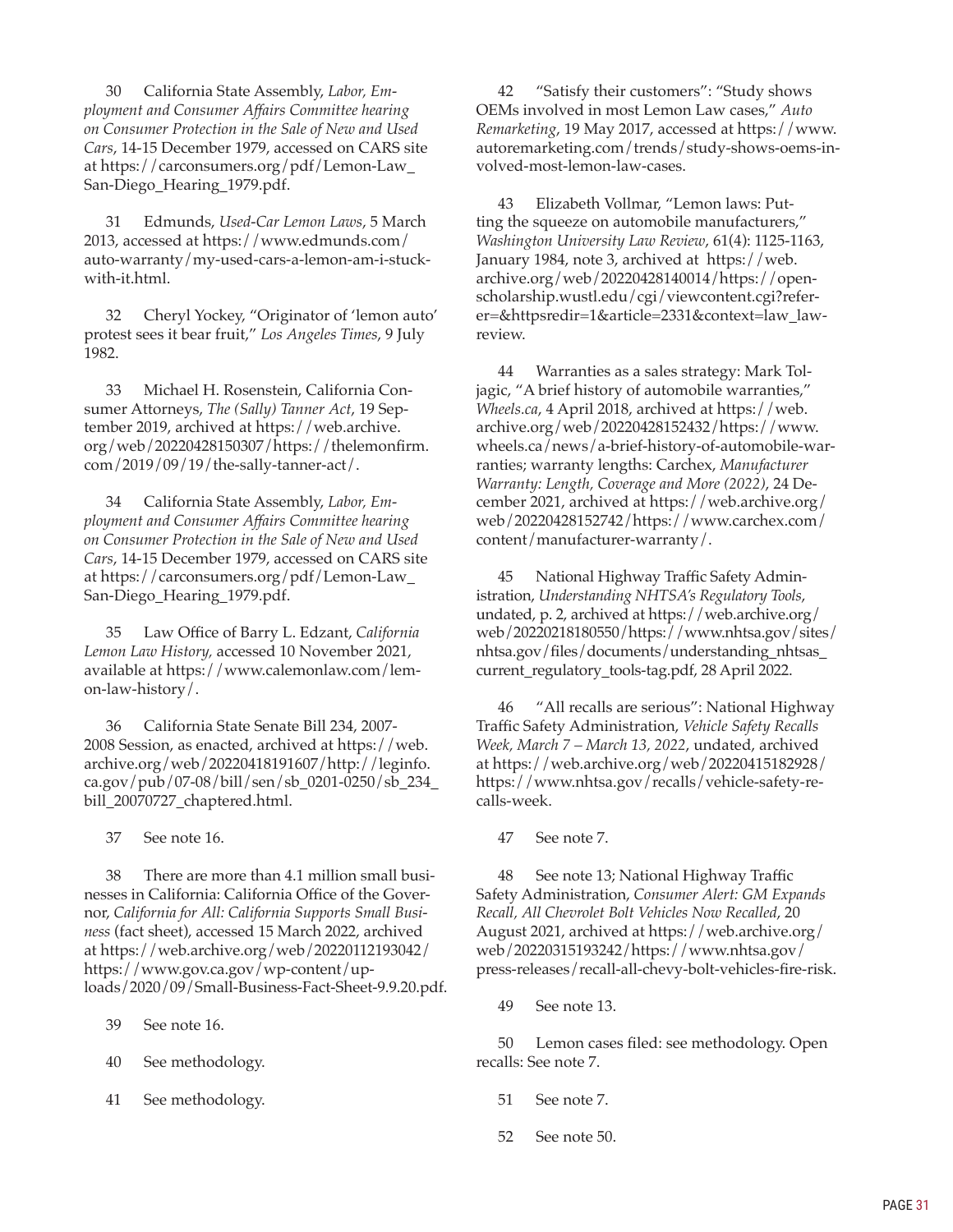53 Brian Cline, Cline APC, *Lemon Law Case: How Should I Prepare for the Trial*, 9 March 2021, archived at [https://web.archive.org/](https://web.archive.org/web/20220428154542/https://www.lemonlawlawyerscalifornia.com/2021/03/lemon-law-case-prepare-for-the-trial) [web/20220428154542/https://www.lemonlawlaw](https://web.archive.org/web/20220428154542/https://www.lemonlawlawyerscalifornia.com/2021/03/lemon-law-case-prepare-for-the-trial)[yerscalifornia.com/2021/03/lemon-law-case-pre](https://web.archive.org/web/20220428154542/https://www.lemonlawlawyerscalifornia.com/2021/03/lemon-law-case-prepare-for-the-trial)[pare-for-the-trial](https://web.archive.org/web/20220428154542/https://www.lemonlawlawyerscalifornia.com/2021/03/lemon-law-case-prepare-for-the-trial).

54 Among the top 19 automakers for vehicle sales in California during that period. See methodology.

- 55 See methodology.
- 56 See methodology.

57 See J.D. Power, *More Owners Loving Dependability of Their Three-Year-Old Vehicles, J.D. Power Finds* (press release), 12 February 2020, archived at [https://web.archive.org/web/20220415183908/](https://web.archive.org/web/20220415183908/https://www.jdpower.com/business/press-releases/2020-us-vehicle-dependability-study) [https://www.jdpower.com/business/press-releas](https://web.archive.org/web/20220415183908/https://www.jdpower.com/business/press-releases/2020-us-vehicle-dependability-study)[es/2020-us-vehicle-dependability-study;](https://web.archive.org/web/20220415183908/https://www.jdpower.com/business/press-releases/2020-us-vehicle-dependability-study) J.D. Power, *Vehicle Dependability at All-Time High* (press release), 18 February 2021, archived at [https://web.archive.](https://web.archive.org/web/20220415184055/https://www.jdpower.com/business/press-releases/2021-us-vehicle-dependability-study-vds) [org/web/20220415184055/https://www.jdpower.](https://web.archive.org/web/20220415184055/https://www.jdpower.com/business/press-releases/2021-us-vehicle-dependability-study-vds) [com/business/press-releases/2021-us-vehicle-de](https://web.archive.org/web/20220415184055/https://www.jdpower.com/business/press-releases/2021-us-vehicle-dependability-study-vds)[pendability-study-vds;](https://web.archive.org/web/20220415184055/https://www.jdpower.com/business/press-releases/2021-us-vehicle-dependability-study-vds) J.D. Power, *Korean Manufacturers Lead the Way in Vehicle Dependability, J.D. Power Finds* (press release), archived at [https://web.](https://web.archive.org/web/20220415184115/https://www.jdpower.com/business/press-releases/2022-us-vehicle-dependability-study) [archive.org/web/20220415184115/https://www.](https://web.archive.org/web/20220415184115/https://www.jdpower.com/business/press-releases/2022-us-vehicle-dependability-study) [jdpower.com/business/press-releases/2022-us-vehi](https://web.archive.org/web/20220415184115/https://www.jdpower.com/business/press-releases/2022-us-vehicle-dependability-study)[cle-dependability-study.](https://web.archive.org/web/20220415184115/https://www.jdpower.com/business/press-releases/2022-us-vehicle-dependability-study)

58 Consumer Reports, *Toyota,* accessed on 21 February 2022, archived at [https://web.archive.org/](https://web.archive.org/web/20220223211148/https://www.consumerreports.org/cars/toyota/) [web/20220223211148/https://www.consumerre](https://web.archive.org/web/20220223211148/https://www.consumerreports.org/cars/toyota/)[ports.org/cars/toyota/](https://web.archive.org/web/20220223211148/https://www.consumerreports.org/cars/toyota/).

59 *Adrian Soltero and Ana Delgadillo Soltero v. Hyundai Motor America*, San Diego County Superior Court, case number 37-2021-38656-CU-BC-CTL.

60 *Edmundo Galvan v. Ford Motor Company*, San Diego County Superior Court, case number 37-2021-45325-CU-BC-CTL.

61 See note 15.

62 Note: The presumption period was extended to 18 months/18,000 miles in 1998. See Appendix A.

63 *Motor Biscuit*, "The Tesla Model X and its embarrassing falcon wing door problems have only gotten worse," 22 December 2021, archived at [https://](https://web.archive.org/web/20220301153908/https://www.motorbiscuit.com/tesla-model-x-embarrassing-falcon-wing-door-problems-gotten-worse/) [web.archive.org/web/20220301153908/https://](https://web.archive.org/web/20220301153908/https://www.motorbiscuit.com/tesla-model-x-embarrassing-falcon-wing-door-problems-gotten-worse/) [www.motorbiscuit.com/tesla-model-x-embarrassing](https://web.archive.org/web/20220301153908/https://www.motorbiscuit.com/tesla-model-x-embarrassing-falcon-wing-door-problems-gotten-worse/)[falcon-wing-door-problems-gotten-worse/.](https://web.archive.org/web/20220301153908/https://www.motorbiscuit.com/tesla-model-x-embarrassing-falcon-wing-door-problems-gotten-worse/)

64 Ibid.

65 See Fair Arbitration Now, *What Is Forced Arbitration?*, undated, archived at [https://web.archive.](https://web.archive.org/web/20220428160937/https://fairarbitrationnow.org/what-is-forced-arbitration/) [org/web/20220428160937/https://fairarbitrationnow.](https://web.archive.org/web/20220428160937/https://fairarbitrationnow.org/what-is-forced-arbitration/) [org/what-is-forced-arbitration/](https://web.archive.org/web/20220428160937/https://fairarbitrationnow.org/what-is-forced-arbitration/), 28 April 2022.

66 As of the date of publication of this report.

67 See note 65.

68 Scott Medintz, "Forced Arbitration: A Clause for Concern," *Consumer Reports*, 20 January 2020, accessed at [https://www.consumerreports.](https://www.consumerreports.org/mandatory-binding-arbitration/forced-arbitration-clause-for-concern/) [org/mandatory-binding-arbitration/forced-arbitra](https://www.consumerreports.org/mandatory-binding-arbitration/forced-arbitration-clause-for-concern/)[tion-clause-for-concern/](https://www.consumerreports.org/mandatory-binding-arbitration/forced-arbitration-clause-for-concern/).

69 Brian Cline, Cline APC, *Tesla's Arbitration Agreement Can Hurt Your Lemon Law Case*, 6 November 2020, archived at [https://web.archive.org/](https://web.archive.org/web/20220420194128/https://www.lemonlawlawyerscalifornia.com/2020/11/teslas-arbitration-agreement-hurt-lemon-law-case/) [web/20220420194128/https://www.lemonlaw](https://web.archive.org/web/20220420194128/https://www.lemonlawlawyerscalifornia.com/2020/11/teslas-arbitration-agreement-hurt-lemon-law-case/)[lawyerscalifornia.com/2020/11/teslas-arbitration](https://web.archive.org/web/20220420194128/https://www.lemonlawlawyerscalifornia.com/2020/11/teslas-arbitration-agreement-hurt-lemon-law-case/)[agreement-hurt-lemon-law-case/.](https://web.archive.org/web/20220420194128/https://www.lemonlawlawyerscalifornia.com/2020/11/teslas-arbitration-agreement-hurt-lemon-law-case/)

70 Tesla, *Motor Vehicle Order Agreement*, accessed 9 February 2022, archived at [https://web.](https://web.archive.org/web/20220420194020/https://www.tesla.com/order/download-order-agreement) [archive.org/web/20220420194020/https://www.](https://web.archive.org/web/20220420194020/https://www.tesla.com/order/download-order-agreement) [tesla.com/order/download-order-agreement](https://web.archive.org/web/20220420194020/https://www.tesla.com/order/download-order-agreement).

71 Safety features: National Highway Traffic Safety Administration, *Newer Cars Are Safer Cars*, accessed 23 February 2022, archived at [https://web.](https://web.archive.org/web/20220420194340/https://www.nhtsa.gov/newer-cars-are-safer-cars) [archive.org/web/20220420194340/https://www.](https://web.archive.org/web/20220420194340/https://www.nhtsa.gov/newer-cars-are-safer-cars) [nhtsa.gov/newer-cars-are-safer-cars](https://web.archive.org/web/20220420194340/https://www.nhtsa.gov/newer-cars-are-safer-cars).

72 Editions of *California Auto Outlook* can be obtained at [https://www.cncda.org/news/?catego](https://www.cncda.org/news/?category=auto-outlook)[ry=auto-outlook.](https://www.cncda.org/news/?category=auto-outlook)

73 Legal Assistance Department, *California Car Buying Information,* June 2015, available at [https://](https://www.jag.navy.mil/legal_services/documents/HANDOUT_02_AUTO_BUYING_TITLE_REGISTRATION_JUN_2015.pdf) [www.jag.navy.mil/legal\\_services/documents/](https://www.jag.navy.mil/legal_services/documents/HANDOUT_02_AUTO_BUYING_TITLE_REGISTRATION_JUN_2015.pdf) [HANDOUT\\_02\\_AUTO\\_BUYING\\_TITLE\\_REGIS](https://www.jag.navy.mil/legal_services/documents/HANDOUT_02_AUTO_BUYING_TITLE_REGISTRATION_JUN_2015.pdf)-[TRATION\\_JUN\\_2015.pdf](https://www.jag.navy.mil/legal_services/documents/HANDOUT_02_AUTO_BUYING_TITLE_REGISTRATION_JUN_2015.pdf).

74 California Civil Code Section 1793.22 through 1793.26.

75 Assemblyman Bill Lockyer letter to Frank Glancy on 12 July 1979, accessed on CARS site at [https://carconsumers.org/pdf/Lemon-Law\\_](https://carconsumers.org/pdf/Lemon-Law_Lockyer-letter_7-12-1979.pdf) [Lockyer-letter\\_7-12-1979.pdf](https://carconsumers.org/pdf/Lemon-Law_Lockyer-letter_7-12-1979.pdf).